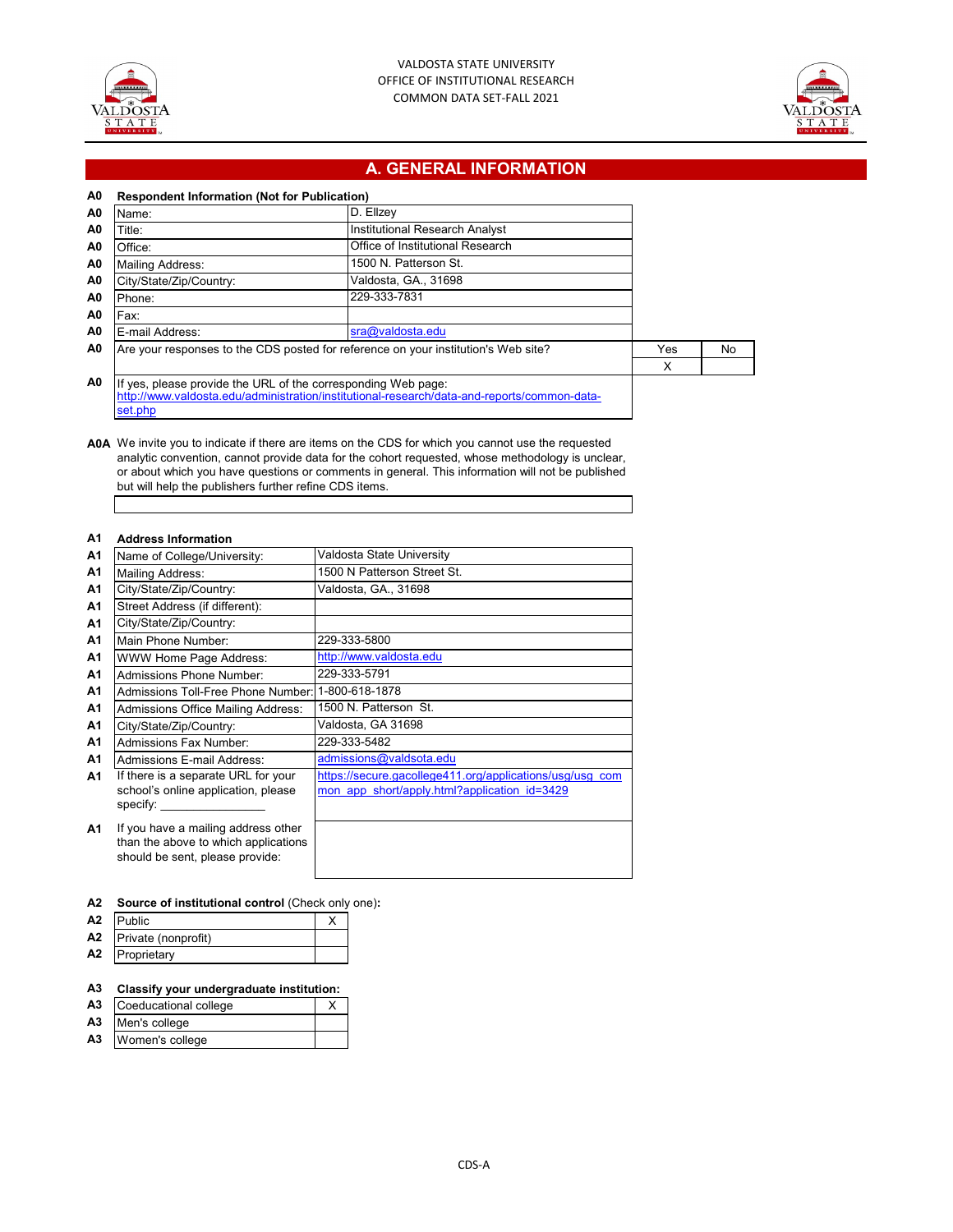



### **A4 Academic year calendar:**

| A <sub>4</sub> | Semester                       | x |
|----------------|--------------------------------|---|
| A <sub>4</sub> | Quarter                        |   |
| A <sub>4</sub> | Trimester                      |   |
| A <sub>4</sub> | 4-1-4                          |   |
| A <sub>4</sub> | Continuous                     |   |
| A <sub>4</sub> | Differs by program (describe): |   |
|                |                                |   |
| A <sub>4</sub> | Other (describe):              |   |
|                |                                |   |
|                |                                |   |

## **A5 Degrees offered by your institution:**

| A <sub>5</sub> | Certificate                                | x |
|----------------|--------------------------------------------|---|
| A5             | Diploma                                    |   |
| A5             | Associate                                  | X |
| A <sub>5</sub> | Transfer Associate                         |   |
| A <sub>5</sub> | <b>Terminal Associate</b>                  | х |
| A <sub>5</sub> | Bachelor's                                 | X |
| A5             | Postbachelor's certificate                 | X |
| A5             | Master's                                   | X |
| A <sub>5</sub> | Post-master's certificate                  | X |
| A <sub>5</sub> | Doctoral degree<br>research/scholarship    | X |
| A <sub>5</sub> | Doctoral degree -<br>professional practice | х |
| A5             | Doctoral degree -- other                   |   |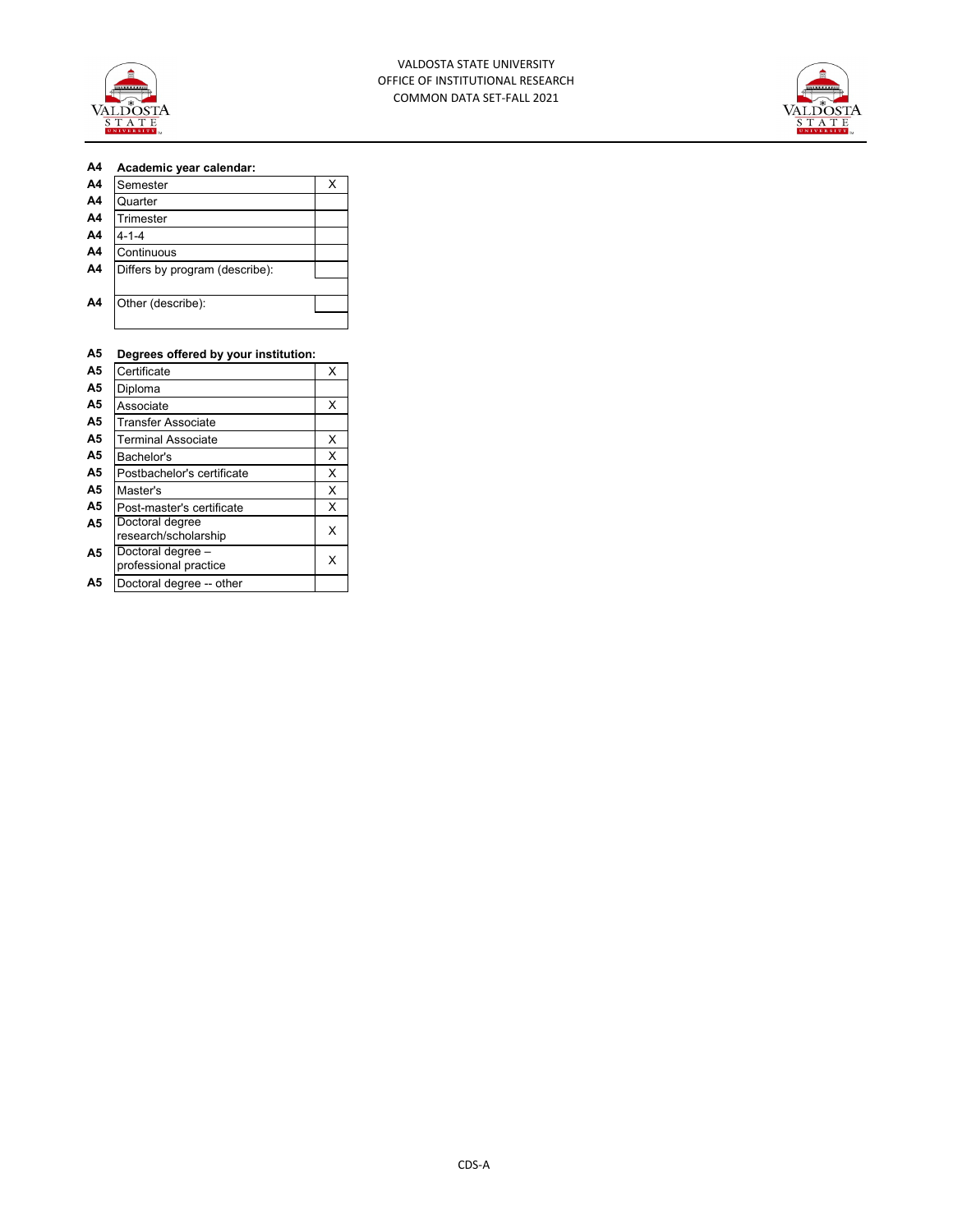



# **B. ENROLLMENT AND PERSISTENCE**

# **B1** Institutional Enrollment - Men and Women Provide numbers of students for each of the following categories as of the institution's official fall reporting date or as of<br>October 15, 2021. Note: Report students formerly desig

|                | m                                           |       |                  |     |                  |       |              |  |  |
|----------------|---------------------------------------------|-------|------------------|-----|------------------|-------|--------------|--|--|
| <b>B1</b>      |                                             |       | <b>FULL-TIME</b> |     | <b>PART-TIME</b> |       | <b>TOTAL</b> |  |  |
| <b>B1</b>      |                                             | Men   | Women            | Men | Women            | Men   | Women        |  |  |
| B <sub>1</sub> | Undergraduates                              |       |                  |     |                  |       |              |  |  |
| B <sub>1</sub> | Degree-seeking, first-time freshmen         | 556   | 1,160            | 24  | 42               | 580   | 1,202        |  |  |
| B <sub>1</sub> | Other first-year, degree-seeking            | 242   | 403              | 83  | 141              | 325   | 544          |  |  |
| B <sub>1</sub> | All other degree-seeking                    | 1,381 | 2,861            | 602 | 1,253            | 1,983 | 4,114        |  |  |
| <b>B1</b>      | Total degree-seeking                        | 2,179 | 4,424            | 709 | 1,436            | 2,888 | 5,860        |  |  |
| <b>B1</b>      | All other undergraduates enrolled in credit |       |                  |     |                  |       |              |  |  |
|                | courses                                     |       |                  |     | 12               | 13    | 15           |  |  |
| <b>B1</b>      | Total undergraduates                        | 2,181 | 4,427            | 720 | 1,448            | 2,901 | 5,875        |  |  |
| <b>B1</b>      | Graduate                                    |       |                  |     |                  |       |              |  |  |
| <b>B1</b>      | Degree-seeking, first-time                  | 61    | 201              | 70  | 268              | 131   | 469          |  |  |
| <b>B1</b>      | All other degree-seeking                    | 122   | 473              | 408 | 1,056            | 530   | 1,529        |  |  |
| <b>B1</b>      | All other graduates enrolled in credit      |       |                  |     |                  |       |              |  |  |
|                | courses                                     |       | 11               | 25  | 98               | 29    | 109          |  |  |
| <b>B1</b>      | Total graduate                              | 187   | 685              | 503 | 1,422            | 690   | 2,107        |  |  |
| <b>B1</b>      | Total all undergraduates                    |       |                  |     |                  |       | 8,776        |  |  |
| <b>B1</b>      | Total all graduates                         |       |                  |     |                  |       | 2,797        |  |  |
| <b>B1</b>      | <b>GRAND TOTAL ALL STUDENTS</b>             |       |                  |     |                  |       | 11,573       |  |  |

B2 Enrollment by Racial/Ethnic Category. Provide numbers of undergraduate students for each of the following categories as of the institution's official fall reporting<br>date or as of October 15, 2021. Include international

| <b>B2</b> |                                                | Degree-<br>Seeking<br>First-Time<br><b>First Year</b> | Degree-Seeking<br>Undergraduates<br>(include first-time<br>first-year) | Total<br>Undergraduates<br>(degree- and non-<br>degree-seeking) | Total<br>Graduate<br><b>Students</b> |
|-----------|------------------------------------------------|-------------------------------------------------------|------------------------------------------------------------------------|-----------------------------------------------------------------|--------------------------------------|
| <b>B2</b> | Nonresident aliens                             | 11                                                    | 90                                                                     | 97                                                              | 30                                   |
| <b>B2</b> | Hispanic/Latino                                | 189                                                   | 881                                                                    | 883                                                             | 142                                  |
| <b>B2</b> | Black or African American, non-Hispanic        | 776                                                   | 3,524                                                                  | 3,528                                                           | 667                                  |
| <b>B2</b> | White, non-Hispanic                            | 698                                                   | 3.714                                                                  | 3.727                                                           | 1,817                                |
| <b>B2</b> | American Indian or Alaska Native, non-Hispanic | 2                                                     | 13                                                                     | 13                                                              | 3                                    |
| <b>B2</b> | Asian, non-Hispanic                            | 22                                                    | 115                                                                    | 115                                                             | 32                                   |
| <b>B2</b> | Native Hawaiian or other Pacific Islander      | -                                                     | 9                                                                      | 9                                                               | $\overline{2}$                       |
| <b>B2</b> | Two or more races, non-Hispanic                | 81                                                    | 356                                                                    | 358                                                             | 71                                   |
| <b>B2</b> | Race and/or ethnicity unknown                  | 3                                                     | 46                                                                     | 46                                                              | 33                                   |
| <b>B2</b> | TOTAL                                          | 1,782                                                 | 8,748                                                                  | 8,776                                                           | 2.797                                |

### **Persistence**

### **B3 Number of degrees awarded from July 1, 2020 to June 30, 2021**

|                | <b>Type of Degree</b>                    | <b>Number</b> | Percent |
|----------------|------------------------------------------|---------------|---------|
| B <sub>3</sub> | Certificate/diploma                      |               |         |
| B <sub>3</sub> | Associate degrees                        | 27            | 1.0%    |
| <b>B3</b>      | Bachelor's degrees                       | 1,563         | 59.4%   |
| B <sub>3</sub> | Postbachelor's certificates              |               |         |
| B <sub>3</sub> | Master's degrees                         | 759           | 28.8%   |
| <b>B3</b>      | Post-Master's certificates               | 227           | 8.6%    |
| B <sub>3</sub> |                                          |               |         |
|                | Doctoral degrees - research/scholarship  | 42            | 1.6%    |
| B <sub>3</sub> |                                          |               |         |
|                | Doctoral degrees - professional practice | 13            | 0.5%    |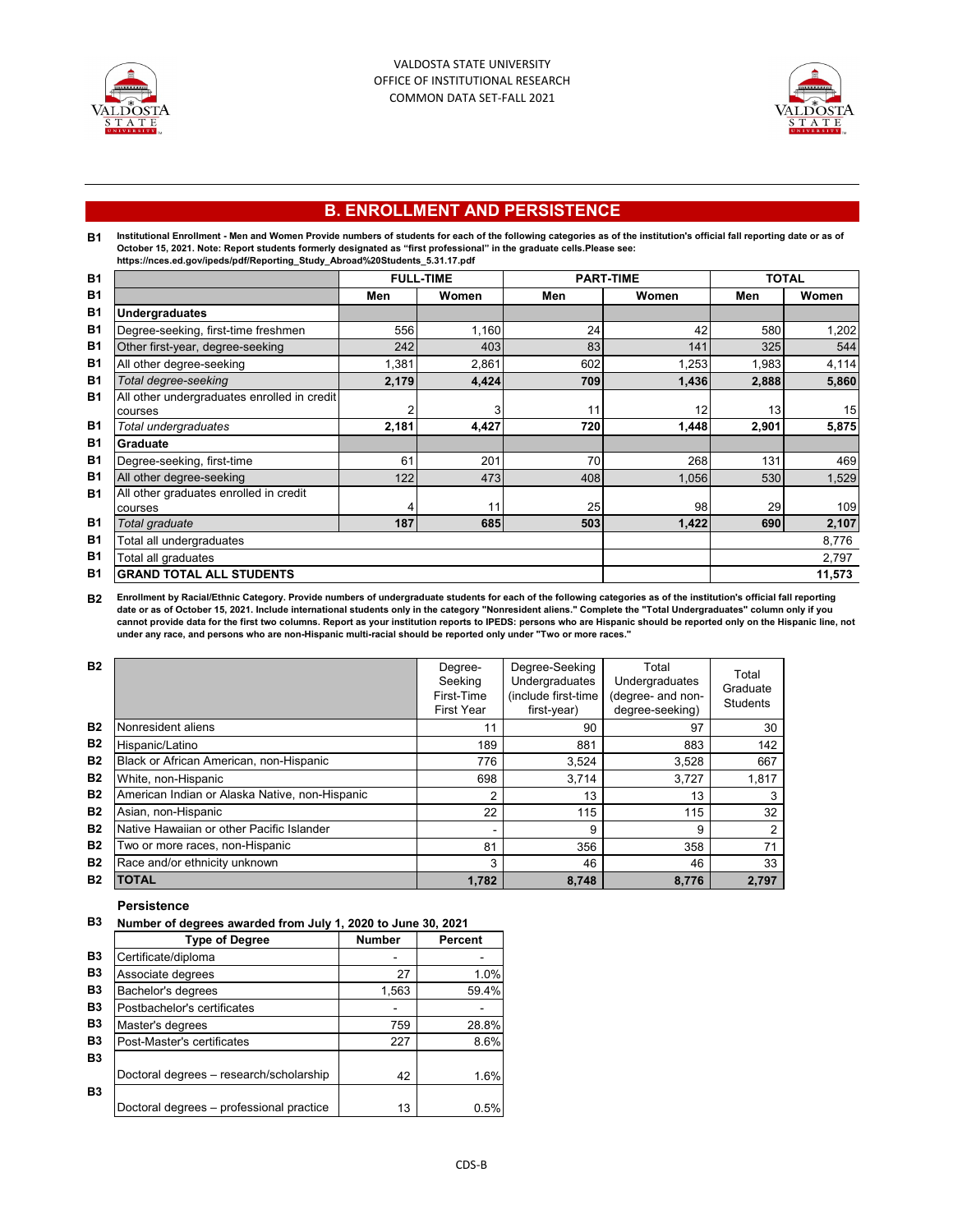



| B <sub>3</sub> | Doctoral degrees - other | -     |        |
|----------------|--------------------------|-------|--------|
|                | <b>Total Degrees</b>     | 2.631 | 100.0% |

### **Graduation Rates**

The items in this section correspond to data elements collected by the IPEDS Web-based Data Collection System's Graduation Rate Survey (GRS). For complete instructions and definitions of data elements, see the IPEDS GRS instructions and glossary on the 2021-22 survey.

### **For Bachelor's or Equivalent Programs**

In the following section for bachelor's or equivalent programs, please disaggregate the Fall 2014 and Fall 2015 cohorts (formerly CDS B4-B11) into four groups:

• Students who received a Federal Pell Grant\*

• Recipients of a subsidized Stafford Loan who did not receive a Pell Grant

• Students who did not receive either a Pell Grant or a subsidized Stafford Loan

• Total (all students, regardless of Pell Grant or subsidized loan status)

\*Students who received both a Federal Pell Grant and a subsidized Stafford Loan should be reported in the "Recipients of a Federal Pell Grant" column.

For each graduation rate grid below, the numbers in the first three columns for Questions A-G should sum to the cohort total in the fourth column (formerly CDS B4-B11).

### *Fall 2015 Cohort*

Report for the cohort of full-time first-time bachelor's (or equivalent) degree-seeking undergraduate students who entered in Fall 2015. Include in the cohort those who entered your institution during the summer term preceding Fall 2015.

|           |                                                                                                                                                                                                                                                                                          | Recipients of<br>a Federal Pell<br>Grant | Recipients of a<br>Subsidized<br>Stafford Loan<br>who did not<br>receive a Pell<br>Grant | Students who did<br>not receive either<br>a Pell Grant or a<br>Subsidized<br>Stafford Loan | Total |
|-----------|------------------------------------------------------------------------------------------------------------------------------------------------------------------------------------------------------------------------------------------------------------------------------------------|------------------------------------------|------------------------------------------------------------------------------------------|--------------------------------------------------------------------------------------------|-------|
| <b>B4</b> | Initial 2015 cohort of first-time, full-time<br>bachelor's (or equivalent) degree-seeking<br>undergraduate students; total all<br>students:                                                                                                                                              | 669                                      | 237                                                                                      | 488                                                                                        | 1394  |
| <b>B5</b> | Of the initial 2015 cohort, how many did<br>not persist and did not graduate for the<br>following reasons: death, permanent<br>disability, service in the armed forces,<br>foreign aid service of the federal<br>government, or official church missions;<br>total allowable exclusions: |                                          |                                                                                          |                                                                                            |       |
| <b>B6</b> | Final 2015 cohort, after adjusting for<br>allowable exclusions: (subtract question<br>B5 from question B4)                                                                                                                                                                               | 669                                      | 237                                                                                      | 488                                                                                        | 1394  |
| <b>B7</b> | Of the initial 2015 cohort, how many<br>completed the program in four years or<br>less (by August 31, 2019):                                                                                                                                                                             | 104                                      | 84                                                                                       | 102                                                                                        | 290   |
| <b>B8</b> | Of the initial 2015 cohort, how many<br>completed the program in more than four<br>years but in five years or less (after<br>August 31, 2019 and by August 31,<br>$2020$ :                                                                                                               | 97                                       | 52                                                                                       | 67                                                                                         | 216   |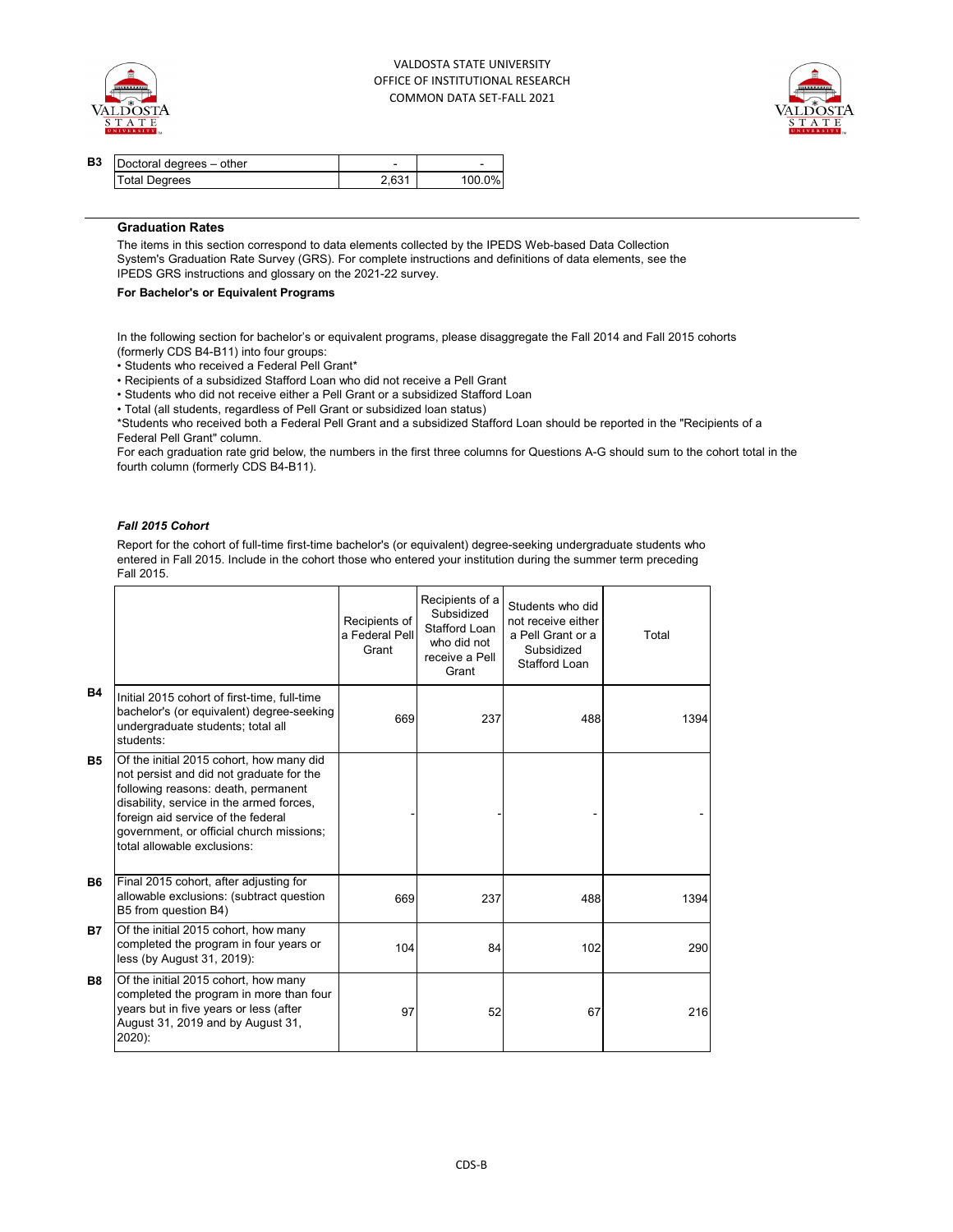



| <b>B9</b>  | Of the initial 2015 cohort, how many<br>completed the program in more than five<br>years but in six years or less (after<br>August 31, 2020 and by August 31,<br>$2021$ : | 27    | 26    | 16    | 68    |
|------------|---------------------------------------------------------------------------------------------------------------------------------------------------------------------------|-------|-------|-------|-------|
| <b>B10</b> | Total graduating within six years (sum of<br>questions B7, B8, and B9):                                                                                                   | 228   | 162   | 184   | 574   |
| <b>B11</b> | Six-year graduation rate for 2015 cohort<br>(question B10 divided by question B6):                                                                                        | 34.1% | 68.3% | 37.7% | 41.2% |

### *Fall 2014 Cohort*

Report for the cohort of full-time first-time bachelor's (or equivalent) degree-seeking undergraduate students who entered in Fall 2014. Include in the cohort those who entered your institution during the summer term preceding Fall 2014.

|           |                                                                                                                                                                                                                                                                                          | Recipients of<br>a Federal Pell<br>Grant | Recipients of a<br>Subsidized<br>Stafford Loan<br>who did not<br>receive a Pell<br>Grant | Students who did<br>not receive either<br>a Pell Grant or a<br>Subsidized<br>Stafford Loan | Total |
|-----------|------------------------------------------------------------------------------------------------------------------------------------------------------------------------------------------------------------------------------------------------------------------------------------------|------------------------------------------|------------------------------------------------------------------------------------------|--------------------------------------------------------------------------------------------|-------|
| <b>B4</b> | Initial 2014 cohort of first-time, full-time<br>bachelor's (or equivalent) degree-seeking<br>undergraduate students; total all<br>students:                                                                                                                                              | 740                                      | 268                                                                                      | 567                                                                                        | 1,574 |
| <b>B5</b> | Of the initial 2014 cohort, how many did<br>not persist and did not graduate for the<br>following reasons: death, permanent<br>disability, service in the armed forces,<br>foreign aid service of the federal<br>government, or official church missions;<br>total allowable exclusions: |                                          |                                                                                          |                                                                                            |       |
| <b>B6</b> | Final 2014 cohort, after adjusting for<br>allowable exclusions: (subtract question<br>B5 from question B4)                                                                                                                                                                               | 740                                      | 268                                                                                      | 567                                                                                        | 1,574 |
| <b>B7</b> | Of the initial 2014 cohort, how many<br>completed the program in four years or<br>less (by August 31, 2017):                                                                                                                                                                             | 127                                      | 56                                                                                       | 130                                                                                        | 313   |
| <b>B8</b> | Of the initial 2014 cohort, how many<br>completed the program in more than four<br>years but in five years or less (after<br>August 31, 2018 and by August 31,<br>$2019$ :                                                                                                               | 115                                      | 49                                                                                       | 98                                                                                         | 262   |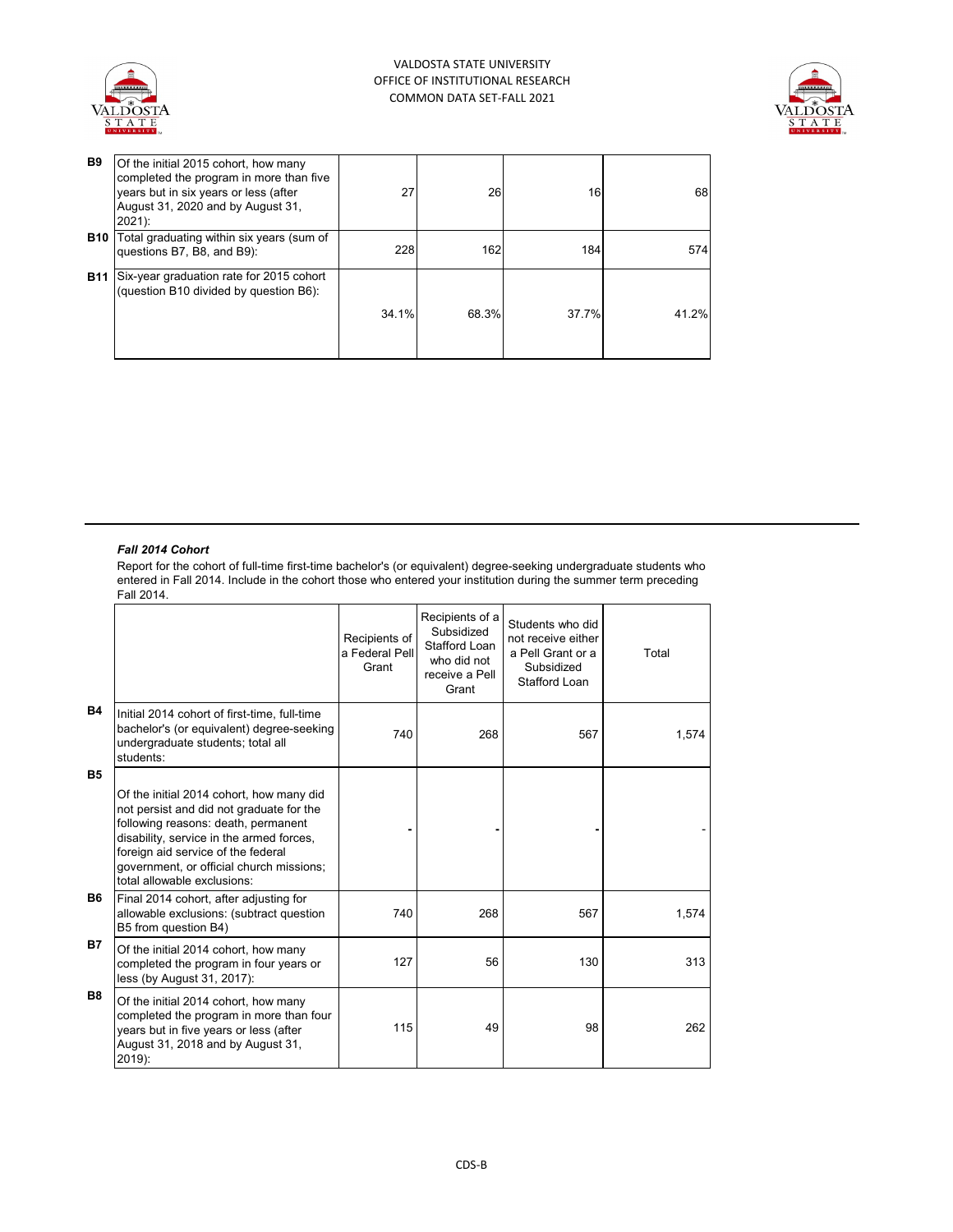



| B <sub>9</sub> | Of the initial 2014 cohort, how many<br>completed the program in more than five<br>years but in six years or less (after<br>August 31, 2019 and by August 31,<br>$2020$ : | 31    |       | 19    | 59    |
|----------------|---------------------------------------------------------------------------------------------------------------------------------------------------------------------------|-------|-------|-------|-------|
| <b>B10</b>     | Total graduating within six years (sum of<br>questions B7, B8, and B9):                                                                                                   | 273   | 114   | 247   | 634   |
| <b>B11</b>     | Six-year graduation rate for 2014 cohort<br>(question B10 divided by question B6):                                                                                        | 36.9% | 42.6% | 43.6% | 40.3% |

### **Retention Rates**

Report for the cohort of all full-time, first-time bachelor's (or equivalent) degree-seeking undergraduate students who entered in Fall 2020 (or the preceding summer term). The initial cohort may be adjusted for students who departed for the following reasons: death, permanent disability, service in the armed forces, foreign aid service of the federal government or official church missions. No other adjustments to the initial cohort should be made.

| <b>B22</b> For the cohort of all full-time bachelor's (or equivalent) degree-seeking undergraduate<br>students who entered your institution as freshmen in Fall 2020 (or the preceding summer |       |
|-----------------------------------------------------------------------------------------------------------------------------------------------------------------------------------------------|-------|
| term), what percentage was enrolled at your institution as of the date your institution                                                                                                       |       |
| I calculates its official enrollment in Fall 2021?                                                                                                                                            | 56.0% |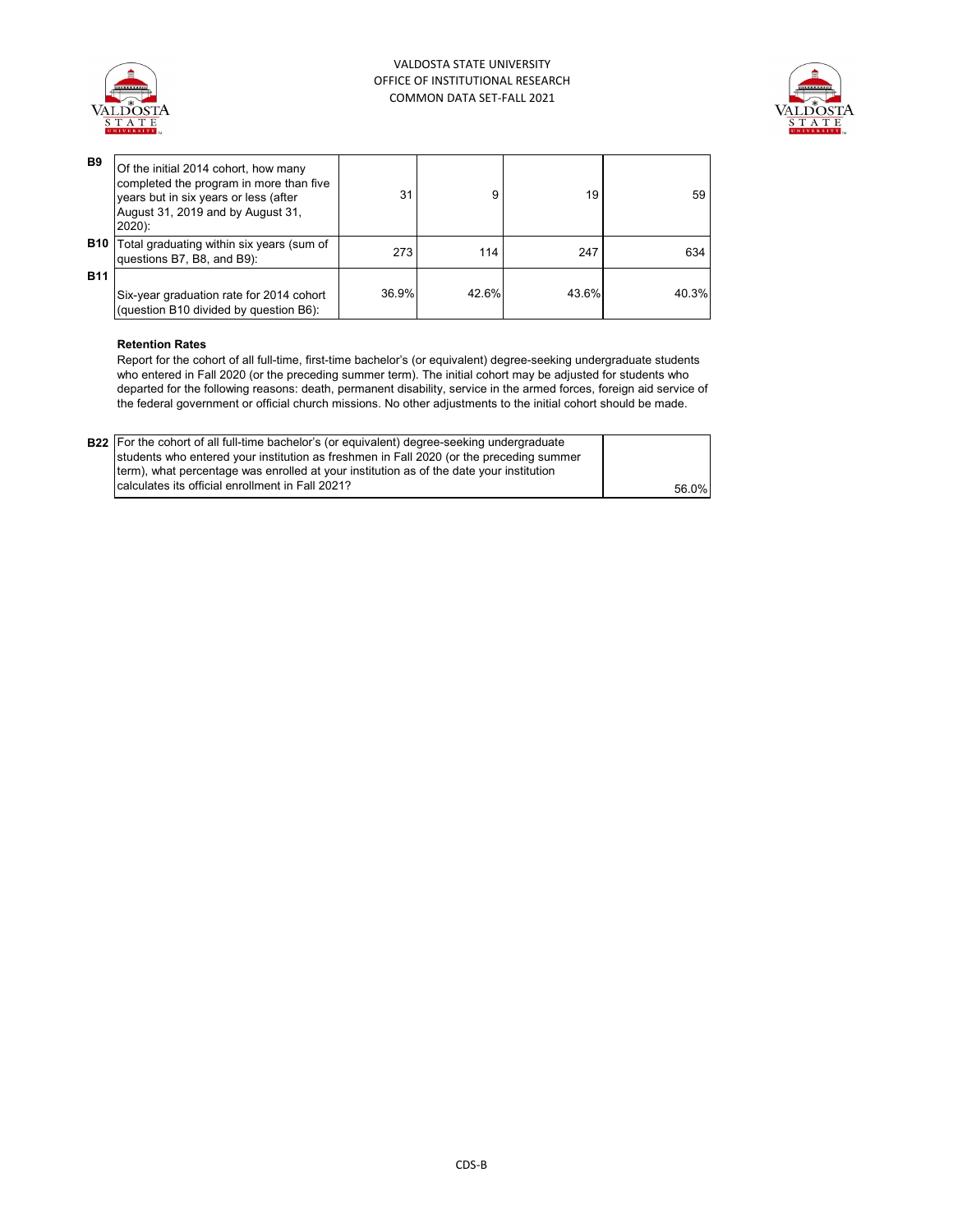



# **C. FIRST-TIME, FIRST-YEAR (FRESHMAN) ADMISSION**

#### **Applications**

**C1 First-time, first-year, (freshmen) students: Provide the number of degree-seeking, first-time, first-year students who applied, were admitted, and enrolled (full- or parttime) in Fall 2020. Include early decision, early action, and students who began studies during summer in this cohort. Applicants should include only those students**  who tultilled the requirements for consideration for admission (i.e., who completed actionable applications) and who have been notified of one of the following<br>actions: admission, nonadmission, placement on waiting list, o **students who were subsequently offered admission. Since the total may include students who did not provide gender data, the detail need not sum to the total.**

| C <sub>1</sub> | Total first-time, first-year (freshman) men who applied               | 2,935 |
|----------------|-----------------------------------------------------------------------|-------|
| C <sub>1</sub> | Total first-time, first-year (freshman) women who applied             | 6,905 |
|                | Total Applicants                                                      | 9,840 |
|                |                                                                       |       |
| C <sub>1</sub> | Total first-time, first-year (freshman) men who were admitted         | 2,126 |
| C <sub>1</sub> | Total first-time, first-year (freshman) women who were admitted       | 5,303 |
|                | <b>Total Admitted</b>                                                 | 7,429 |
|                | Percent of Applicants Admitted                                        | 75.5% |
|                |                                                                       |       |
| C <sub>1</sub> | Total full-time, first-time, first-year (freshman) men who enrolled   | 531   |
| C <sub>1</sub> | Total part-time, first-time, first-year (freshman) men who enrolled   | 21    |
|                | <b>Total Men Enrolled</b>                                             | 552   |
|                |                                                                       |       |
| C <sub>1</sub> | Total full-time, first-time, first-year (freshman) women who enrolled | 1,119 |
| C <sub>1</sub> | Total part-time, first-time, first-year (freshman) women who enrolled | 42    |
|                | <b>Total Women Enrolled</b>                                           | 1,161 |
|                |                                                                       |       |
|                | <b>Total Enrolled</b>                                                 | 1,713 |
|                | <b>Percent of Admitted Enrolled</b>                                   | 23.1% |

#### **C2 Freshman wait-listed students (students who met admission requirements but whose final admission was contingent on space availability)**

|                |                                                                     | Yes | No |
|----------------|---------------------------------------------------------------------|-----|----|
| C <sub>2</sub> | Do you have a policy of placing students on a waiting list?         |     | X  |
| C <sub>2</sub> | If yes, please answer the questions below for Fall 2020 admissions: |     |    |
| C <sub>2</sub> | Number of qualified applicants offered a placed on waiting list     |     |    |
| C <sub>2</sub> | Number accepting a place on the waiting list                        |     |    |
| C <sub>2</sub> | Number of wait-listed students admitted                             |     |    |
|                |                                                                     | Yes | No |
| C <sub>2</sub> | Is your waiting list ranked?                                        |     |    |
| C <sub>2</sub> | yes, do you release that information to students?                   |     |    |
| C <sub>2</sub> | Do you release that information to school counselors?               |     |    |

### **Admission Requirements**

#### **C3 High school completion requirement**

| C <sub>3</sub> | High school diploma is required and GED is accepted     |  |
|----------------|---------------------------------------------------------|--|
| C <sub>3</sub> | High school diploma is required and GED is not accepted |  |
| C <sub>3</sub> | High school diploma or equivalent is not required       |  |

#### **C4 Does your institution require or recommend a general college-preparatory program for degree-seeking students?**

| C <sub>4</sub> | Reguire                       |  |
|----------------|-------------------------------|--|
| C <sub>4</sub> | Recommend                     |  |
| C <sub>4</sub> | Neither require nor recommend |  |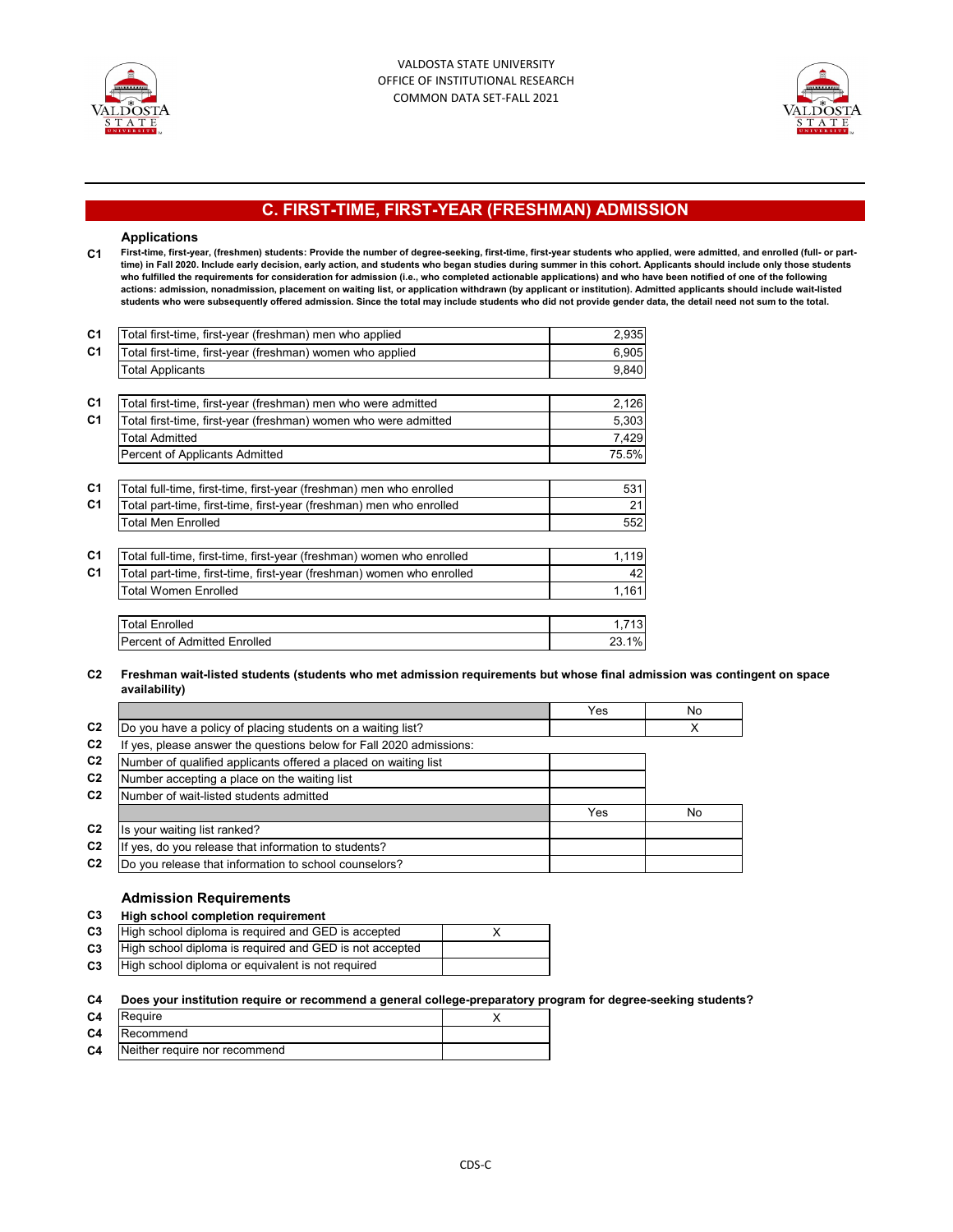



**C5 Distribution of high school units required and/or recommended.** Specify the distribution of academic high school course units required and/or recommended of all or most degree-seeking students using Carnegie units (one unit equals one year of study or its equivalent). If you use a different system for calculating units, please convert.

| C <sub>5</sub> |                                  | <b>Units</b><br>Required | <b>Units</b><br>Recommended |
|----------------|----------------------------------|--------------------------|-----------------------------|
| C5             | Total academic units             | 19                       |                             |
| C5             | English                          | 4                        |                             |
| C5             | <b>Mathematics</b>               | 4                        |                             |
| C5             | Science                          | 4                        |                             |
| C5             | Of these, units that must be lab | $\overline{2}$           |                             |
| C5             | Foreign language                 | $\overline{2}$           |                             |
| C5             | Social studies                   | 3                        |                             |
| C5             | History                          | $\overline{2}$           |                             |
| C5             | Academic electives               |                          |                             |
| C5             | <b>Computer Science</b>          |                          |                             |
| C5             | Visual/Performing Arts           |                          |                             |
| C5             | Other (specify)                  |                          |                             |

## **Basis for Selection**

**C6** Do you have an open admission policy, under which virtually all secondary school graduates or students with GED equivalency diplomas are admitted without regard to academic record, test scores, or other qualifications? If so, check which applies:

| C <sub>6</sub> | Open admission policy as described above for all students         |  |
|----------------|-------------------------------------------------------------------|--|
| C <sub>6</sub> | Open admission policy as described above for most students, but-- |  |
| C <sub>6</sub> | selective admission for out-of-state students                     |  |
| C6             | selective admission to some programs                              |  |
| C6             | other (explain)                                                   |  |
|                |                                                                   |  |

#### **C7 Relative importance of each of the following academic and nonacademic factors in first-time, first-year, degreeseeking (freshman) admission decisions.**

| C7             |                                   | <b>Very Important</b> | Important | <b>Considered</b> | <b>Not Considered</b> |
|----------------|-----------------------------------|-----------------------|-----------|-------------------|-----------------------|
| C <sub>7</sub> | Academic                          |                       |           |                   |                       |
| C7             |                                   |                       |           |                   | X                     |
|                | Rigor of secondary school record  |                       |           |                   |                       |
| C <sub>7</sub> | Class rank                        |                       |           |                   | X                     |
| C <sub>7</sub> | Academic GPA                      | X                     |           |                   |                       |
| C <sub>7</sub> | Standardized test scores          | X                     |           |                   |                       |
| C7             | <b>Application Essay</b>          |                       |           |                   | X                     |
| C7             | Recommendation(s)                 |                       |           |                   | X                     |
| C7             | Nonacademic                       |                       |           |                   |                       |
| C <sub>7</sub> | Interview                         |                       |           |                   | X                     |
| C7             | <b>Extracurricular activities</b> |                       |           |                   | X                     |
| C <sub>7</sub> | Talent/ability                    |                       |           |                   | X                     |
| C <sub>7</sub> | Character/personal qualities      |                       |           |                   | X                     |
| C7             | First generation                  |                       |           |                   | X                     |
| C7             | Alumni/ae relation                |                       |           |                   | X                     |
| C7             | Geographical residence            |                       |           |                   | X                     |
| C7             | State residency                   |                       |           |                   | X                     |
| C7             | Religious affiliation/commitment  |                       |           |                   | X                     |
| C7             | Racial/ethnic status              |                       |           |                   | X                     |
| C <sub>7</sub> | Volunteer work                    |                       |           |                   | X                     |
| C7             | Work experience                   |                       |           |                   | X                     |
| C <sub>7</sub> | Level of applicant's interest     |                       |           |                   | X                     |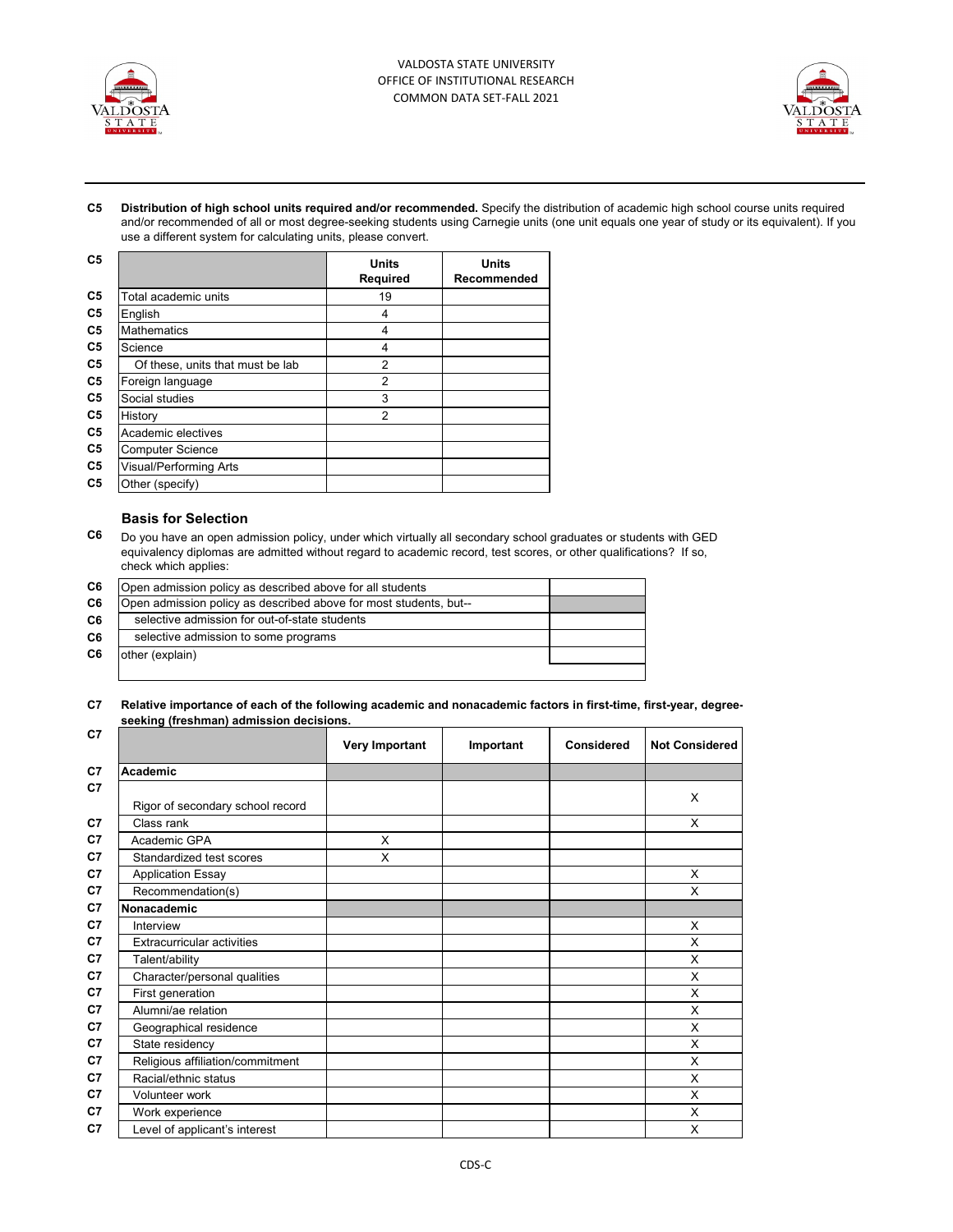



### **SAT and ACT Policies**

### **C8 Entrance exams**

|                                                                                                                                                                    | Yes | No |
|--------------------------------------------------------------------------------------------------------------------------------------------------------------------|-----|----|
| <b>C8A</b> Does your institution make use of SAT, ACT, or SAT Subject Test scores in<br>admission decisions for first-time, first-year, degree-seeking applicants? |     |    |

**C8A** If yes, place check marks in the appropriate boxes below to reflect your institution's policies for use in admission for Fall 2020.

| C8A | <b>ADMISSION</b>                            |         |           |                            |                                        |                 |
|-----|---------------------------------------------|---------|-----------|----------------------------|----------------------------------------|-----------------|
| C8A |                                             | Require | Recommend | <b>Require for</b><br>Some | <b>Consider if</b><br><b>Submitted</b> | <b>Not Used</b> |
|     | <b>C8A</b> SAT or ACT                       |         |           |                            |                                        |                 |
|     | <b>C8A</b> ACT only                         |         |           |                            |                                        |                 |
|     | <b>C8A</b> SAT only                         |         |           |                            |                                        |                 |
|     | <b>C8A</b> SAT and SAT Subject Tests or ACT |         |           |                            |                                        |                 |
|     | <b>C8A</b> SAT Subject Tests only           |         |           |                            |                                        |                 |

**C8B** If your institution will make use of the ACT in admission decisions for first-time, first-year, degree-seeking applicants for Fall 2020, please indicate which ONE of the following applies: (regardless of whether the writing score will be used in the admissions process):

**C8B** ACT with Writing Component required

**C8B** ACT with Writing component recommended

**C8B** ACT with or without Writing component accepted **ACT ACT ACT ACT** 

| <b>Contract Contract</b>          |   |        |  |
|-----------------------------------|---|--------|--|
|                                   |   | $\sim$ |  |
| <b>Contract Contract Contract</b> | X |        |  |

**C8C** Please indicate how your institution will use the SAT or ACT writing component; check all that apply:

| C8C |                                                         | <b>SAT essay</b> | <b>ACT essay</b> |
|-----|---------------------------------------------------------|------------------|------------------|
|     | <b>C8C</b> For admission                                |                  |                  |
|     | <b>C8C</b> For placement                                |                  |                  |
|     | <b>C8C</b> For advising                                 |                  |                  |
|     | <b>C8C</b> In place of an application essay             |                  |                  |
|     | <b>C8C</b> As a validity check on the application essay |                  |                  |
|     | <b>C8C</b> No college policy as of now                  |                  |                  |
|     | <b>C8C</b> Not using essay component                    |                  |                  |

**C8D In addition**, does your institution use applicants' test scores for academic advising?

| C8D |                                                                                                                           | Yes | No |      |  |
|-----|---------------------------------------------------------------------------------------------------------------------------|-----|----|------|--|
|     |                                                                                                                           | v   |    |      |  |
|     |                                                                                                                           |     |    |      |  |
| C8E | Latest date by which SAT or ACT scores must be received for fall-term admission                                           |     |    | July |  |
| C8E | Latest date by which SAT Subject Test scores must be received for fall-term                                               |     |    |      |  |
|     | admission                                                                                                                 |     |    |      |  |
|     |                                                                                                                           |     |    |      |  |
| C8F | If necessary, use this space to clarify your test policies (e.g., if tests are recommended for some students, or if tests |     |    |      |  |
| C8F | are not required of some students):                                                                                       |     |    |      |  |

**C8G** Please indicate which tests your institution uses for placement (e.g., state tests):

| C <sub>8</sub> G SAT |                                  |  |
|----------------------|----------------------------------|--|
| C8G ACT              |                                  |  |
|                      | C8G SAT Subject Tests            |  |
| C8G AP               |                                  |  |
|                      | C8G CLEP                         |  |
|                      | <b>C8G</b> Institutional Exam    |  |
|                      | <b>C8G</b> State Exam (specify): |  |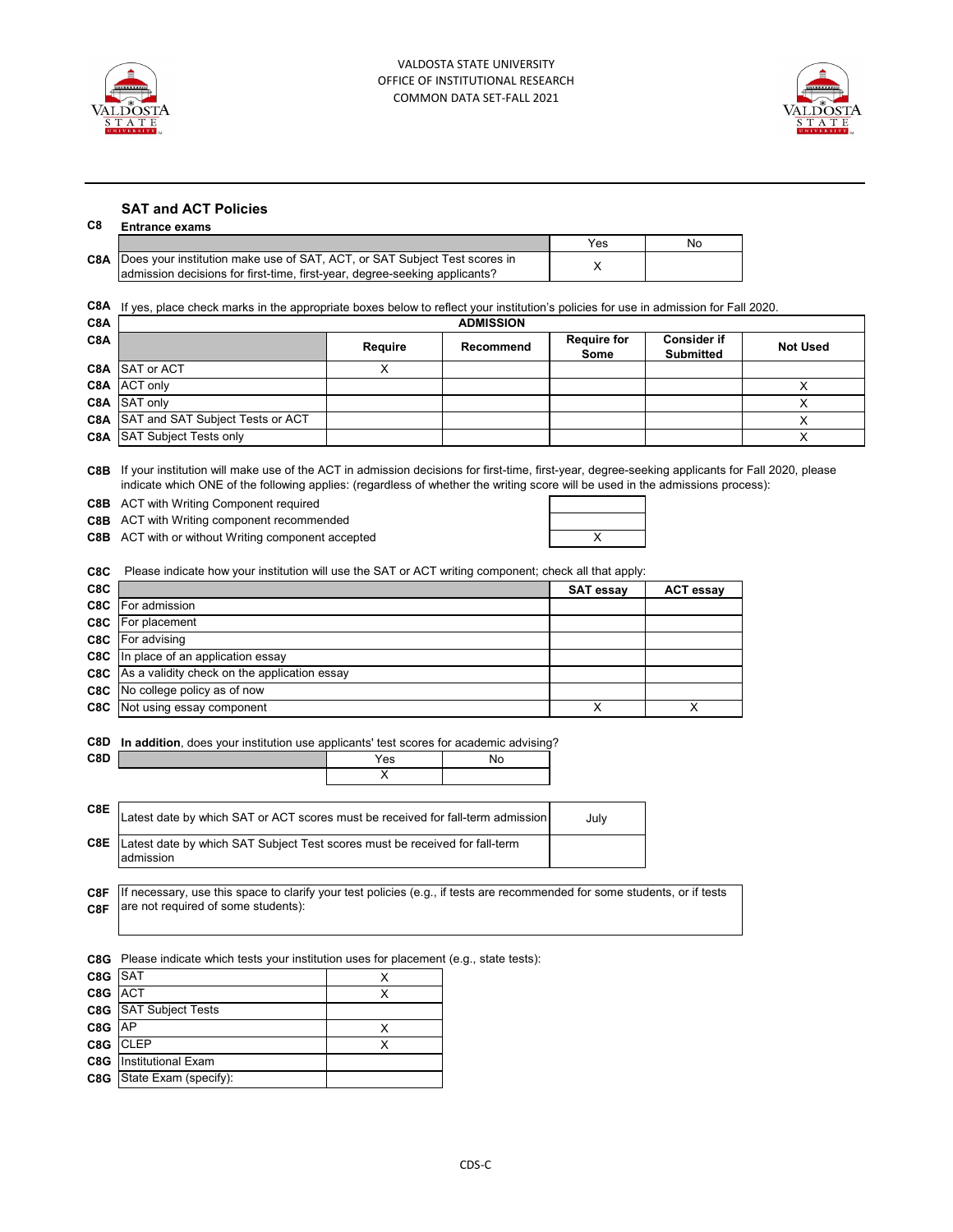



### **Freshman Profile**

Provide percentages for ALL enrolled, degree-seeking, full-time and part-time, first-time, first-year (freshman) students enrolled in Fall 2021, including students who began studies during summer, international students/nonresident aliens, and students admitted under special arrangements.

**C9 Percent and number of first-time, first-year (freshman) students enrolled in Fall 2021 who submitted national standardized (SAT/ACT) test scores. Include information for ALL enrolled, degree-seeking, first-time, first-year (freshman) students who submitted test scores. Do not include partial test scores (e.g., mathematics scores but not critical reading for a category of students) or combine other standardized test results (such as TOEFL) in this item. Do not convert SAT scores to ACT scores and vice versa. If a student submitted multiple sets of scores for a single test, report this information according to how you use the data. For example:** 

**If you consider the highest scores from either submission, use the highest combination of scores (e.g., verbal from one submission, math from the other).**

**If you average the scores, use the average to report the scores.**

| C9             | Percent submitting SAT scores | 18.5% Number submitting SAT scores | 330 |
|----------------|-------------------------------|------------------------------------|-----|
| C <sub>9</sub> | Percent submitting ACT scores | 11.8% Number submitting ACT scores | 711 |

| C <sub>9</sub> |                                                                                  | 25th Percentile          | <b>75th Percentile</b> |                 |
|----------------|----------------------------------------------------------------------------------|--------------------------|------------------------|-----------------|
|                | <b>SAT Composite</b>                                                             | 940                      | 1130                   |                 |
| C <sub>9</sub> | SAT Evidence-Based Reading and                                                   |                          |                        |                 |
|                | Writing                                                                          | 480                      | 590                    |                 |
| C <sub>9</sub> | <b>SAT Math</b>                                                                  | 460                      | 550                    |                 |
| C <sub>9</sub> | <b>SAT Essay</b>                                                                 |                          |                        |                 |
| C <sub>9</sub> | <b>ACT Composite</b>                                                             | 17                       | 23                     |                 |
| C <sub>9</sub> | <b>ACT Math</b>                                                                  | 16                       | 22                     |                 |
| C9             | <b>ACT English</b>                                                               | 16                       | 23                     |                 |
| C <sub>9</sub> | <b>ACT Writing</b>                                                               |                          |                        |                 |
|                |                                                                                  |                          |                        |                 |
| C <sub>9</sub> | Percent of first-time, first-year (freshman) students with scores in each range: |                          |                        |                 |
| C <sub>9</sub> |                                                                                  | <b>SAT Composite</b>     |                        |                 |
| C <sub>9</sub> | 1400-1600                                                                        | 0.6%                     |                        |                 |
| C <sub>9</sub> | 1200-1399                                                                        | 15.7%                    |                        |                 |
| C <sub>9</sub> | 1000-1199                                                                        | 47.2%                    |                        |                 |
| C <sub>9</sub> | 800-999                                                                          | 33.3%                    |                        |                 |
| C <sub>9</sub> | 600-799                                                                          | 3.2%                     |                        |                 |
| C9             | 400-599                                                                          |                          |                        |                 |
|                | Totals should = 100%                                                             | 100.0%                   |                        |                 |
| C <sub>9</sub> |                                                                                  | <b>SAT Evidence-</b>     |                        |                 |
|                |                                                                                  | <b>Based Reading and</b> | <b>SAT Math</b>        |                 |
|                |                                                                                  | Writing                  |                        |                 |
| C9             | 700-800                                                                          | 3.0%                     | 0.9%                   |                 |
| C <sub>9</sub> | 600-699                                                                          | 18.2%                    | 10.9%                  |                 |
| C <sub>9</sub> | 500-599                                                                          | 46.7%                    | 46.1%                  |                 |
| C <sub>9</sub> | 400-499                                                                          | 30.6%                    | 35.5%                  |                 |
| C <sub>9</sub> | 300-399                                                                          | 1.5%                     | 6.6%                   |                 |
| C <sub>9</sub> | 200-299                                                                          |                          |                        |                 |
|                | Totals should = 100%                                                             | 100.0%                   | 100.0%                 |                 |
| C9             |                                                                                  | <b>ACT Composite</b>     | <b>ACT English</b>     | <b>ACT Math</b> |
| C <sub>9</sub> | 30-36                                                                            | 2.4%                     | 6.2%                   | 0.9%            |
| C <sub>9</sub> | 24-29                                                                            | 20.4%                    | 16.1%                  | 14.2%           |
| C <sub>9</sub> | 18-23                                                                            | 50.2%                    | 41.2%                  | 40.8%           |
| C <sub>9</sub> | $12 - 17$                                                                        | 26.5%                    | 29.4%                  | 43.6%           |
| C <sub>9</sub> | $6 - 11$                                                                         | 0.5%                     | 7.1%                   | 0.5%            |
| C <sub>9</sub> | Below 6                                                                          |                          |                        |                 |
|                | Totals should = 100%                                                             | 100.0%                   | 100.0%                 | 100.0%          |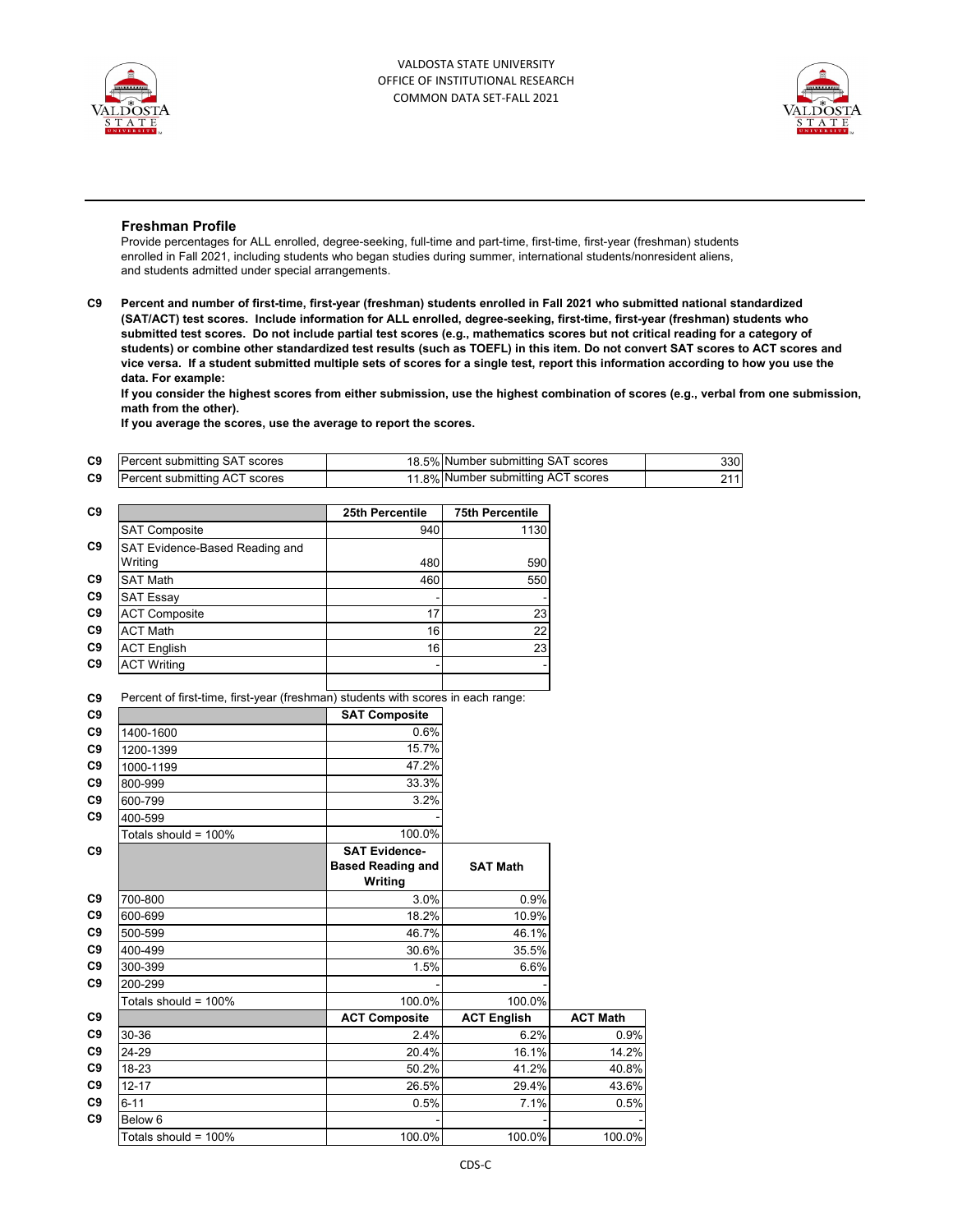



**C10** Percent of all degree-seeking, first-time, first-year (freshman) students who had high school class rank within each of the following ranges (report information for those students from whom you collected high school rank information).

| <b>C10</b> Percent in top tenth of high school graduating class                                         |  |
|---------------------------------------------------------------------------------------------------------|--|
| <b>C10</b> Percent in top quarter of high school graduating class                                       |  |
| <b>C10</b> Percent in top half of high school graduating class                                          |  |
| C10 Percent in bottom half of high school graduating class                                              |  |
| C10 Percent in bottom quarter of high school graduating class                                           |  |
| C10   Percent of total first-time, first-year (freshmen) students who submitted high school class rank: |  |

**C11** Percentage of all enrolled, degree-seeking, first-time, first-year (freshman) students who had high school grade-point averages within each of the following ranges (using 4.0 scale).

Report information only for those students from whom you collected high school GPA.

| C <sub>11</sub> | Percent who had a GPA of 4.0              | 4.8%   |
|-----------------|-------------------------------------------|--------|
| C <sub>11</sub> | Percent who had GPA of 3.75 and higher    | 12.1%  |
| C <sub>11</sub> | Percent who had GPA between 3.50 and 3.74 | 15.2%  |
| C <sub>11</sub> | Percent who had GPA between 3.25 and 3.49 | 16.2%  |
| C <sub>11</sub> | Percent who had GPA between 3.00 and 3.24 | 18.6%  |
| C <sub>11</sub> | Percent who had GPA between 2.50 and 2.99 | 29.6%  |
| C <sub>11</sub> | Percent who had GPA between 2.0 and 2.49  | 3.0%   |
| C <sub>11</sub> | Percent who had GPA between 1.0 and 1.99  | 0.5%   |
| C <sub>11</sub> | Percent who had GPA below 1.0             |        |
|                 | Totals should = $100\%$                   | 100.0% |

| C12 Average high school GPA of all degree-seeking, first-time, first-year (freshman) |       |
|--------------------------------------------------------------------------------------|-------|
| Istudents who submitted GPA:                                                         | 3.23  |
| C12   Percent of total first-time, first-year (freshman) students who submitted high |       |
| school GPA:                                                                          | 98.4% |

# **Admission Policies**

### **C13 Application Fee**

| C <sub>13</sub> |                                                         | Yes     | No |
|-----------------|---------------------------------------------------------|---------|----|
| C <sub>13</sub> | Does your institution have an<br>application fee?       |         |    |
| C13             | Amount of application fee:                              | \$40.00 |    |
|                 |                                                         | Yes     | No |
| C13             | Can it be waived for applicants with<br>financial need? |         |    |

**C13** If you have an application fee and an on-line application option, please indicate policy for students who apply on-line:

|             | C13 Same fee: |  |
|-------------|---------------|--|
| $C13$ Free: |               |  |
|             | C13 Reduced:  |  |

| C <sub>13</sub> |                                                                                    | Yes | No |
|-----------------|------------------------------------------------------------------------------------|-----|----|
|                 | C13   Can on-line application fee be waived<br>for applicants with financial need? |     |    |

### **C14 Application closing date**

|     |                                                                       | Yes  | No |
|-----|-----------------------------------------------------------------------|------|----|
|     | <b>C14</b> Does your institution have an<br>application closing date? |      |    |
|     | <b>C14</b> Application closing date (fall):                           | 6/15 |    |
| C14 | Priority date:                                                        |      |    |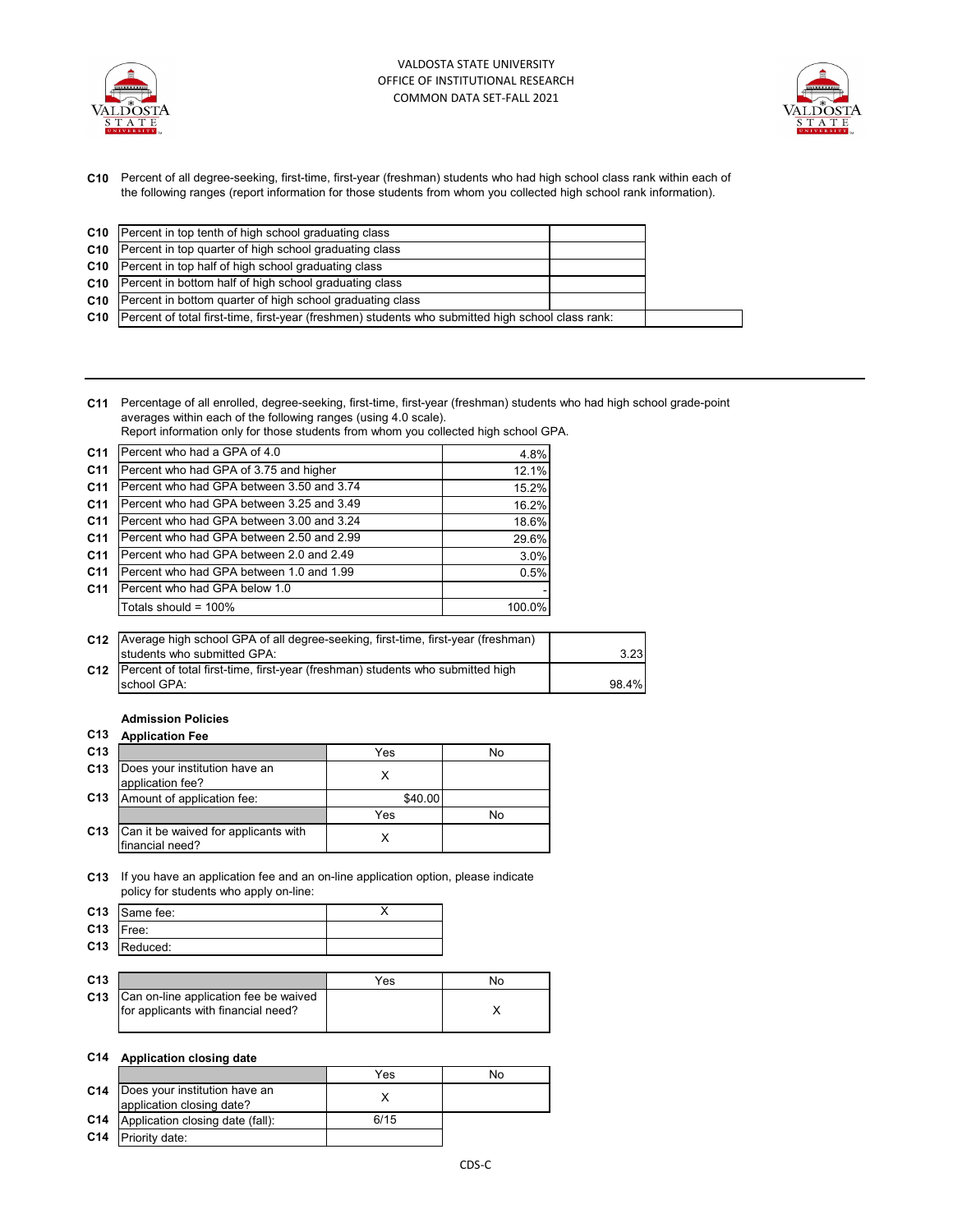



| C <sub>15</sub> |                                                                                   | Yes | No |
|-----------------|-----------------------------------------------------------------------------------|-----|----|
|                 | C15   Are first-time, first-year students accepted for terms other than the fall? |     |    |

## **C16 Notification to applicants of admission decision sent** *(fill in one only)*

|                 | <b>C16</b> On a rolling basis beginning (date): |     |
|-----------------|-------------------------------------------------|-----|
| C <sub>16</sub> | By (date):                                      | 9/1 |
|                 | Other:                                          |     |
| C <sub>16</sub> |                                                 |     |

| C <sub>17</sub> | Reply policy for admitted applicants (fill in one only)       |   |              |
|-----------------|---------------------------------------------------------------|---|--------------|
| C <sub>17</sub> | Must reply by (date):                                         |   |              |
| C <sub>17</sub> | No set date:                                                  | X |              |
| C <sub>17</sub> | Must reply by May 1 or within<br>weeks if notified thereafter |   |              |
| C <sub>17</sub> | Other:                                                        |   |              |
| C <sub>17</sub> | Deadline for housing deposit (MM/DD):                         |   | 4/15         |
| C <sub>17</sub> | Amount of housing deposit:                                    |   | \$<br>150.00 |
| C <sub>17</sub> | Refundable if student does not enroll?                        |   |              |
| C <sub>17</sub> | Yes, in full                                                  | X |              |
| C <sub>17</sub> | Yes, in part                                                  | x |              |
| C <sub>17</sub> | No                                                            |   |              |

## **C18 Deferred admission**

| C <sub>18</sub> |                                                                              | Yes. | No |
|-----------------|------------------------------------------------------------------------------|------|----|
| C18             | Does your institution allow students to postpone enrollment after admission? | Yes  |    |
|                 | <b>C18</b> If yes, maximum period of postponement:                           |      |    |

### **C19 Early admission of high school students**

| C19 |                                                                                                                                                                        | Yes | No |
|-----|------------------------------------------------------------------------------------------------------------------------------------------------------------------------|-----|----|
| C19 | Does your institution allow high school students to enroll as full-time, first-time,<br>first-year (freshman) students one year or more before high school graduation? |     |    |

**C20 Common Application Calcularies** Cuestion removed from CDS. (Initiated during 2006-2007 cycle) Question removed from CDS.

### **Early Decision and Early Action Plans**

| C <sub>21</sub>                                                                                                                                                                                                                                                                                                                                             | Yes | No |
|-------------------------------------------------------------------------------------------------------------------------------------------------------------------------------------------------------------------------------------------------------------------------------------------------------------------------------------------------------------|-----|----|
| C <sub>21</sub><br>Does your institution offer an early decision plan (an admission plan that permits<br>students to apply and be notified of an admission decision well in advance of the<br>reqular notification date and that asks students to commit to attending if<br>accepted) for first-time, first-year (freshman) applicants for fall enrollment? |     |    |

**C21** If "yes," please complete the following:

| <b>C21</b> First or only early decision plan closing date      |  |
|----------------------------------------------------------------|--|
| <b>C21</b> First or only early decision plan notification date |  |

- **C21** Other early decision plan closing date
- **C21** Other early decision plan notification date

**C21 For the Fall 2021 entering class:**

| <b>C21</b> Number of early decision applications received by your institution<br><b>C21</b> Number of applicants admitted under early decision plan |  |  |
|-----------------------------------------------------------------------------------------------------------------------------------------------------|--|--|
|                                                                                                                                                     |  |  |
|                                                                                                                                                     |  |  |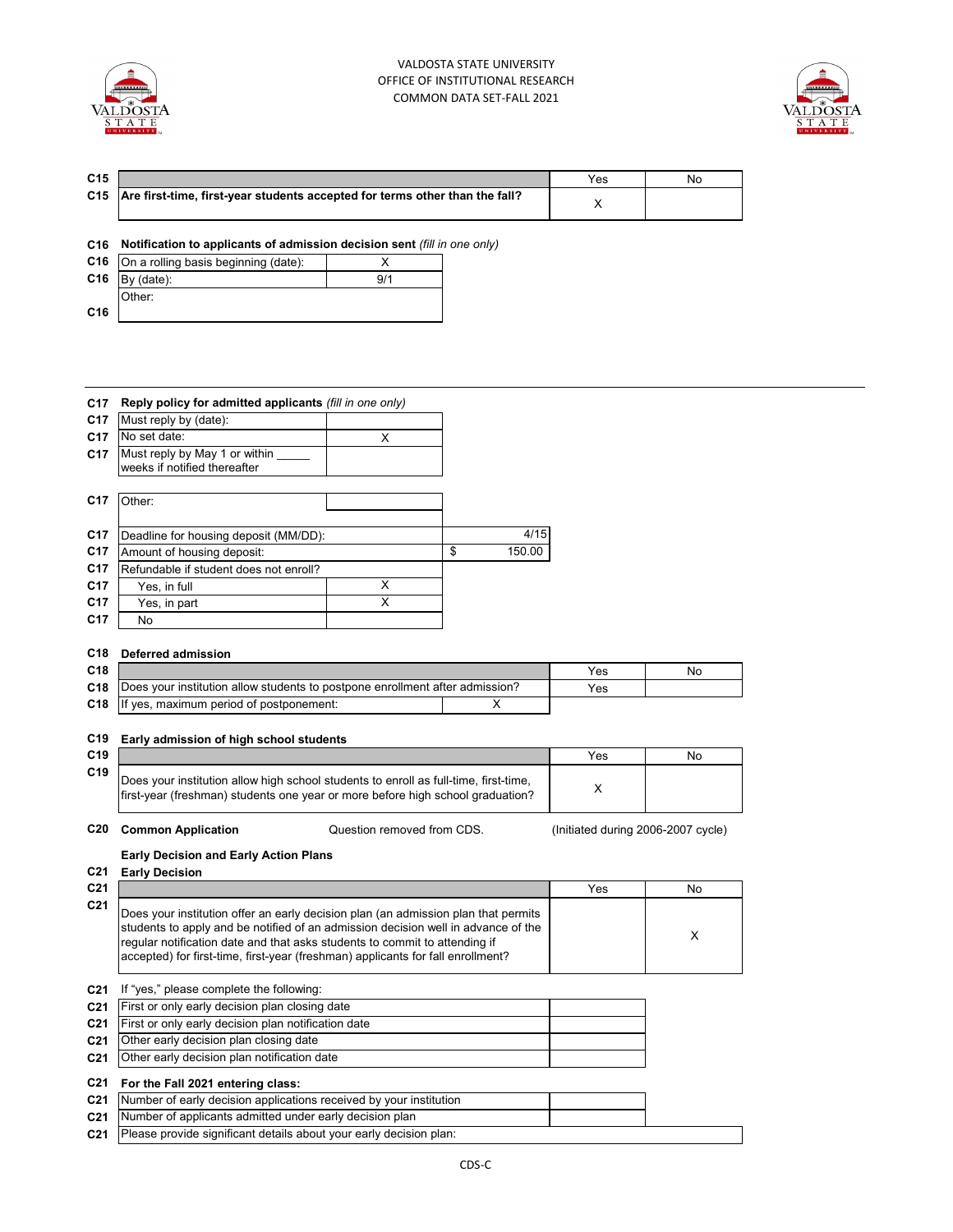



| C <sub>22</sub> | <b>Early action</b>                                                                                                                                                                                           |    |     |     |
|-----------------|---------------------------------------------------------------------------------------------------------------------------------------------------------------------------------------------------------------|----|-----|-----|
| C <sub>22</sub> |                                                                                                                                                                                                               |    | Yes | No. |
| C <sub>22</sub> | Do you have a nonbinding early action plan whereby students are notified of an<br>admission decision well in advance of the regular notification date but do not<br>have to commit to attending your college? |    |     | X   |
| C <sub>22</sub> | If "yes," please complete the following:                                                                                                                                                                      |    |     |     |
| C <sub>22</sub> | Early action closing date                                                                                                                                                                                     |    |     |     |
| C <sub>22</sub> | Early action notification date                                                                                                                                                                                |    |     |     |
| C <sub>22</sub> | Is your early action plan a "restrictive" plan under which you limit students from applying to other early plans?                                                                                             |    |     |     |
| C <sub>22</sub> | Yes                                                                                                                                                                                                           | No |     |     |
| C <sub>22</sub> |                                                                                                                                                                                                               |    |     |     |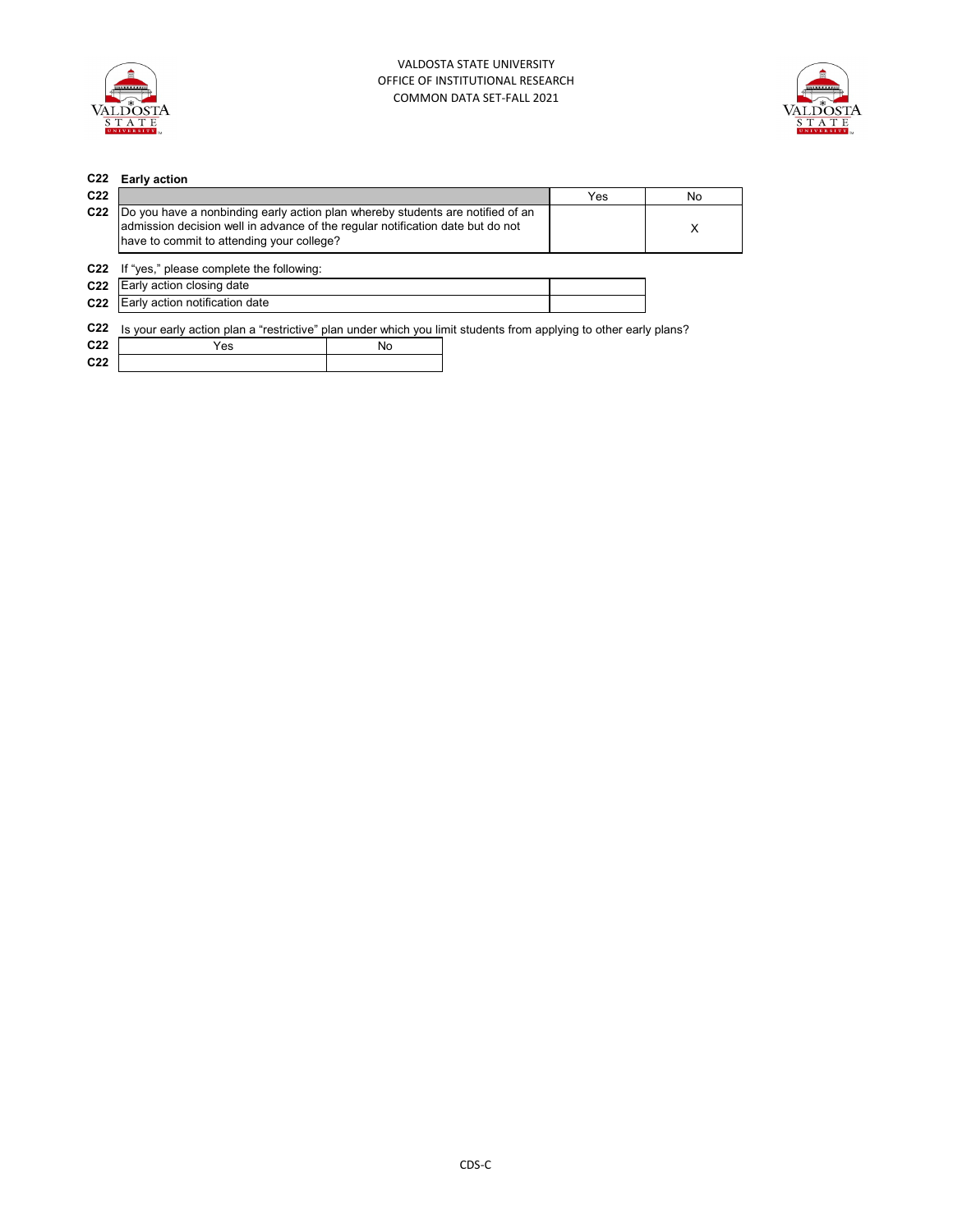



# **D. TRANSFER ADMISSION**

| <b>Fall Applicants</b> |  |
|------------------------|--|
|------------------------|--|

| D <sub>1</sub> |                                                                                           | Yes | No |
|----------------|-------------------------------------------------------------------------------------------|-----|----|
|                | D1   Does your institution enroll transfer students? (If no, please skip to Section $E$ ) |     |    |
|                | $\mathsf{D1}$ If yes, may transfer students earn advanced standing credit by transferring |     |    |

**D2** Provide the number of students who applied, were admitted, and enrolled as degree-seeking transfer students in Fall 2021.

| D <sub>2</sub> |       | <b>Applicants</b> | <b>Admitted</b><br><b>Applicants</b> | <b>Enrolled</b><br><b>Applicants</b> |
|----------------|-------|-------------------|--------------------------------------|--------------------------------------|
| D <sub>2</sub> | Men   | 348               | 265                                  | 187                                  |
| D <sub>2</sub> | Women | 807               | 632                                  | 380                                  |
| D <sub>2</sub> | ⊺otal | 1,155             | 897                                  | 567                                  |

| Percent of Applicants Admitted      | 77.7%l |
|-------------------------------------|--------|
| <b>Percent of Admitted Enrolled</b> | 63.2%  |

## **Application for Admission**

| D3             | Indicate terms for which transfers may enroll: |  |  |  |  |
|----------------|------------------------------------------------|--|--|--|--|
| D <sub>3</sub> | Fall                                           |  |  |  |  |
| D <sub>3</sub> | Winter                                         |  |  |  |  |
| D <sub>3</sub> | Spring                                         |  |  |  |  |
| D <sub>3</sub> | Summer                                         |  |  |  |  |

| D <sub>4</sub> |                                                                              | Yes | Nο |
|----------------|------------------------------------------------------------------------------|-----|----|
| D4             | Must a transfer applicant have a minimum number of credits completed or else |     |    |
|                | must apply as an entering freshman?                                          |     |    |
| D4             | If yes, what is the minimum number of credits and the unit of measure?       | 30  |    |

### **D5** Indicate all items required of transfer students to apply for admission:

| D <sub>5</sub> |                                                                                  | <b>Required of All</b> | Recommended<br>of All | Recommended<br>of Some | <b>Required of</b><br>Some | <b>Not Required</b> |
|----------------|----------------------------------------------------------------------------------|------------------------|-----------------------|------------------------|----------------------------|---------------------|
| D <sub>5</sub> | High school transcript                                                           |                        |                       |                        | X                          |                     |
| D <sub>5</sub> | College transcript(s)                                                            | X                      |                       |                        |                            |                     |
| D5             | Essay or personal statement                                                      |                        |                       |                        |                            | X                   |
| D <sub>5</sub> | Interview                                                                        |                        |                       |                        |                            | X                   |
| D <sub>5</sub> | Standardized test scores                                                         |                        |                       |                        | X                          |                     |
| D <sub>5</sub> | Statement of good standing from<br>prior institution(s)                          |                        |                       |                        | X                          |                     |
| D6             | If a minimum high school grade point average is required of transfer applicants, |                        |                       |                        |                            |                     |
| D7             | If a minimum college grade point average is required of transfer applicants,     |                        |                       | 2.00                   |                            |                     |
| D8             | List any other application requirements specific to transfer applicants:         |                        |                       |                        |                            |                     |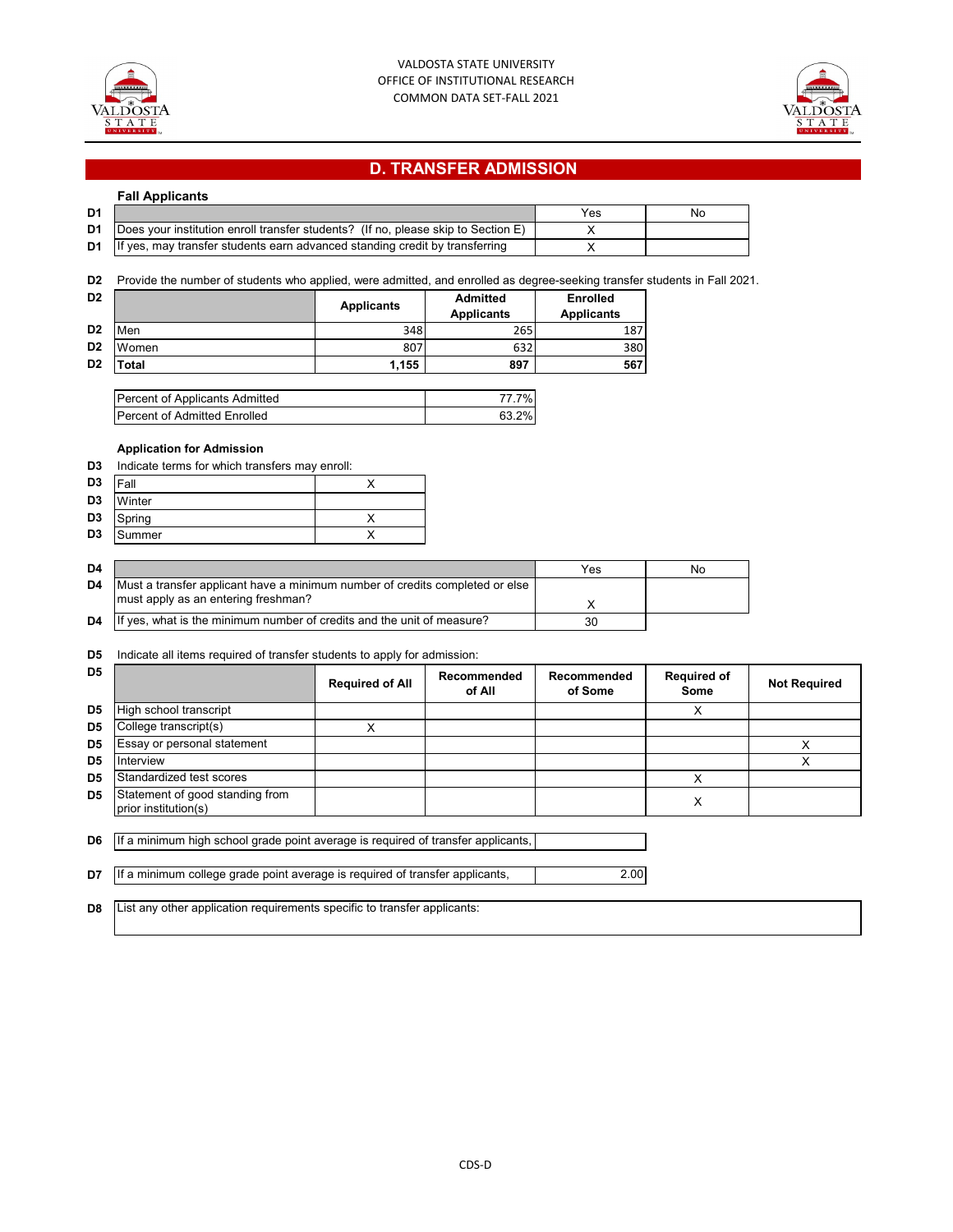



|                 |                                                                                                                       | <b>Priority Date</b> | <b>Closing Date</b> | <b>Notification Date</b> | <b>Reply Date</b>   | <b>Rolling Admission</b> |
|-----------------|-----------------------------------------------------------------------------------------------------------------------|----------------------|---------------------|--------------------------|---------------------|--------------------------|
| D <sub>9</sub>  | Fall                                                                                                                  |                      |                     |                          |                     | X                        |
| D <sub>9</sub>  | Winter                                                                                                                |                      |                     |                          |                     |                          |
| D <sub>9</sub>  | Spring                                                                                                                |                      |                     |                          |                     | X                        |
| D9              | Summer                                                                                                                |                      |                     |                          |                     | X                        |
| D <sub>10</sub> |                                                                                                                       |                      |                     | Yes                      | No                  |                          |
|                 | <b>D10</b> Does an open admission policy, if reported, apply to transfer students?                                    |                      |                     |                          | X                   |                          |
|                 | <b>D11</b> Describe additional requirements for transfer admission, if applicable:                                    |                      |                     |                          |                     |                          |
|                 | <b>Transfer Credit Policies</b>                                                                                       |                      |                     |                          |                     |                          |
|                 | <b>D12</b> Report the lowest grade earned for any course that may be transferred for<br>credit:                       |                      |                     | D                        |                     |                          |
| D <sub>13</sub> |                                                                                                                       |                      |                     | Number                   | Unit Type           |                          |
|                 | <b>D13</b> Maximum number of credits or courses that may be transferred from a two-year<br>institution:               |                      |                     | 90                       | <b>Credit Hours</b> |                          |
| D14             |                                                                                                                       |                      |                     | Number                   | Unit Type           |                          |
|                 | <b>D14</b> Maximum number of credits or courses that may be transferred from a four-<br>vear institution:             |                      |                     | 90                       | <b>Credit Hours</b> |                          |
|                 | D15 Minimum number of credits that transfers must complete at your institution to                                     |                      |                     |                          |                     |                          |
|                 | earn an associate degree:                                                                                             |                      |                     | 30                       |                     |                          |
|                 | <b>D16</b> Minimum number of credits that transfers must complete at your institution to<br>earn a bachelor's degree: |                      |                     | 30                       |                     |                          |

## **Military Service Transfer Credit Policies**

**D18** Does your institution accept the following military/veteran transfer credits:

|                                                  | Yes | No |
|--------------------------------------------------|-----|----|
| American Council on Education (ACE)              |     |    |
| College Level Examination Program (CLEP)         |     |    |
| <b>IDANTES Subject Standardized Tests (DSST)</b> |     |    |

| D19 |                                                                           | Number | Unit Type |
|-----|---------------------------------------------------------------------------|--------|-----------|
|     | Maximum number of credits or courses that may be transferred based on     |        |           |
|     | Imilitary education evaluated by the American Council on Education (ACE): |        |           |

| D <sub>20</sub> |                                                                                                                                                                                                                                | <b>Number</b> | Unit Type |
|-----------------|--------------------------------------------------------------------------------------------------------------------------------------------------------------------------------------------------------------------------------|---------------|-----------|
|                 | Maximum number of credits or courses that may be transferred based on Department of<br>Defense supported prior learning assessments (College Level Examination Program<br>(CLEP) or DANTES Subject Standardized Tests (DSST)): |               |           |
|                 |                                                                                                                                                                                                                                | Yes           | No.       |
| D <sub>21</sub> | Are the military/veteran credit transfer policies on your website?                                                                                                                                                             |               |           |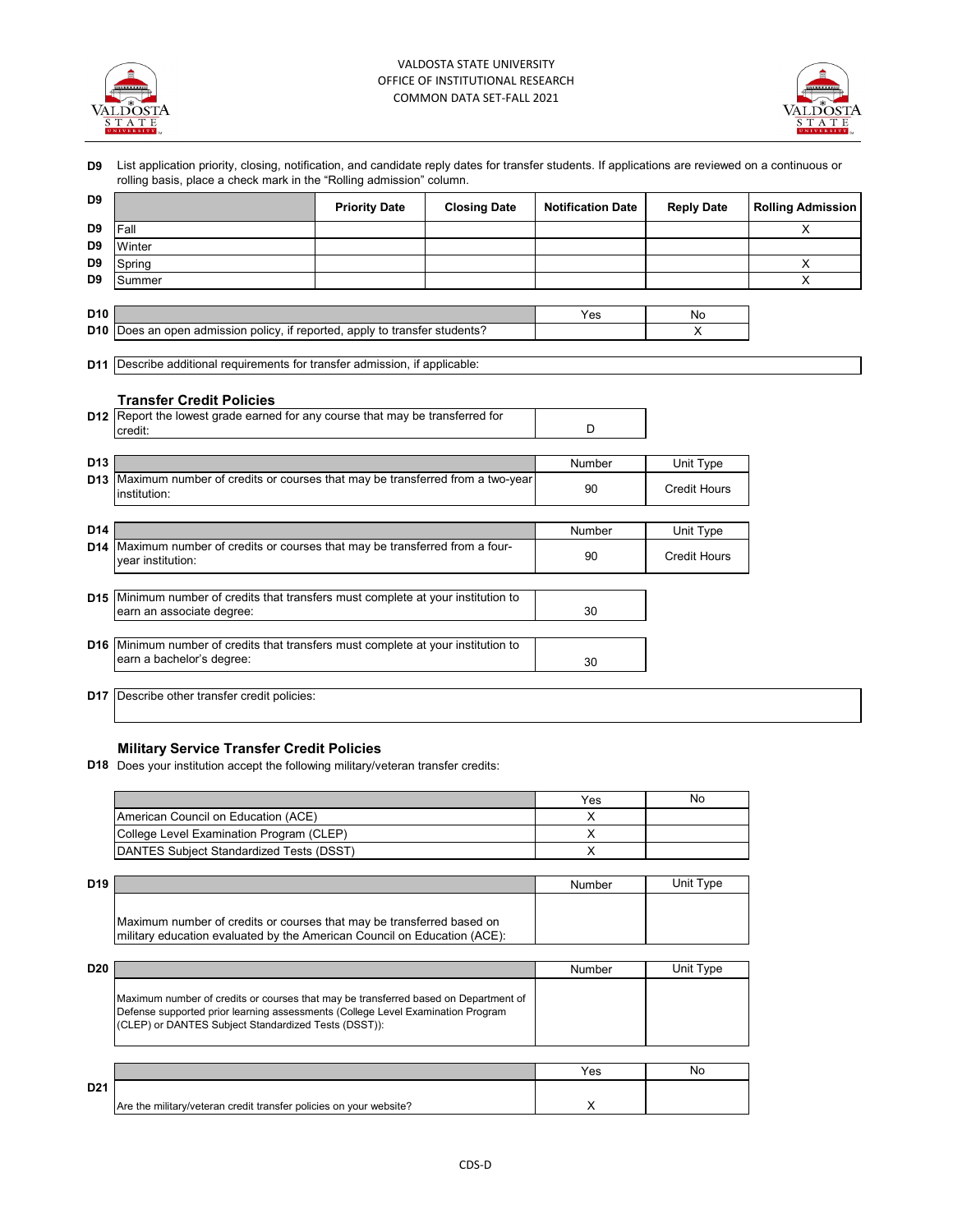



**D21** If yes, please provide the URL where they can be located: https://www.valdosta.edu/academics/amp/military-veteran.php

**D22** Describe other military/veteran transfer credit policies unique to your institution: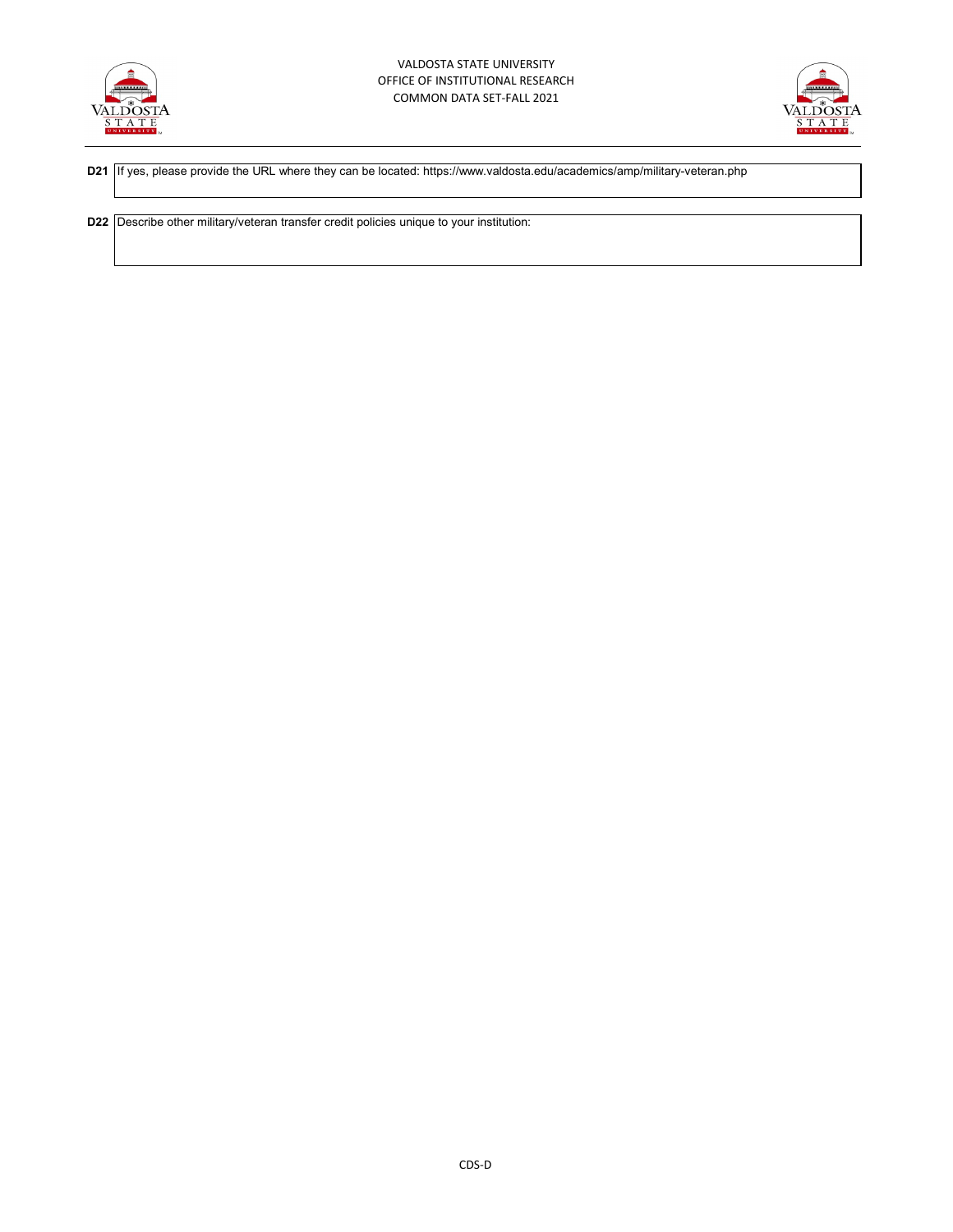



## **E. ACADEMIC OFFERINGS AND POLICIES**

#### **E1 Special study options:** Identify those programs available at your institution. Refer to the glossary for definitions.

| E <sub>1</sub> | Accelerated program                 | X |
|----------------|-------------------------------------|---|
| E <sub>1</sub> | Cooperative education program       | X |
| E <sub>1</sub> | Cross-registration                  |   |
| E <sub>1</sub> | Distance learning                   | X |
| E <sub>1</sub> | Double major                        | X |
| E <sub>1</sub> | Dual enrollment                     | X |
| E <sub>1</sub> | English as a Second Language (ESL)  | X |
| E <sub>1</sub> | Exchange student program (domestic) |   |
| E <sub>1</sub> | External degree program             | X |
| E <sub>1</sub> | Honors Program                      | X |
| E <sub>1</sub> | Independent study                   | X |
| E <sub>1</sub> | Internships                         | X |
| E <sub>1</sub> | Liberal arts/career combination     |   |
| E <sub>1</sub> | Student-designed major              |   |
| E <sub>1</sub> | Study abroad                        | X |
| E <sub>1</sub> | Teacher certification program       | X |
| E <sub>1</sub> | Weekend college                     | X |
| E1             | Other (specify):                    |   |
|                |                                     |   |

#### **E2 This question has been removed from the Common Data Set.**

#### **E3 Areas in which all or most students are required to complete some course work prior to graduation:**

| E <sub>3</sub> | Arts/fine arts                    |   |
|----------------|-----------------------------------|---|
| E <sub>3</sub> | Computer literacy                 |   |
| E <sub>3</sub> | English (including composition)   | Χ |
| E <sub>3</sub> | Foreign languages                 | X |
| E <sub>3</sub> | History                           | X |
| E <sub>3</sub> | <b>Humanities</b>                 | X |
| E <sub>3</sub> | <b>Mathematics</b>                | X |
| E <sub>3</sub> | Philosophy                        |   |
| E <sub>3</sub> | Sciences (biological or physical) | X |
| E <sub>3</sub> | Social science                    |   |
| E <sub>3</sub> | Other (describe):                 |   |
|                |                                   |   |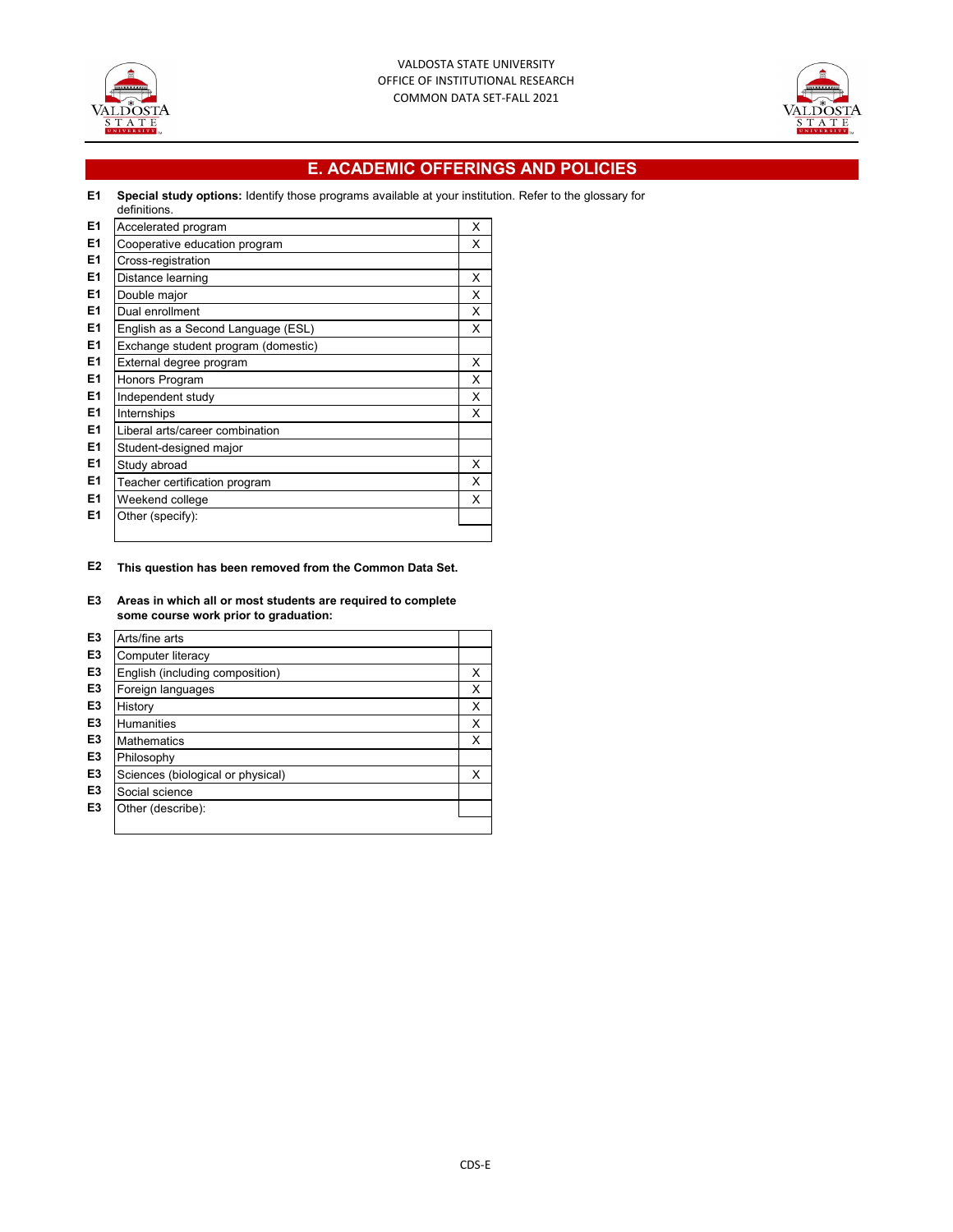



# **F. STUDENT LIFE**

#### **F1** Percentages of first-time, first-year (freshman) degree-seeking students and degree-seeking

undergraduates enrolled in Fall 2021 who fit the following categories:

| - F1           |                                                                                                       | First-time, first-year<br>(freshman) students | Undergraduates |
|----------------|-------------------------------------------------------------------------------------------------------|-----------------------------------------------|----------------|
| F <sub>1</sub> | Percent who are from out of state (exclude<br>international/nonresident aliens from the numerator and |                                               |                |
|                | denominator)                                                                                          | 19.2%                                         |                |
|                |                                                                                                       |                                               | 18.5%          |
| F <sub>1</sub> | Percent of men who join fraternities                                                                  | 1.2%                                          | 0.5%           |
| F <sub>1</sub> | Percent of women who join sororities                                                                  | 5.3%                                          | 1.2%           |
| F <sub>1</sub> | Percent who live in college-owned, -operated, or -affiliated                                          |                                               |                |
|                | housing                                                                                               | 71.4%                                         | 26.0%          |
| F <sub>1</sub> | Percent who live off campus or commute                                                                | 28.6%                                         | 74.0%          |
| F <sub>1</sub> | Percent of students age 25 and older                                                                  | 1.1%                                          | 14.1%          |
| F <sub>1</sub> | Average age of full-time students                                                                     | 18                                            | 21             |
| F <sub>1</sub> | Average age of all students (full- and part-time)                                                     | 18                                            | 22             |

#### **F2 Activities offered** Identify those programs available at your institution.

|                | $\frac{1}{2}$                      |   |
|----------------|------------------------------------|---|
| F <sub>2</sub> | <b>Campus Ministries</b>           | X |
| F <sub>2</sub> | Choral groups                      | X |
| F <sub>2</sub> | Concert band                       | X |
| F <sub>2</sub> | Dance                              | X |
| F <sub>2</sub> | Drama/theater                      | X |
| F <sub>2</sub> | International Student Organization | X |
| F <sub>2</sub> | Jazz band                          | X |
| F <sub>2</sub> | Literary magazine                  | X |
| F <sub>2</sub> | Marching band                      | X |
| F <sub>2</sub> | Model UN                           | X |
| F <sub>2</sub> | Music ensembles                    | X |
| F <sub>2</sub> | <b>Musical theater</b>             | X |
| F <sub>2</sub> | Opera                              | X |
| F <sub>2</sub> | Pep band                           | X |
| F <sub>2</sub> | Radio station                      | X |
| F <sub>2</sub> | Student government                 | X |
| F <sub>2</sub> | Student newspaper                  | X |
| F <sub>2</sub> | Student-run film society           | X |
| F <sub>2</sub> | Symphony orchestra                 | X |
| F <sub>2</sub> | <b>Television station</b>          | X |
| F <sub>2</sub> | Yearbook                           |   |
|                |                                    |   |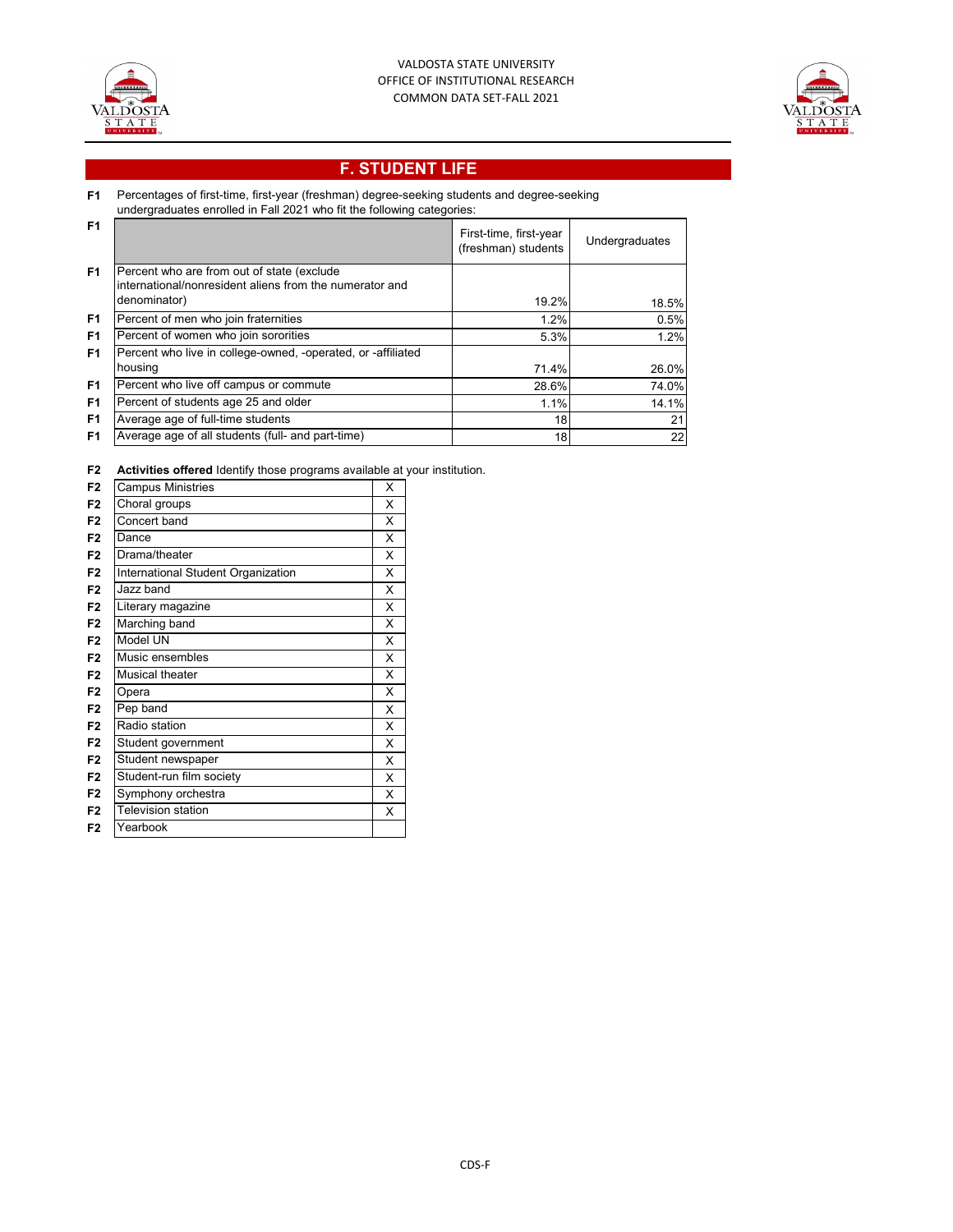



## **F3 ROTC** (program offered in cooperation with Reserve Officers' Training Corps)

| F <sub>3</sub> |                            | On Campus | At Cooperating<br>Institution | Name of Cooperating<br>Institution |
|----------------|----------------------------|-----------|-------------------------------|------------------------------------|
| F <sub>3</sub> | Army ROTC is offered:      |           |                               |                                    |
| F <sub>3</sub> | Naval ROTC is offered:     |           |                               |                                    |
| F <sub>3</sub> | Air Force ROTC is offered: |           |                               |                                    |

**F4 Housing:** Check all types of college-owned, -operated, or -affiliated housing available for undergraduates at your institution.

| F4 | Coed dorms                                 | х |
|----|--------------------------------------------|---|
| F4 | Men's dorms                                |   |
| F4 | Women's dorms                              | х |
| F4 | Apartments for married students            |   |
| F4 | Apartments for single students             |   |
| F4 | Special housing for disabled students      | X |
| F4 | Special housing for international students | X |
| F4 | Fraternity/sorority housing                | х |
| F4 | Cooperative housing                        | X |
| F4 | Theme housing                              | x |
| F4 | Wellness housing                           | х |
| F4 | Other housing options (specify):           |   |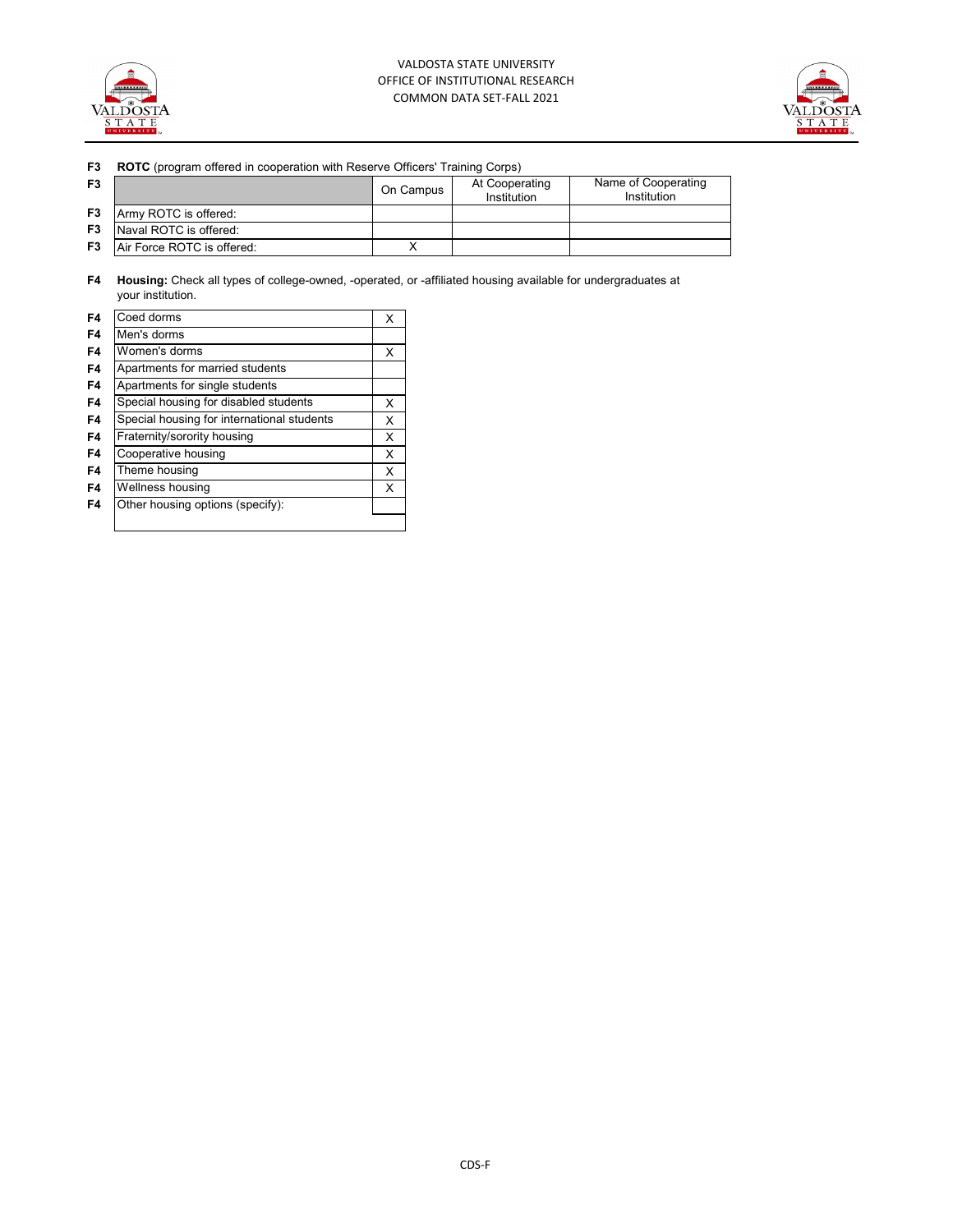



## **G. ANNUAL EXPENSES**

**G0** Please provide the URL of your institution's net price calculator: <http://www.valdosta.edu/administration/finance-admin/financial-services/students/net-price-calculator.php> **Provide 2022-2023 academic year costs of attendance for the following categories that are applicable to your institution.**

X Check here if your institution's 2022-2023 academic year costs of attendance are not available at this time and provide an approximate date (i.e., month/day) when your institution's final 2022-2023 academic year costs of attendance will be available:

June 2022

**G1 Undergraduate full-time tuition, required fees, room and board List the typical tuition, required fees, and room and board for a fulltime undergraduate student for the FULL 2022-2023 academic year (30 semester or 45 quarter hours for institutions that derive annual tuition by multiplying credit hour cost by number of credits). A full academic year refers to the period of time generally extending from September to June; usually equated to two semesters, two trimesters, three quarters, or the period covered by a fourone-four plan. Room and board is defined as double occupancy and 19 meals per week or the maximum meal plan. Required fees include only charges that all full-time students must pay that are not included in tuition (e.g., registration, health, or activity fees.) Do not include optional fees (e.g., parking, laboratory use).**

Note: Undergraduate tuition and fees reported are for 12 credit hours per semester for two semesters (a total of 24 credit hours). Graduate tuition an fees reported are for 9 credit hours per semester for two semesters (a total of 18 credit hours).

| G1             |                             | First-Year | Undergraduates | Graduates |
|----------------|-----------------------------|------------|----------------|-----------|
| G1             | <b>PRIVATE INSTITUTIONS</b> |            |                |           |
|                | Tuition:                    |            |                |           |
| G <sub>1</sub> | PUBLIC INSTITUTIONS         |            |                |           |
|                | Tuition:                    | \$4,371    | \$4,371        | \$4,572   |
|                | In-district                 |            |                |           |
| G <sub>1</sub> | <b>PUBLIC INSTITUTIONS</b>  | \$4,371    | \$4,371        | \$4,572   |
|                | In-state (out-of-district): |            |                |           |
| G <sub>1</sub> | PUBLIC INSTITUTIONS         | \$15,426   | \$15,426       | \$16,470  |
|                | Out-of-state:               |            |                |           |
| G <sub>1</sub> | NONRESIDENT ALIENS          | \$15,426   | \$15,426       | \$16,470  |
|                |                             |            |                |           |
| G <sub>1</sub> | <b>REQUIRED FEES:</b>       | \$2,212    | \$2,212        | \$2,212   |
|                |                             |            |                |           |
| G <sub>1</sub> | ROOM AND BOARD:             |            |                |           |
|                | (on-campus)                 | \$8,830    | \$8,830        | \$8,830   |
| G <sub>1</sub> | <b>ROOM ONLY:</b>           |            |                |           |
|                | (on-campus)                 | \$4,626    | \$4,626        | \$4,626   |
| G1             | <b>BOARD ONLY:</b>          | \$4,204    |                | \$4,204   |
|                | (on-campus meal plan)       |            | \$4,204        |           |
|                |                             |            |                |           |

| G1 | Comprehensive tuition and room and board fee (if your      |  |
|----|------------------------------------------------------------|--|
|    | college cannot provide separate tuition and room and board |  |
|    | fees):                                                     |  |

**G1** Other: Online undergraduate and online and some graduate programs have different tuition rates than oncampus tuition rates.For more information see per credit hour rates at the bottom of Section G.

| G <sub>2</sub> |                                                                                   | Minimum | Maximum |
|----------------|-----------------------------------------------------------------------------------|---------|---------|
| G <sub>2</sub> | Number of credits per term a student can take for the stated<br>full-time tuition |         |         |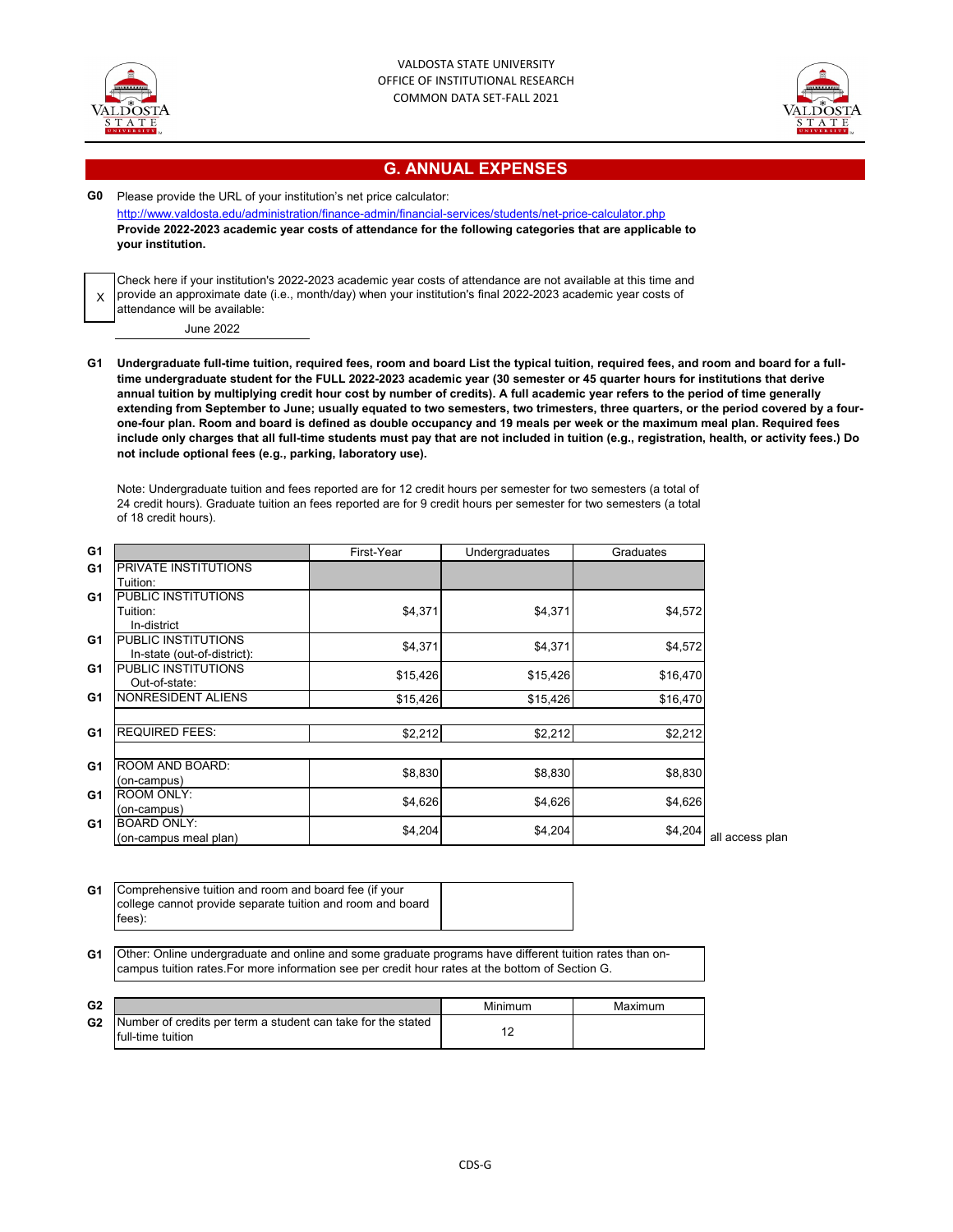



| G3 |                                                                                                           | Yes | No |
|----|-----------------------------------------------------------------------------------------------------------|-----|----|
| G3 | Do tuition and fees vary by year of study (e.g., sophomore,                                               |     |    |
|    |                                                                                                           |     |    |
| G4 |                                                                                                           | Yes | No |
| G4 | Do tuition and fees vary by undergraduate instructional                                                   |     |    |
| G4 | If yes, what percentage of full-time undergraduates pay more<br>than the tuition and fees reported in G1? |     |    |

**G5** Provide the estimated expenses for a typical full-time undergraduate student:

| G5 |                                                                                                                                  | Residents | Commuters<br>(living at home) | Commuters<br>(not living at home) |
|----|----------------------------------------------------------------------------------------------------------------------------------|-----------|-------------------------------|-----------------------------------|
| G5 | Books and supplies                                                                                                               | \$1,200   | \$1,200                       | \$1,200                           |
| G5 | Room only                                                                                                                        |           |                               | \$6,062                           |
| G5 | Board only                                                                                                                       |           | \$3,608                       | \$3,608                           |
| G5 | Room and board total (if your<br>college cannot provide separate<br>room and board figures for<br>commuters not living at home): |           |                               | \$9,670                           |
| G5 | Transportation                                                                                                                   | \$2,886   | \$2,886                       | \$2,886                           |
| G5 | Other expenses                                                                                                                   | \$2,356   | \$2,356                       | \$1,948                           |

### **G6** Per-credit-hour charges (tuition only)

|    | Undergraduate                                      | Main Campus |  |
|----|----------------------------------------------------|-------------|--|
| G6 | <b>PRIVATE INSTITUTIONS:</b>                       |             |  |
| G6 | PUBLIC INSTITUTIONS<br>In-district:                | \$182       |  |
| G6 | PUBLIC INSTITUTIONS<br>In-state (out-of-district): | \$182       |  |
| G6 | PUBLIC INSTITUTIONS<br>Out-of-state:               | \$643       |  |
| G6 | <b>NONRESIDENT ALIENS:</b>                         | \$643       |  |

|    | Undergraduate Online Courses                              | <b>OCCA</b> | eTuition | eCore | Fintech |
|----|-----------------------------------------------------------|-------------|----------|-------|---------|
| G6 | <b>PRIVATE INSTITUTIONS:</b>                              |             | -        |       |         |
| G6 | PUBLIC INSTITUTIONS<br>In-district:                       | \$299       |          |       | \$199   |
| G6 | <b>PUBLIC INSTITUTIONS</b><br>In-state (out-of-district): | \$299       | \$182    | \$159 |         |
| G6 | <b>PUBLIC INSTITUTIONS</b><br>Out-of-state:               | \$299       |          |       |         |
| G6 | <b>NONRESIDENT ALIENS:</b>                                | \$299       |          |       |         |

|    | Graduate                                                  | Main Campus | Master of Science in<br>Nursing | Master of Social Work |
|----|-----------------------------------------------------------|-------------|---------------------------------|-----------------------|
| G6 | PRIVATE INSTITUTIONS:                                     |             |                                 |                       |
| G6 | <b>PUBLIC INSTITUTIONS</b><br>In-district:                | \$254       | \$321                           | \$263                 |
| G6 | <b>PUBLIC INSTITUTIONS</b><br>In-state (out-of-district): | \$254       | \$321                           | \$263                 |
| G6 | <b>PUBLIC INSTITUTIONS</b><br>Out-of-state:               | \$915       | \$1,162                         | \$945                 |
| G6 | <b>NONRESIDENT ALIENS:</b>                                | \$915       | \$1,162                         | \$945                 |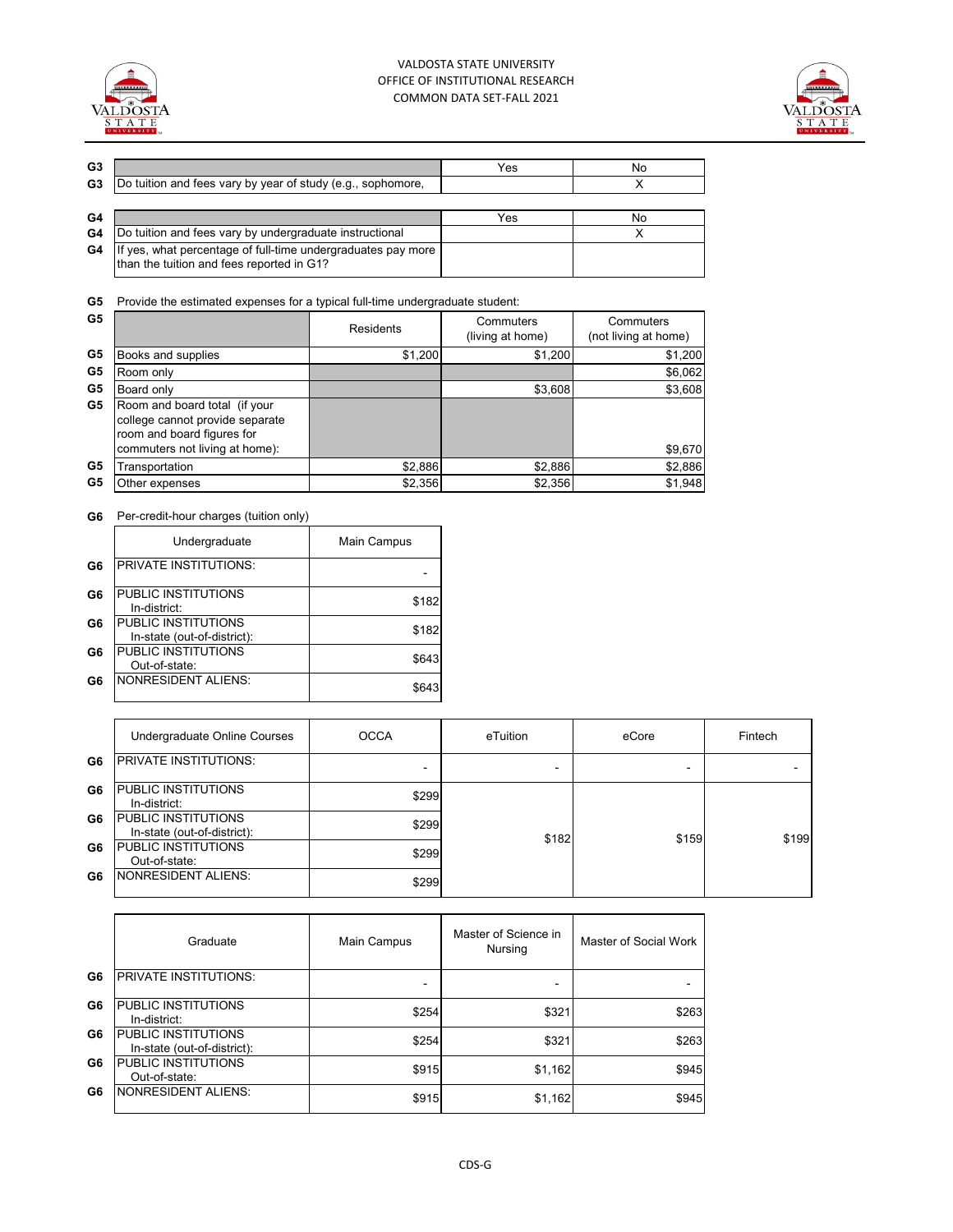



|    | Graduate Online Courses                            | eTuition | Georgia on My Line<br>(GOML) | Web Master of<br><b>Business Administration</b> | <b>MBA Healthcare</b><br>Management |
|----|----------------------------------------------------|----------|------------------------------|-------------------------------------------------|-------------------------------------|
| G6 | <b>PRIVATE INSTITUTIONS:</b>                       |          |                              |                                                 |                                     |
| G6 | PUBLIC INSTITUTIONS<br>In-district:                |          |                              |                                                 |                                     |
| G6 | PUBLIC INSTITUTIONS<br>In-state (out-of-district): | \$293    | \$385                        | \$739                                           | \$385                               |
| G6 | PUBLIC INSTITUTIONS<br>Out-of-state:               |          |                              |                                                 |                                     |
| G6 | <b>NONRESIDENT ALIENS:</b>                         |          |                              |                                                 |                                     |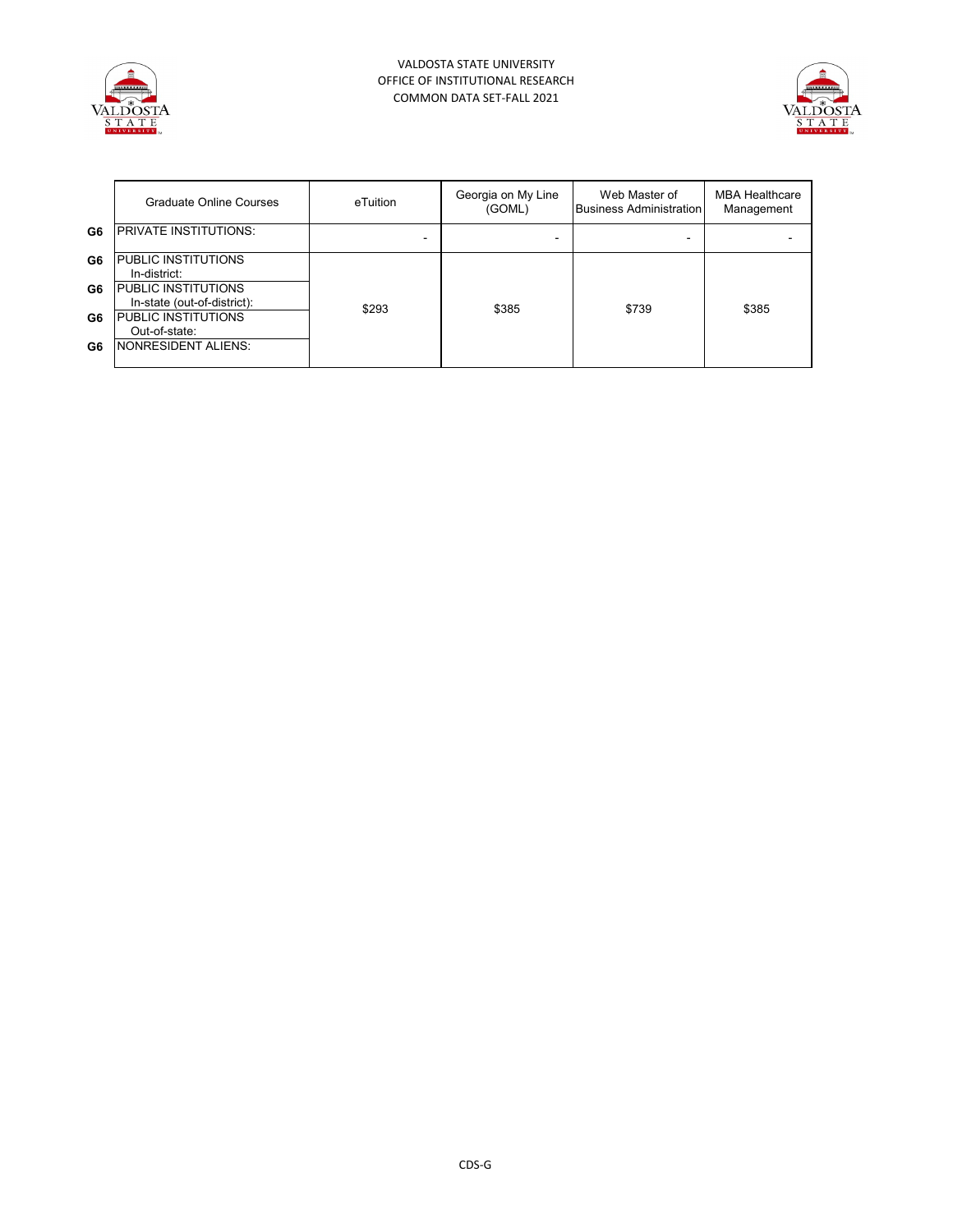



## **H. FINANCIAL AID**

### **Aid Awarded to Enrolled Undergraduates**

**H1** Enter total dollar amounts awarded to enrolled full-time and less than full-time degree-seeking undergraduates (using the same cohort reported in CDS Question B1, "total degree-seeking" undergraduates) in the following categories. (Note: If the data being reported are final figures for the 2020-2021 academic year (see the next item below), use the 2020-2021 academic year's CDS Question B1 cohort.) Include aid awarded to international students (i.e., those not qualifying for federal aid). Aid that is non-need-based but that was used to meet need should be reported in the need-based aid columns. (For a suggested order of precedence in assigning categories of aid to cover need, see the entry for "non-need-based scholarship or grant aid" on the last page of the definitions section.)

#### **• Any aid related to the CARE Act or unique to the COVID-19 pandemic has been excluded.**

| H1             |                                                                                                 | 2021-2022 estimated | 2020-2021<br>final |
|----------------|-------------------------------------------------------------------------------------------------|---------------------|--------------------|
| H <sub>1</sub> | Indicate the academic year for which data are reported for items H1, H2, H2A,<br>land H6 below: |                     |                    |

### **H3** Which needs-analysis methodology does your institution use in awarding institutional aid?

| H3             | Federal methodology (FM)       |  |
|----------------|--------------------------------|--|
| H3             | Institutional methodology (IM) |  |
| H <sub>3</sub> | Both FM and IM                 |  |

| <b>H1</b>      |                                                                                                                                                                                   | Need-based \$ (Include<br>non-need-based aid<br>used to meet need.) | Non-need-based \$<br>(Exclude non-need-<br>based aid used to<br>meet need.) |
|----------------|-----------------------------------------------------------------------------------------------------------------------------------------------------------------------------------|---------------------------------------------------------------------|-----------------------------------------------------------------------------|
| H <sub>1</sub> | <b>Scholarships/Grants</b>                                                                                                                                                        |                                                                     |                                                                             |
| H <sub>1</sub> | Federal                                                                                                                                                                           | \$26,425,768                                                        | \$22,298                                                                    |
| H <sub>1</sub> | State (i.e., all states, not only the state in which your institution is located)                                                                                                 | \$11,357,500                                                        | \$3,454,259                                                                 |
| H1             | Institutional: Endowed scholarships, annual gifts and tuition funded grants,<br>awarded by the college, excluding athletic aid and tuition waivers (which are<br>reported below). | \$941,952                                                           | \$574,457                                                                   |
| H1             | Scholarships/grants from external sources (e.g., Kiwanis, National Merit) not                                                                                                     |                                                                     |                                                                             |
|                | awarded by the college                                                                                                                                                            | \$772,013                                                           | \$218,376                                                                   |
| H <sub>1</sub> | <b>Total Scholarships/Grants</b>                                                                                                                                                  | \$39,497,233                                                        | \$4,269,390                                                                 |
| H <sub>1</sub> | Self-Help                                                                                                                                                                         |                                                                     |                                                                             |
| H <sub>1</sub> | Student loans from all sources (excluding parent loans)                                                                                                                           | \$43,581,411                                                        | \$10,859,817                                                                |
| H <sub>1</sub> | Federal Work-Study                                                                                                                                                                | \$560,808                                                           |                                                                             |
| H <sub>1</sub> | State and other (e.g., institutional) work-study/employment<br>(Note: Excludes Federal Work-Study captured above.)                                                                | \$0                                                                 | \$0                                                                         |
| H1             | <b>Total Self-Help</b>                                                                                                                                                            | \$<br>44,142,219.00                                                 | \$<br>10,859,817.00                                                         |
| H <sub>1</sub> | Other                                                                                                                                                                             |                                                                     |                                                                             |
| H <sub>1</sub> | Parent Loans                                                                                                                                                                      | \$23,927,791                                                        | \$28,975,607                                                                |
| H <sub>1</sub> | <b>Tuition Waivers</b>                                                                                                                                                            |                                                                     |                                                                             |
| H <sub>1</sub> | <b>Athletic Awards</b>                                                                                                                                                            | \$679,743                                                           | \$224,007                                                                   |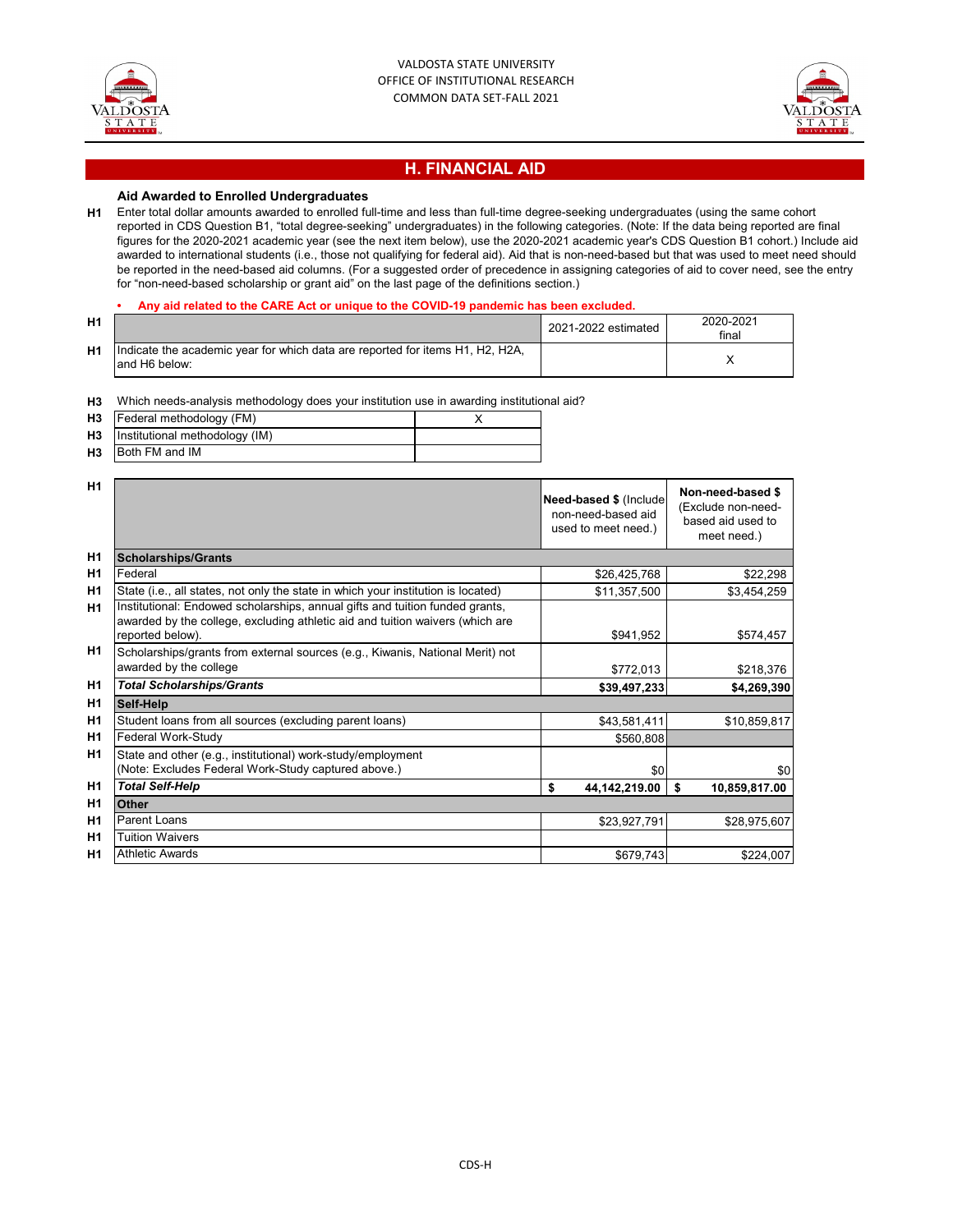



**H2 Number of Enrolled Students Awarded Aid:** List the number of degree-seeking full-time and less-than-full-time undergraduates who applied for and were awarded financial aid from any source. **Aid that is non-need-based but that was used to meet need should be counted as need-based aid.** Numbers should reflect the cohort awarded the dollars reported in H1. Note: In the chart below, students may be counted in more than one row, and full-time freshmen should also be counted as full-time undergraduates.

| H2             |                           |                                                                                                                                                                                                                                                                                              | <b>First-time</b><br><b>Full-time</b><br>Freshmen | <b>Full-time</b><br>Undergraduate<br>(Incl. Fresh.) | <b>Less Than</b><br><b>Full-time</b><br>Undergraduate |
|----------------|---------------------------|----------------------------------------------------------------------------------------------------------------------------------------------------------------------------------------------------------------------------------------------------------------------------------------------|---------------------------------------------------|-----------------------------------------------------|-------------------------------------------------------|
| H <sub>2</sub> |                           | a) Number of degree-seeking undergraduate students<br>(CDS Item B1 if reporting on Fall 2021 cohort)                                                                                                                                                                                         | 2324                                              | 7253                                                | 2317                                                  |
| H <sub>2</sub> | based financial aid       | b) Number of students in line a who applied for need-                                                                                                                                                                                                                                        | 2289                                              | 6668                                                | 1323                                                  |
| H <sub>2</sub> | c)                        | Number of students in line <b>b</b> who were determined to<br>have financial need                                                                                                                                                                                                            | 1970                                              | 5642                                                | 1190                                                  |
| H <sub>2</sub> | financial aid             | d) Number of students in line c who were awarded any                                                                                                                                                                                                                                         | 1970                                              | 5632                                                | 1187                                                  |
| H <sub>2</sub> |                           | e) Number of students in line <b>d</b> who were awarded any<br>need-based scholarship or grant aid                                                                                                                                                                                           | 1815                                              | 4923                                                | 991                                                   |
| H2             | f                         | Number of students in line <b>d</b> who were awarded any<br>need-based self-help aid                                                                                                                                                                                                         | 1741                                              | 5030                                                | 988                                                   |
| H <sub>2</sub> | g)                        | Number of students in line d who were awarded any<br>non-need-based scholarship or grant aid                                                                                                                                                                                                 | 77                                                | 180                                                 | 15                                                    |
| H <sub>2</sub> | h)                        | Number of students in line <b>d</b> whose need was fully<br>met (exclude PLUS loans, unsubsidized loans, and<br>private alternative loans)                                                                                                                                                   | 136                                               | 456                                                 | 51                                                    |
| H2             | i)                        | On average, the percentage of need that was met of<br>students who were awarded any need-based aid.<br>Exclude any aid that was awarded in excess of need<br>as well as any resources that were awarded to<br>replace EFC (PLUS loans, unsubsidized loans, and<br>private alternative loans) | 87.6%                                             | 88.7%                                               | 72.6%                                                 |
| H2             | li)<br>alternative loans) | The average financial aid package of those in line d.<br>Exclude any resources that were awarded to replace<br>EFC (PLUS loans, unsubsidized loans, and private                                                                                                                              | \$16,827                                          | \$16,644                                            | \$13,961                                              |
| H <sub>2</sub> | k)<br>those in line e     | Average need-based scholarship and grant award of                                                                                                                                                                                                                                            | \$7,449                                           | \$7,024                                             | \$5,582                                               |
| H <sub>2</sub> | Ð                         | Average need-based self-help award (excluding<br>PLUS loans, unsubsidized loans, and private<br>alternative loans) of those in line f                                                                                                                                                        | \$3,371                                           | \$4,186                                             | \$4.177                                               |
| H <sub>2</sub> |                           | m) Average need-based loan (excluding PLUS loans,<br>unsubsidized loans, and private alternative loans) of<br>those in line f who were awarded a need-based loan                                                                                                                             | \$3,342                                           | \$4,089                                             | \$4,142                                               |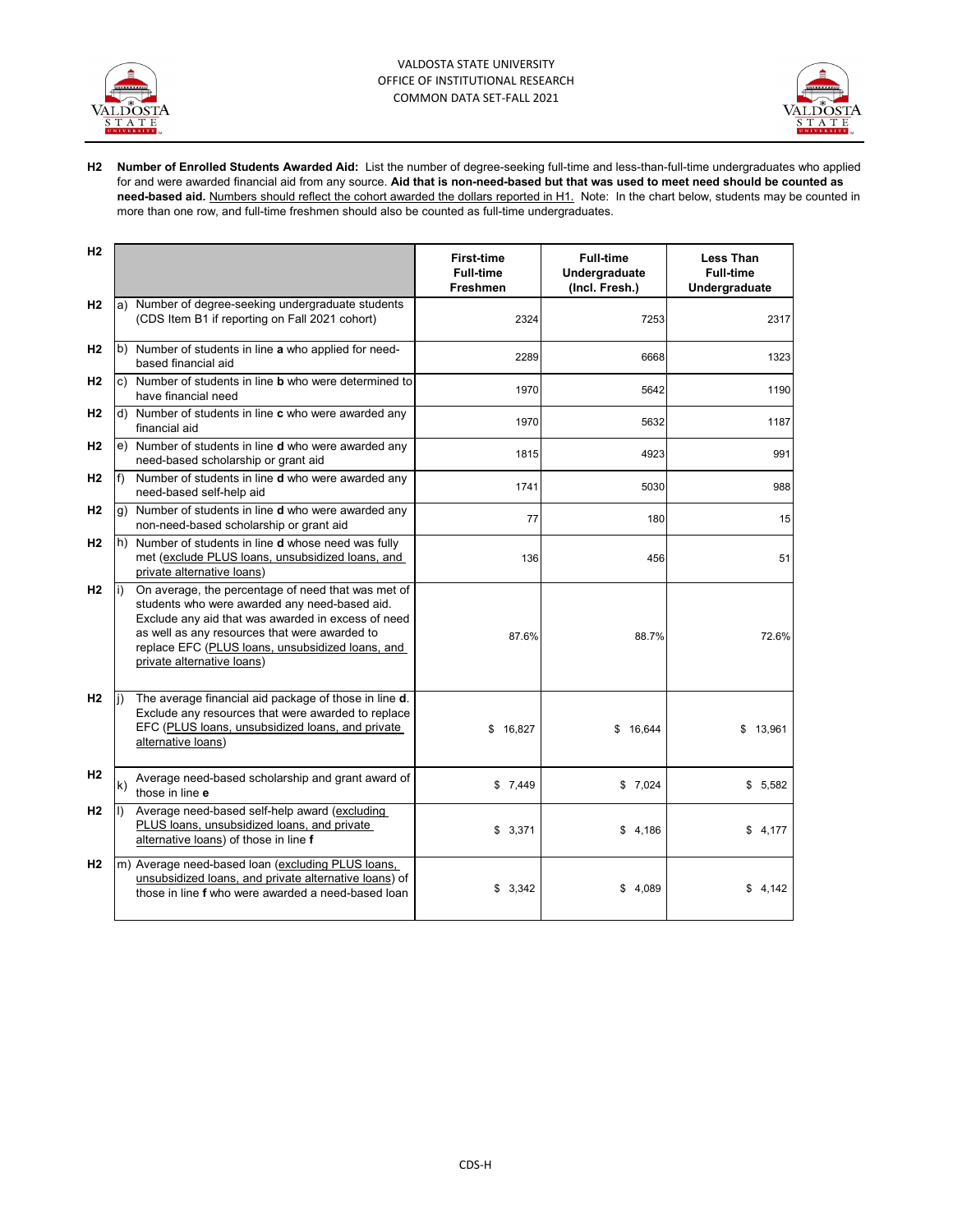



**H2A Number of Enrolled Students Awarded Non-need-based Scholarships and Grants**: List the number of degree-seeking full-time and lessthan-full-time undergraduates who had no financial need and who were awarded institutional non-need-based scholarship or grant aid. Numbers should reflect the cohort awarded the dollars reported in H1. Note: In the chart below, students may be counted in more than one row, and full-time freshmen should also be counted as full-time undergraduates.

| H2A   |                                                                                                                                                                                                                                  |    | <b>First-time</b><br><b>Full-time</b><br><b>Freshmen</b> | <b>Full-time</b><br>Undergrad<br>(Incl. Fresh.) | <b>Less Than</b><br><b>Full-time</b><br>Undergrad |
|-------|----------------------------------------------------------------------------------------------------------------------------------------------------------------------------------------------------------------------------------|----|----------------------------------------------------------|-------------------------------------------------|---------------------------------------------------|
|       | $H2A \mid n$ ) Number of students in line a who had no financial<br>need and who were awarded institutional non-need-<br>based scholarship or grant aid (exclude those who<br>were awarded athletic awards and tuition benefits) |    | 46                                                       | 118                                             |                                                   |
|       | H <sub>2</sub> A (o) Average dollar amount of institutional non-need-<br>based scholarship and grant aid awarded to<br>students in line n                                                                                        | S  | 3,635                                                    | 3,150<br>- \$                                   | 1,350                                             |
|       | $H2A$ (p) Number of students in line a who were awarded an<br>institutional non-need-based athletic scholarship or<br>grant                                                                                                      |    | 19                                                       | 52                                              |                                                   |
| H2A q | Average dollar amount of institutional non-need-<br>based athletic scholarships and grants awarded to<br>students in line <b>p</b>                                                                                               | \$ | 4,785                                                    | 4,269<br>\$                                     | 2,132                                             |

#### **H3** Incorporated into H1 above.

**Note:** These are the graduates and loan types to include and exclude in order to fill out CDS H4 and H5.

Include:

\* 2021 undergraduate class: all students who started at your institution as first- time students and received a bachelor's degree between July 1, 2020 and June 30, 2021.

\* only loans made to students who borrowed while enrolled at your institution.

\* co-signed loans.

Exclude:

- \* students who transferred in.
- \* money borrowed at other institutions.
- \* parent loans

\* students who did not graduate or who graduated with another degree or certificate (but no bachelor's degree)

| H4   Provide the number of students in the 2021 undergraduate class who started at your institution as first- |     |
|---------------------------------------------------------------------------------------------------------------|-----|
| time students and received a bachelor's degree between July 1, 2020 and June 30, 2021. Exclude                |     |
| students who transferred into your institution                                                                | 994 |

**H5** Number and percent of students in class (defined in H4 above) borrowing from federal, non-federal, and any loan sources, and the average (or mean) amount borrowed

| H <sub>5</sub> |                                                                                                                                                                                                                                                                  | Number in the class<br>(defined in H4 above)<br>who borrowed | Percent of the class<br>(defined above) who<br>borrowed (nearest<br>$1\%$ | Average per-<br>undergraduate-<br>borrower cumulative<br>principal borrowed,<br>of those in the first<br>column (nearest \$1) |
|----------------|------------------------------------------------------------------------------------------------------------------------------------------------------------------------------------------------------------------------------------------------------------------|--------------------------------------------------------------|---------------------------------------------------------------------------|-------------------------------------------------------------------------------------------------------------------------------|
|                | a) Any loan program: Federal Perkins, Federal Stafford<br>Subsidized and Unsubsidized, institutional, state, private<br>loans that your institution is aware of, etc. Include both<br>Federal Direct Student Loans and Federal Family<br><b>Education Loans.</b> | 727                                                          | 73.00%                                                                    | \$27,960                                                                                                                      |
|                | b) Federal loan programs: Federal Perkins, Federal<br>Stafford Subsidized and Unsubsidized. Include both<br>Federal Direct Student Loans and Federal Family<br>Education Loans.                                                                                  | 721                                                          | 73.00%                                                                    | \$26,280                                                                                                                      |
|                | c) Institutional loan programs.                                                                                                                                                                                                                                  | $\Omega$                                                     | 0.00%                                                                     | \$0                                                                                                                           |
|                | d) State loan programs.                                                                                                                                                                                                                                          | 51                                                           | 5.00%                                                                     | \$6,146                                                                                                                       |
|                | e) Private alternative loans made by a bank or lender.                                                                                                                                                                                                           | 66                                                           | 7.00%                                                                     | \$16,141                                                                                                                      |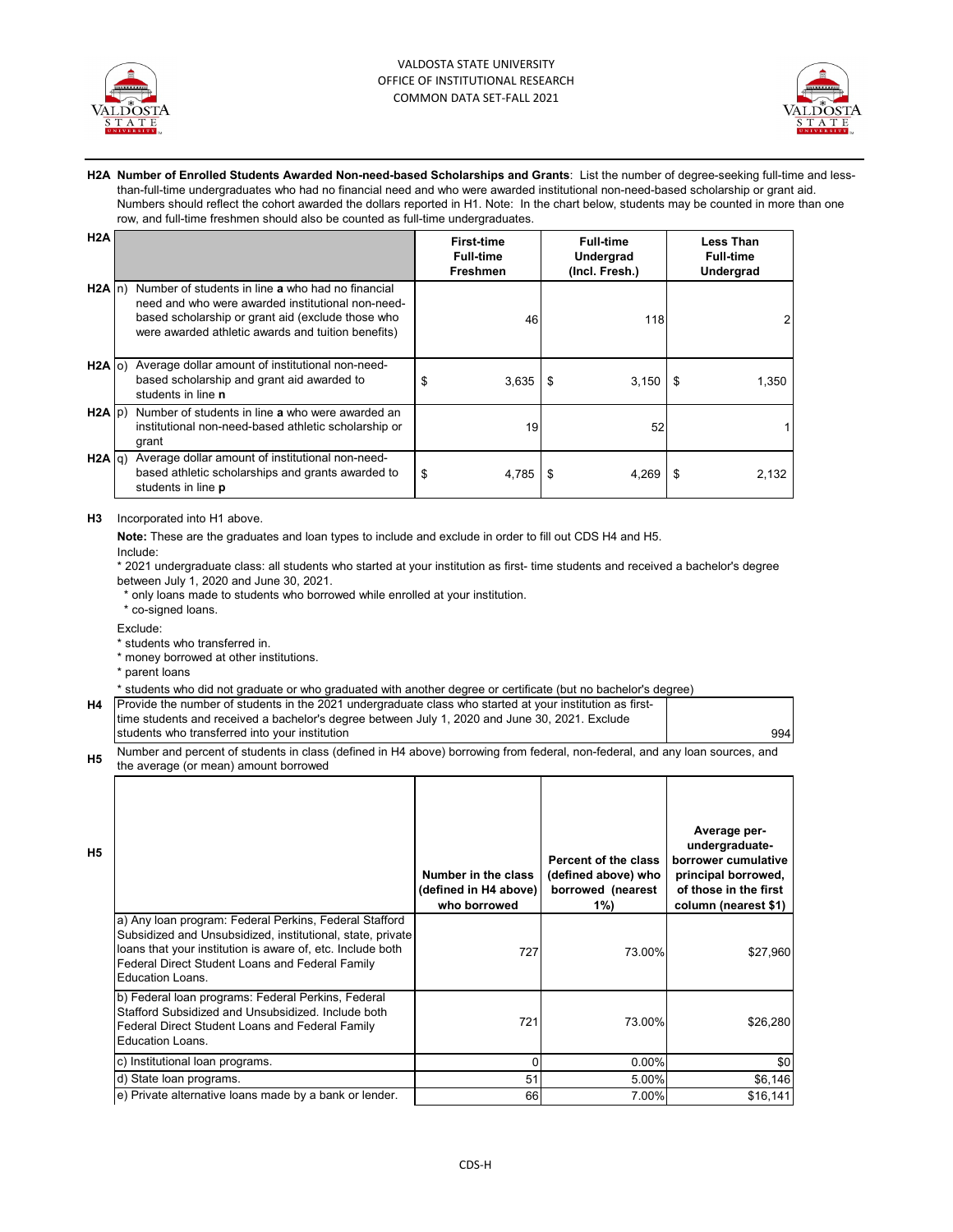



#### **Aid to Undergraduate Degree-seeking Nonresident Aliens**

**H6** Indicate your institution's policy regarding institutional scholarship and grant aid for undergraduate degree-seeking nonresident aliens:

| Institutional need-based scholarship or grant aid is available                                                                                                                                                                         |   |                                                                                                                                                                                                        |  |  |
|----------------------------------------------------------------------------------------------------------------------------------------------------------------------------------------------------------------------------------------|---|--------------------------------------------------------------------------------------------------------------------------------------------------------------------------------------------------------|--|--|
| Institutional non-need-based scholarship or grant aid is available                                                                                                                                                                     |   |                                                                                                                                                                                                        |  |  |
| Institutional scholarship or grant aid is not available                                                                                                                                                                                | x |                                                                                                                                                                                                        |  |  |
|                                                                                                                                                                                                                                        |   |                                                                                                                                                                                                        |  |  |
| Η6<br>If institutional financial aid is available for undergraduate degree-seeking nonresident aliens, provide the<br>number of undergraduate degree-seeking nonresident aliens who were awarded need-based or non-<br>need-based aid: |   |                                                                                                                                                                                                        |  |  |
|                                                                                                                                                                                                                                        |   |                                                                                                                                                                                                        |  |  |
| nonresident aliens:                                                                                                                                                                                                                    |   |                                                                                                                                                                                                        |  |  |
|                                                                                                                                                                                                                                        |   |                                                                                                                                                                                                        |  |  |
| aliens:                                                                                                                                                                                                                                |   |                                                                                                                                                                                                        |  |  |
|                                                                                                                                                                                                                                        |   | Average dollar amount of institutional financial aid awarded to undergraduate degree-seeking<br>Total dollar amount of institutional financial aid awarded to undergraduate degree-seeking nonresident |  |  |

#### **H7** Check off all financial aid forms nonresident alien first-year financial aid applicants must submit:

| <b>H7</b> | Institution's own financial aid form              |  |
|-----------|---------------------------------------------------|--|
| <b>H7</b> | <b>ICSS/Financial Aid PROFILE</b>                 |  |
| <b>H7</b> | International Student's Financial Aid Application |  |
| <b>H7</b> | International Student's Certification of Finances |  |
| <b>H7</b> | Other (specify):                                  |  |
|           |                                                   |  |

#### **Process for First-Year/Freshman Students**

**H8** Check off all financial aid forms domestic first-year (freshman) financial aid applicants must submit:

| H <sub>8</sub> | <b>FAFSA</b>                         | ↗ |
|----------------|--------------------------------------|---|
| H <sub>8</sub> | Institution's own financial aid form |   |
| H <sub>8</sub> | <b>ICSS/Financial Aid PROFILE</b>    |   |
| H <sub>8</sub> | State aid form                       |   |
| H <sub>8</sub> | Noncustodial PROFILE                 |   |
| H <sub>8</sub> | Business/Farm Supplement             |   |
| H8             | Other (specify):                     |   |
|                |                                      |   |

| H <sub>9</sub> |  |  |  |  |  | Indicate filing dates for first-year (freshman) students: |  |
|----------------|--|--|--|--|--|-----------------------------------------------------------|--|
|----------------|--|--|--|--|--|-----------------------------------------------------------|--|

| H9 Priority date for filing required financial aid forms:                                    | 41 |
|----------------------------------------------------------------------------------------------|----|
| <b>H9</b> Deadline for filing required financial aid forms:                                  |    |
| <b>H9</b> No deadline for filing required forms (applications processed on a rolling basis): |    |

#### **H10** Indicate notification dates for first-year (freshman) students (answer a or b):

|                 | <b>H10</b> a) Students notified on or about (date): |                                               |      |    |
|-----------------|-----------------------------------------------------|-----------------------------------------------|------|----|
| H <sub>10</sub> |                                                     |                                               | Yes  | No |
|                 |                                                     | H10 (b) Students notified on a rolling basis: |      |    |
| H <sub>10</sub> |                                                     | If yes, starting date:                        | 12/1 |    |

#### **H11** Indicate reply dates:

|                      | H11 Students must reply by (date): |  |
|----------------------|------------------------------------|--|
| <b>H11</b> or within | weeks of notification              |  |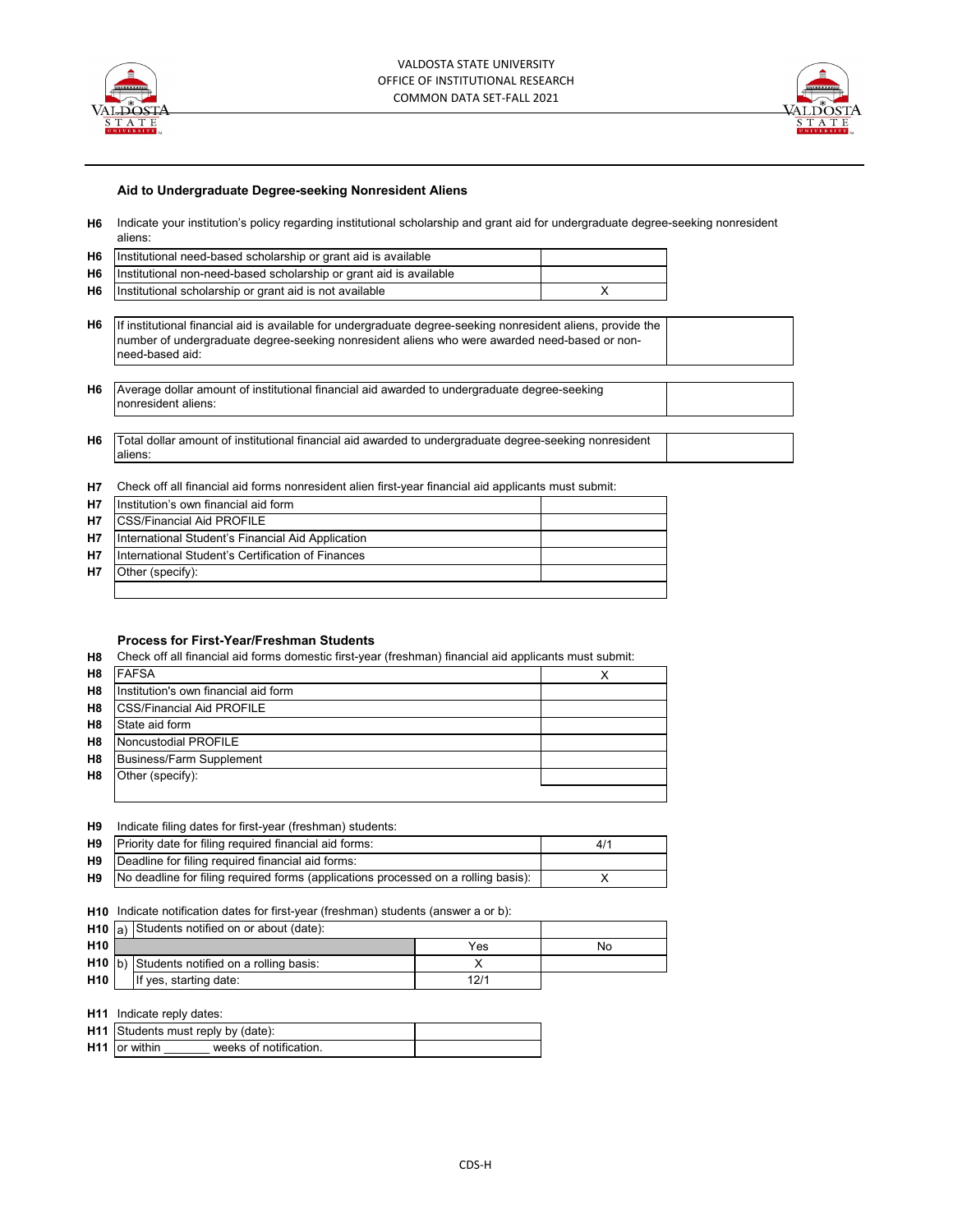



#### **Types of Aid Available**

**H12** Please check off all types of aid available to undergraduates at your institution:

**H12** Loans

### **H12** FEDERAL DIRECT STUDENT LOAN PROGRAM (DIRECT LOAN)

| <b>H12</b> Direct Subsidized Stafford Loans           | X |
|-------------------------------------------------------|---|
| <b>H12</b> Direct Unsubsidized Stafford Loans         | х |
| <b>H12</b> Direct PLUS Loans                          |   |
|                                                       |   |
| H12 Federal Perkins Loans                             |   |
| <b>H12</b> Federal Nursing Loans                      |   |
| H12 State Loans                                       |   |
| H12 College/university loans from institutional funds |   |
| H <sub>12</sub> Other (specify):                      |   |
|                                                       |   |

#### **H13** Scholarships and Grants

| <b>H13</b> NEED-BASED:                                                   |  |
|--------------------------------------------------------------------------|--|
| <b>H13</b> Federal Pell                                                  |  |
| H <sub>13</sub> SEOG                                                     |  |
| H13 State scholarships/grants                                            |  |
| <b>H13</b> Private scholarships                                          |  |
| H13 College/university scholarship or grant aid from institutional funds |  |
| <b>H13</b> United Negro College Fund                                     |  |
| <b>H13</b> Federal Nursing Scholarship                                   |  |
| H <sub>13</sub> Other (specify):                                         |  |
|                                                                          |  |

#### **H14** Check off criteria used in awarding institutional aid. Check all that apply.

| H14                 |                                  | Non-Need Based | Need-Based |
|---------------------|----------------------------------|----------------|------------|
|                     | <b>H14</b> Academics             | X              |            |
|                     | <b>H14</b> Alumni affiliation    |                |            |
| H <sub>14</sub> Art |                                  | X              | X          |
|                     | <b>H14</b> Athletics             | X              | X          |
|                     | H <sub>14</sub> Job skills       |                |            |
|                     | <b>H14 ROTC</b>                  | X              |            |
|                     | H <sub>14</sub> Leadership       |                |            |
|                     | <b>H14</b> Minority status       | X              | X          |
|                     | H14 Music/drama                  | X              | Χ          |
|                     | <b>H14</b> Religious affiliation |                |            |
|                     | H14 State/district residency     | Χ              | X          |

**H15** If your institution has recently implemented any major financial aid policy, program, or initiative to make your institution more affordable to incoming students such as replacing loans with grants, or waiving costs for families below a certain income level please provide details below: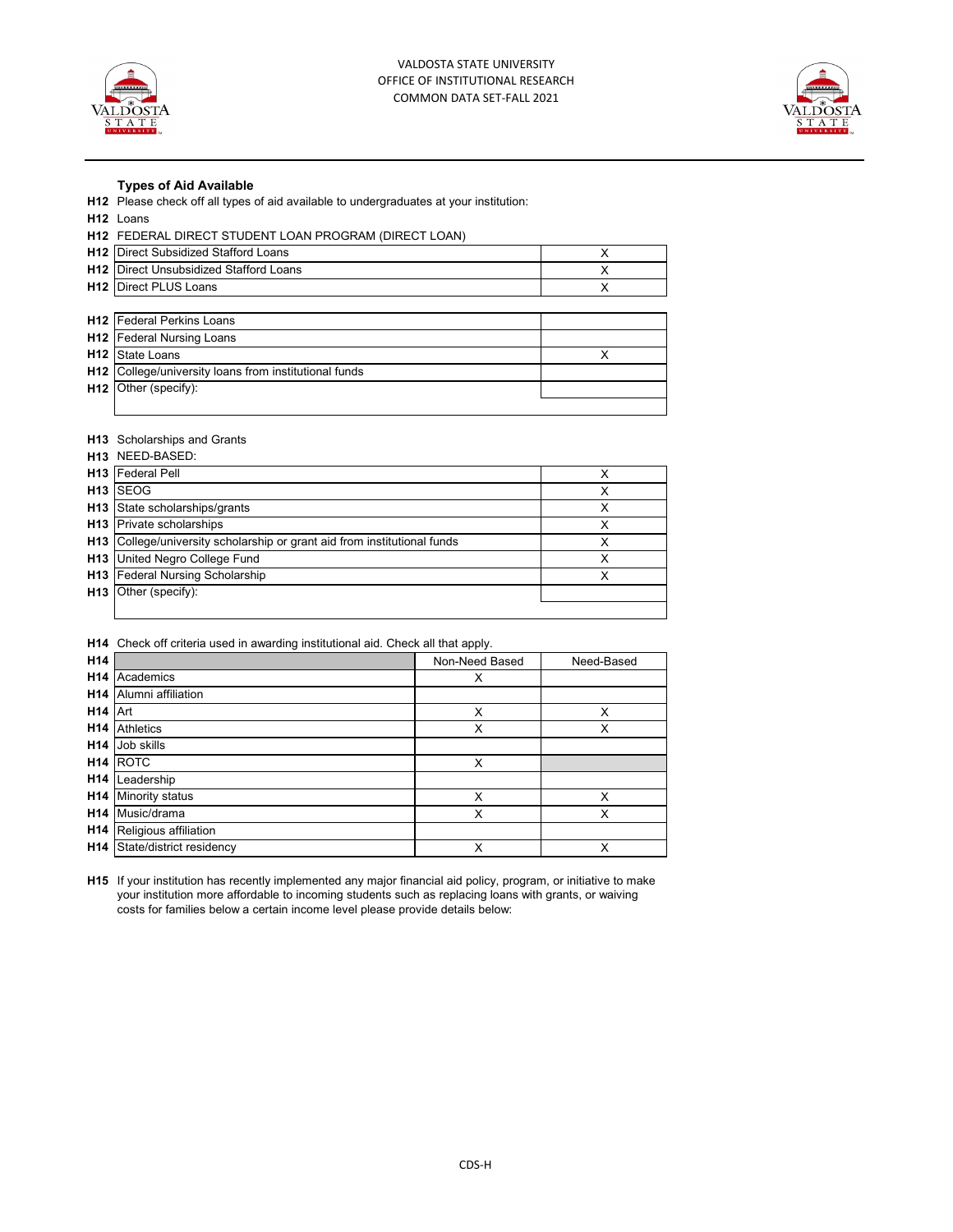

**I1**



## **I. INSTRUCTIONAL FACULTY AND CLASS SIZE**

**Please report the number of instructional faculty members in each category for Fall 2021. Include faculty who are on your institution's payroll on the census date your institution uses for IPEDS/AAUP.**

The following definition of full-time instructional faculty is used by the American Association of University Professors (AAUP) in its annual Faculty Compensation Survey (the part time definitions are not used by AAUP). Instructional Faculty is defined as those members of the instructional-research staff whose major regular assignment is instruction,

| including those with released time for research. Use the chart below to determine inclusions and exclusions:                                                                                                                            |           |                                                                                 |  |  |  |
|-----------------------------------------------------------------------------------------------------------------------------------------------------------------------------------------------------------------------------------------|-----------|---------------------------------------------------------------------------------|--|--|--|
|                                                                                                                                                                                                                                         | Full-time | Part-time                                                                       |  |  |  |
| (a) instructional faculty in preclinical and clinical medicine, faculty who are not paid<br>(e.g., those who donate their services or are in the military), or research-only<br>faculty, post-doctoral fellows, or pre-doctoral fellows | Exclude   | Include only if<br>they teach one<br>or more non-<br>clinical credit<br>courses |  |  |  |
| (b) administrative officers with titles such as dean of students, librarian, registrar,<br>coach, and the like, even though they may devote part of their time to classroom<br>instruction and may have faculty status                  | Exclude   | Include if they<br>teach one or<br>more non-<br>clinical credit<br>courses      |  |  |  |
| (c) other administrators/staff who teach one or more non-clinical credit courses<br>even though they do not have faculty status                                                                                                         | Exclude   | Include                                                                         |  |  |  |
| (d) undergraduate or graduate students who assist in the instruction of courses, but<br>have titles such as teaching assistant, teaching fellow, and the like                                                                           | Exclude   | Exclude                                                                         |  |  |  |
| (e) faculty on sabbatical or leave with pay                                                                                                                                                                                             | Include   | Exclude                                                                         |  |  |  |
| (f) faculty on leave without pay                                                                                                                                                                                                        | Exclude   | Exclude                                                                         |  |  |  |
| (g) replacement faculty for faculty on sabbatical leave or leave with pay                                                                                                                                                               | Exclude   | Include                                                                         |  |  |  |

*Full-time instructional faculty:* faculty employed on a full-time basis for instruction (including those with released time for research)

*Part-time instructional faculty:* Adjuncts and other instructors being paid solely for part-time classroom instruction. Also includes full-time faculty teaching less than two semesters, three quarters, two trimesters, or two four-month sessions. Employees who are not considered full-time instructional faculty but who teach one or more non-clinical credit courses may be counted as part-time faculty.

*Minority faculty: includes faculty who designate themselves as Black, non-Hispanic; American Indian or Alaska Native; Asian, Native Hawaiian or other Pacific Islander, or Hispanic.* 

*Doctorate: includes such degrees as Doctor of Philosophy, Doctor of Education, Doctor of Juridical Science, and Doctor of Public Health in any field such as arts, sciences, education, engineering, business, and public administration. Also includes terminal degrees formerly designated as "first professional," including dentistry (DDS or DMD), medicine (MD), optometry (OD), osteopathic medicine (DO), pharmacy (DPharm or BPharm), podiatric medicine (DPM), veterinary medicine (DVM), chiropractic (DC or DCM), or law (JD).*

*Terminal degree:* the highest degree in a field: example, M. Arch (architecture) and MFA (master of fine arts).

| -11          |    |                                                                                                                              | Full-Time | Part-Time | Total |
|--------------|----|------------------------------------------------------------------------------------------------------------------------------|-----------|-----------|-------|
| $\mathsf{I}$ | a) | Total number of instructional faculty                                                                                        | 415       | 185       | 600   |
| $\mathbf{I}$ | b  | Total number who are members of minority groups                                                                              | 112       | 48        | 160   |
| $\mathbf{I}$ | c) | Total number who are women                                                                                                   | 219       | 115       | 334   |
| $\mathbf{I}$ |    | Total number who are men                                                                                                     | 196       | 70        | 266   |
| $\mathbf{I}$ | e) | Total number who are nonresident aliens (international)                                                                      | 14        |           | 15    |
| $\mathsf{I}$ |    | Total number with doctorate, or other terminal degree                                                                        | 320       | 112       | 432   |
| $\mathbf{I}$ | g) | Total number whose highest degree is a master's but not a terminal<br>master's                                               | 88        | 60        | 148   |
| $\mathbf{I}$ | h! | Total number whose highest degree is a bachelor's                                                                            | 3         | 2         | 5     |
| $\mathbf{I}$ |    | Total number whose highest degree is unknown or other (Note:<br>Items f, g, h, and i must sum up to item a.)                 |           | 10        | 14    |
| $\mathbf{I}$ |    | Total number in stand-alone graduate/ professional programs in<br>which faculty teach virtually only graduate-level students | 32        | 39        | 71    |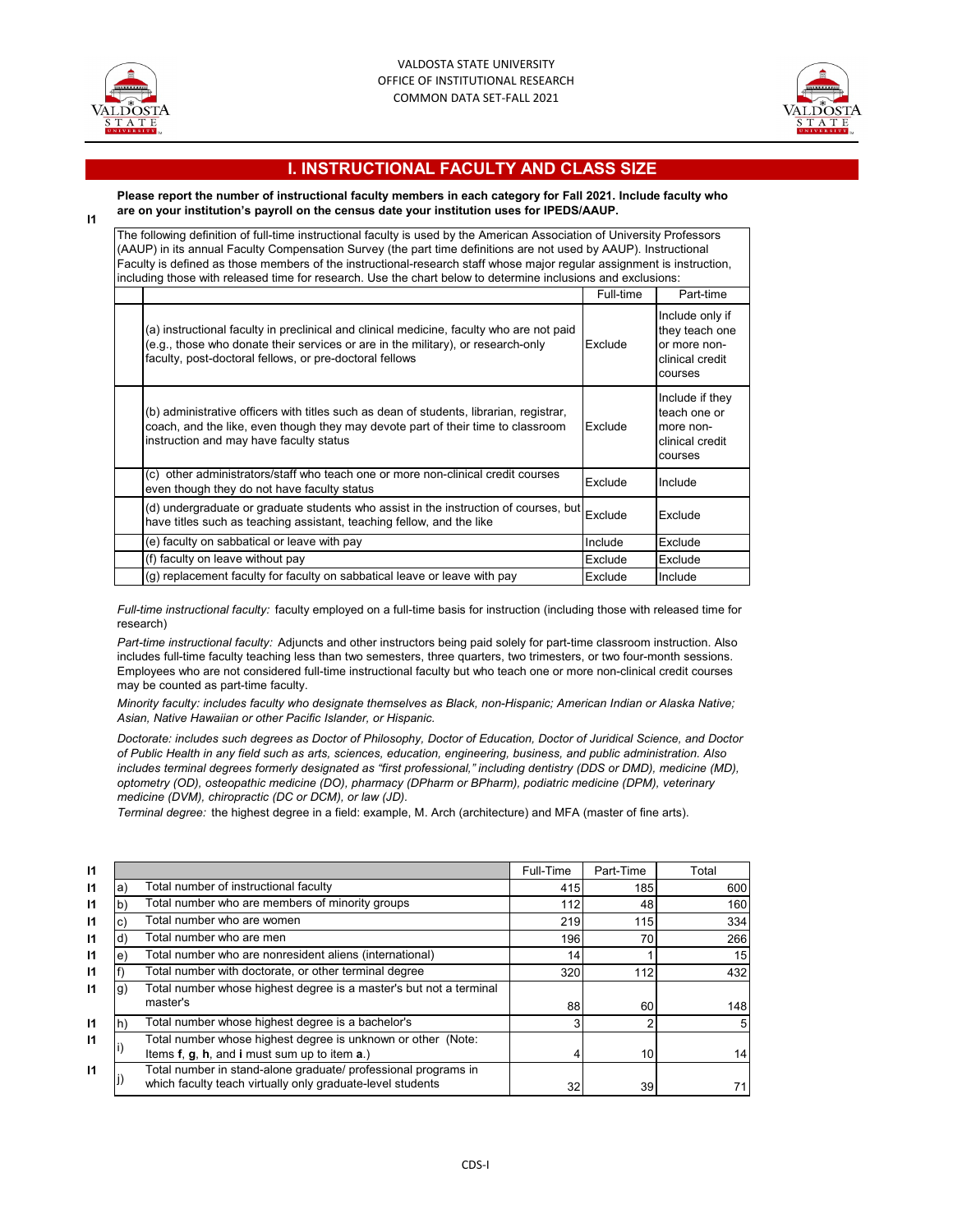

**I3**



#### **I2 Student to Faculty Ratio**

Report the Fall 2021 ratio of full-time equivalent students (full-time plus 1/3 part time) to full-time equivalent instructional faculty (full time plus 1/3 part time). In the ratio calculations, exclude both faculty and students in stand-alone graduate or professional programs such as medicine, law, veterinary, dentistry, social work, business, or public health in which faculty teach virtually only graduate-level students. Do not count undergraduate or graduate student teaching assistants as faculty.

| 12 | <b>Fall 2021 Student to Faculty ratio</b> | $9$ to | (based on | 8.052 | students      |
|----|-------------------------------------------|--------|-----------|-------|---------------|
|    |                                           |        | and       |       | 432 faculty). |

#### **I3 Undergraduate Class Size**

In the table below, please use the following definitions to report information about the size of classes and class sections offered in the Fall 2021 term.

*Class Sections:* A class section is an organized course offered for credit, identified by discipline and number, meeting at a stated time or times in a classroom or similar setting, and not a subsection such as a laboratory or discussion session. Undergraduate class sections are defined as any sections in which at least one degree-seeking undergraduate student is enrolled for credit. Exclude distance learning classes and noncredit classes and individual instruction such as dissertation or thesis research, music instruction, or one-to-one readings. Exclude students in independent study, cooperative programs, internships, foreign language taped tutor sessions, practicums, and all students in one-on-one classes. Each class section should be counted only once and should not be duplicated because of course catalog cross**listings** 

*Class Subsections:* A class subsection includes any subsection of a course, such as laboratory, recitation, and discussion subsections that are supplementary in nature and are scheduled to meet separately from the lecture portion of the course. Undergraduate subsections are defined as any subsections of courses in which degree-seeking undergraduate students enrolled for credit. As above, exclude noncredit classes and individual instruction such as dissertation or thesis research, music instruction, or one-to-one readings. Each class subsection should be counted only once and should not be duplicated because of cross-listings.

Using the above definitions, please report for each of the following class-size intervals the number of class sections and class subsections offered in Fall 2021. For example, a lecture class with 800 students who met at another time in 40 separate labs with 20 students should be counted once in the "100+" column in the class section column and 40 times under the "20-29" column of the class subsections table.

| 13            | Undergraduate Class Size (provide numbers) |       |         |       |           |       |       |        |       |  |
|---------------|--------------------------------------------|-------|---------|-------|-----------|-------|-------|--------|-------|--|
| $\mathsf{I}3$ | <b>CLASS</b>                               | $2-9$ | $10-19$ | 20-29 | $30 - 39$ | 40-49 | 50-99 | $100+$ | Total |  |
| 13            | <b>SECTIONS</b>                            | 621   | 497     | 414   | 204       | 64    | 29    | 20     | 1,849 |  |
|               |                                            |       |         |       |           |       |       |        |       |  |
| 13            | <b>CLASS SUB-</b>                          | $2-9$ | $10-19$ | 20-29 | $30 - 39$ | 40-49 | 50-99 | $100+$ | Total |  |
| 13            | <b>SECTIONS</b>                            | 189   | 159     | 110   | 18        | 12    | 12    |        | 502   |  |

#### **Number of Class Sections with Undergraduates Enrolled**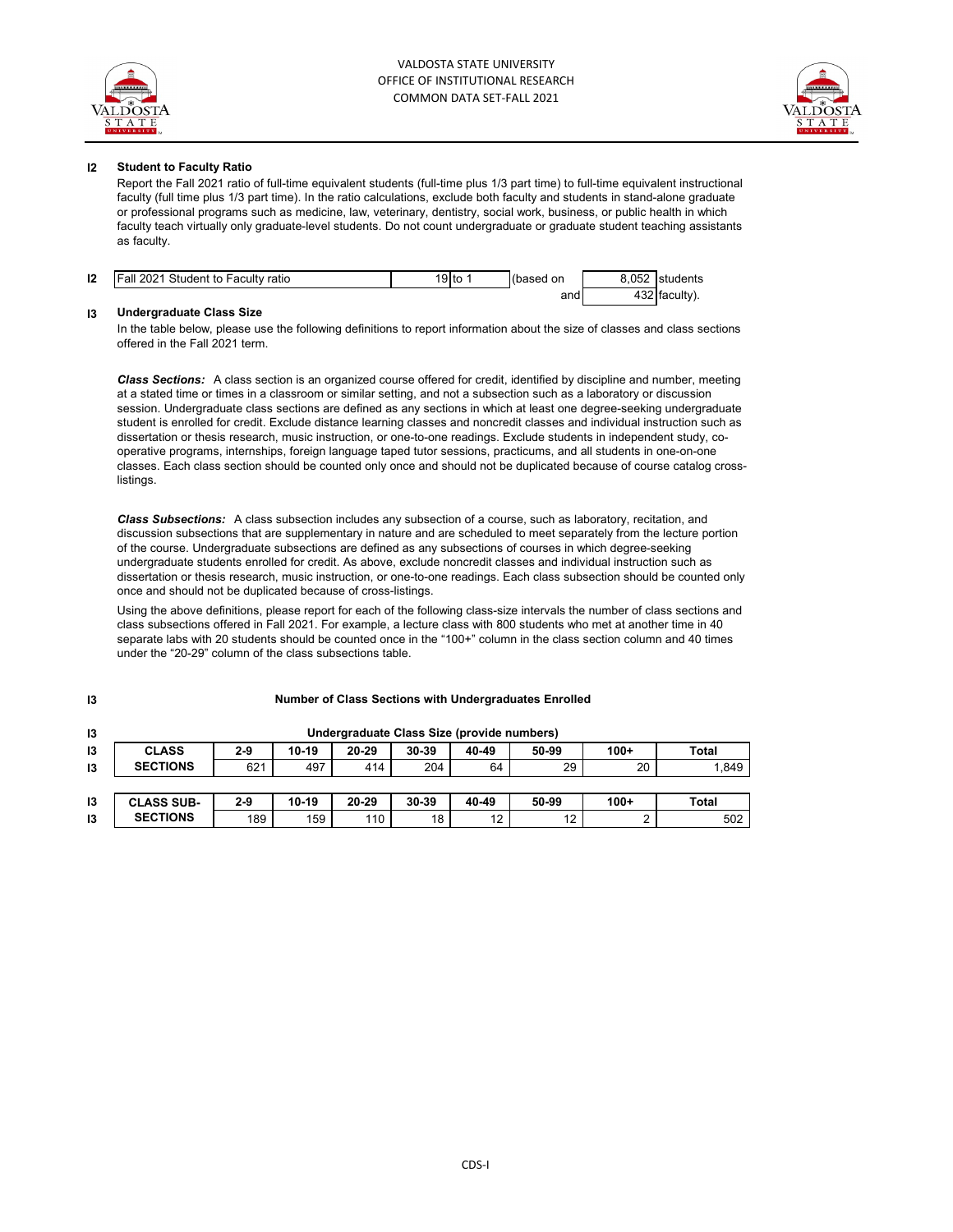



## **J. DEGREES CONFERRED**

### **J1 Degrees conferred between July 1, 2020 and June 30, 2021**

**J1** For each of the following discipline areas, provide the percentage of diplomas/certificates, associate, and bachelor's degrees awarded. To determine the percentage, use majors, not headcount (e.g., students with one degree but a double major will be represented twice). Calculate the percentage from your institution's IPEDS Completions by using the sum of 1st and 2nd majors for each CIP code as the numerator and the sum of the Grand Total by 1st Majors and the Grand Total by 2nd major as the denominator. If you prefer, you can compute the percentages using 1st majors only.

| J1 | Category                                                                     | <b>Associates</b> | <b>Bachelors</b> | <b>Masters</b> | Post-master's<br><b>Certificate</b> | <b>Doctorate</b> | <b>CIP 2010</b><br>Categories<br>to Include |
|----|------------------------------------------------------------------------------|-------------------|------------------|----------------|-------------------------------------|------------------|---------------------------------------------|
| J1 | Agriculture                                                                  |                   |                  |                |                                     |                  | 1                                           |
| J1 | Natural resources and conservation                                           |                   |                  |                |                                     |                  | 3                                           |
| J1 | Architecture                                                                 |                   |                  |                |                                     |                  | 4                                           |
| J1 | Area, ethnic, and gender studies                                             |                   |                  |                |                                     |                  | $\overline{5}$                              |
| J1 | Communication/journalism                                                     |                   | 6.4%             | 0.9%           |                                     |                  | 9                                           |
| J1 | Communication technologies                                                   |                   |                  |                |                                     |                  | 10                                          |
| J1 | Computer and information sciences                                            |                   | 2.4%             |                |                                     |                  | 11                                          |
| J1 | Personal and culinary services                                               |                   |                  |                |                                     |                  | 12                                          |
| J1 | Education                                                                    |                   | 6.5%             | 46.4%          | 100.0%                              | 65.5%            | 13                                          |
| J1 | Engineering                                                                  | 7.4%              |                  |                |                                     |                  | 14                                          |
| J1 | Engineering technologies                                                     |                   | 0.6%             |                |                                     |                  | 15                                          |
| J1 | Foreign languages, literatures, and linguistics                              |                   | 2.2%             |                |                                     |                  | 16                                          |
| J1 | Family and consumer sciences                                                 |                   |                  |                |                                     |                  | 19                                          |
| J1 | Law/legal studies                                                            |                   |                  |                |                                     |                  | 22                                          |
| J1 | English                                                                      |                   | 1.0%             | 0.9%           |                                     |                  | 23                                          |
| J1 | Liberal arts/general studies                                                 | 66.7%             | 4.4%             |                |                                     |                  | 24                                          |
| J1 | Library science                                                              |                   |                  | 15.8%          |                                     |                  | 25                                          |
| J1 | Biological/life sciences                                                     |                   | 5.8%             | 1.1%           |                                     |                  | 26                                          |
| J1 | Mathematics and statistics                                                   |                   | 0.8%             |                |                                     |                  | $\overline{27}$                             |
| J1 | Military science and military technologies                                   |                   |                  |                |                                     |                  | 28 & 29                                     |
| J1 | Interdisciplinary studies                                                    |                   |                  |                |                                     |                  | 30                                          |
| J1 | Parks and recreation                                                         |                   | 1.2%             |                |                                     |                  | 31                                          |
| J1 | Philosophy and religious studies                                             |                   | 0.4%             |                |                                     |                  | 38                                          |
| J1 | Theology and religious vocations                                             |                   |                  |                |                                     |                  | 39                                          |
| J1 | Physical sciences                                                            |                   | 2.1%             |                |                                     |                  | 40                                          |
| J1 | Science technologies                                                         |                   |                  |                |                                     |                  | 41                                          |
| J1 | Psychology                                                                   |                   | 7.7%             | 1.4%           |                                     |                  | 42                                          |
| J1 | Homeland Security, law enforcement, firefighting,<br>and protective services |                   | 4.2%             |                |                                     |                  | 43                                          |
| J1 | Public administration and social services                                    |                   |                  | 9.5%           |                                     | 23.6%            | 44                                          |
| J1 | Social sciences                                                              |                   | 4.0%             | 0.8%           |                                     |                  | 45                                          |
| J1 | <b>Construction trades</b>                                                   |                   |                  |                |                                     |                  | 46                                          |
| J1 | Mechanic and repair technologies                                             |                   |                  |                |                                     |                  | 47                                          |
| J1 | Precision production                                                         |                   |                  |                |                                     |                  | 48                                          |
| J1 | Transportation and materials moving                                          |                   |                  |                |                                     |                  | 49                                          |
| J1 | Visual and performing arts                                                   |                   | 5.1%             | 0.4%           |                                     |                  | 50                                          |
| J1 | Health professions and related programs                                      | 25.9%             | 17.5%            | 15.4%          |                                     | 10.9%            | 51                                          |
| J1 | Business/marketing                                                           |                   | 26.3%            | 7.2%           |                                     |                  | 52                                          |
| J1 | History                                                                      |                   | 1.5%             | 0.1%           |                                     |                  | $\overline{54}$                             |
| J1 | Other                                                                        |                   |                  |                |                                     |                  |                                             |
| J1 | TOTAL (should = 100%)                                                        | 100.0%            | 100.0%           | 100.0%         | 100.0%                              | 100.0%           |                                             |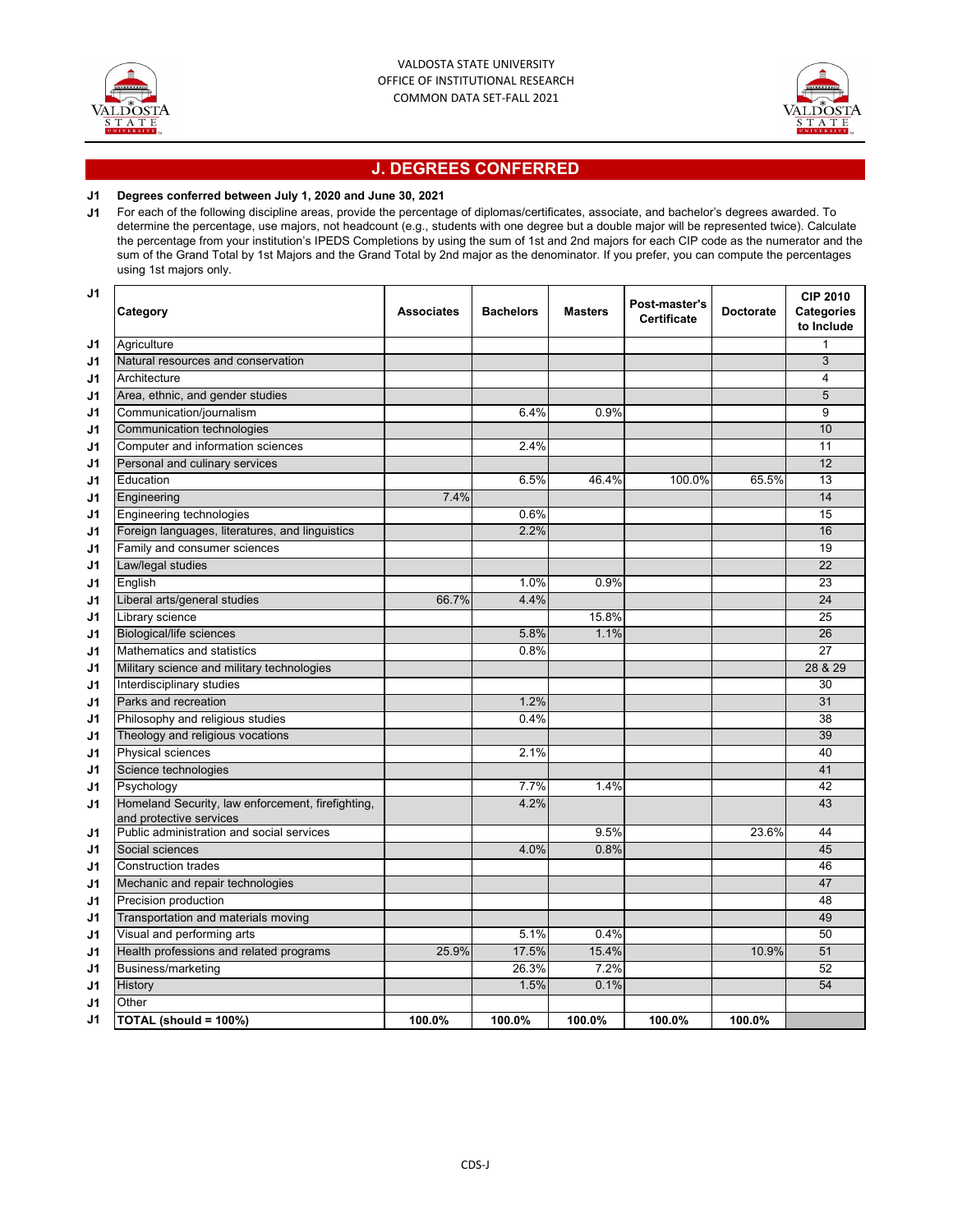



## **J1 Popular Majors:**

**J1** The chart below identifies the three majors with the largest percent of 2018-2019 of bachelor's and master's degrees conferred between July 1, 2019 and June 30, 2020 from Valdosta State University.

| <b>Most Popular Bachelor's Degrees Conferred</b> |            |         |
|--------------------------------------------------|------------|---------|
| <b>CIP Name</b>                                  | <b>CIP</b> | Percent |
| Business/Marketing                               | 52         | 26.3%   |
| Health professions and related programs          | 51         | 17.5%   |
| Psychology                                       | 42         | 7 7%    |
| <b>Most Popular Master's Degrees Conferred</b>   |            |         |
| <b>CIP Name</b>                                  | CIP        | Percent |
| <b>Education</b>                                 | 13         | 46.4%   |
| <b>Library Science</b>                           | 25         | 15.8%   |
| Health professions and related programs          | 51         | 15.4%   |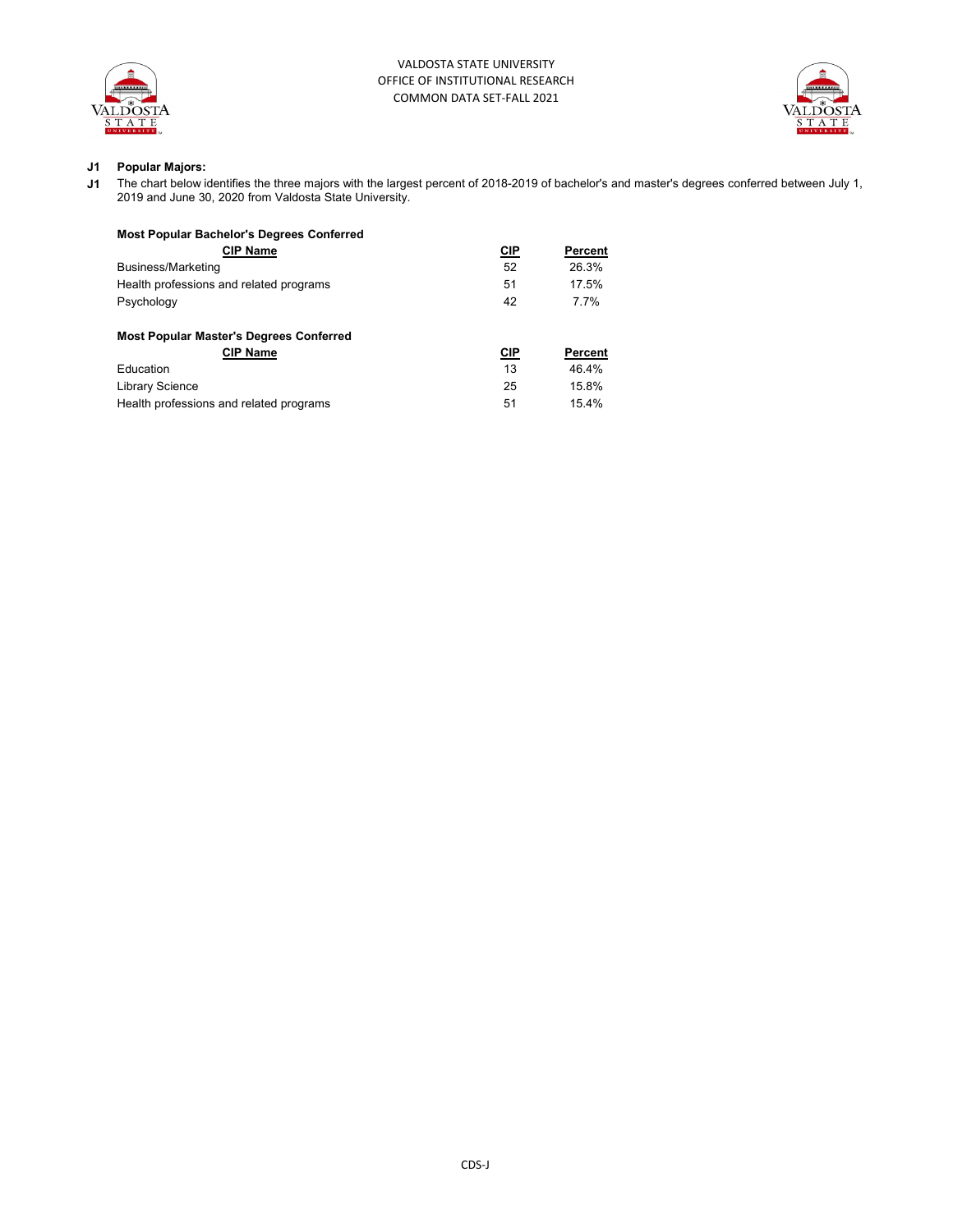



# **CDS DEFINITIONS**

Items preceded by an asterisk (\*) represent definitions agreed to among publishers which do not appear on the CDS document but may be present on individual publishers' surveys.

**\* Academic advisement:** Plan under which each student is assigned to a faculty member or a trained adviser, who, through regular meetings, helps the student plan and implement immediate and long-term academic and vocational goals.

**Accelerated program:** Completion of a college program of study in fewer than the usual number of years, most often by attending summer sessions and carrying extra courses during the regular academic term**.**

**Admitted student:** Applicant who is offered admission to a degree-granting program at your institution.

**\* Adult student services:** Admission assistance, support, orientation, and other services expressly for adults who have started college for the first time, or who are re-entering after a lapse of a few years.

**American Indian or Alaska Native:** A person having origins in any of the original peoples of North and South America (including Central America) and maintaining tribal affiliation or community attachment.

**Applicant (first-time, first year):** An individual who has fulfilled the institution's requirements to be considered for admission (including payment or waiving of the application fee, if any) and who has been notified of one of the following actions: admission, nonadmission, placement on waiting list, or application withdrawn (by applicant or institution).

**Application fee:** That amount of money that an institution charges for processing a student's application for acceptance. This amount is *not*  creditable toward tuition and required fees, nor is it refundable if the student is not admitted to the institution.

**Asian:** A person having origins in any of the original peoples of the Far East, Southeast Asia, or the Indian subcontinent, including, for example, Cambodia, China, India, Japan, Korea, Malaysia, Pakistan, the Philippine Islands, Thailand, and Vietnam.

**Associate degree:** An award that normally requires at least two but less than four years of full-time equivalent college work.

**Bachelor's degree:** An award (baccalaureate or equivalent degree, as determined by the Secretary of the U.S. Department of Education) that normally requires at least four years but *not* more than five years of full-time equivalent college-level work. This includes ALL bachelor's degrees conferred in a five-year cooperative (work-study plan) program. (A cooperative plan provides for alternate class attendance and employment in business, industry, or government; thus, it allows students to combine actual work experience with their college studies.) Also, it includes bachelor's degrees in which the normal four years of work are completed in three years.

**Black or African American:** A person having origins in any of the black racial groups of Africa. **Board (charges):** Assume average cost for 19 meals per week or the maximum meal plan.

**Books and supplies (costs):** Average cost of books and supplies. Do not include unusual costs for special groups of students (e.g., engineering or art majors), unless they constitute the majority of students at your institution.

**Calendar system:** The method by which an institution structures most of its courses for the academic year.

**Campus Ministry:** Religious student organizations (denominational or nondenominational) devoted to fostering religious life on college campuses. May also refer to Campus Crusade for Christ, an interdenominational Christian organization.

**\* Career and placement services:** A range of services, including (often) the following: coordination of visits of employers to campus; aptitude and vocational testing; interest inventories, personal counseling; help in resume writing, interviewing, launching the job search; listings for those students desiring employment and those seeking permanent positions; establishment of a permanent reference folder; career resource materials.

**Carnegie units:** One year of study or the equivalent in a secondary school subject.

**Certificate:** See **Postsecondary award, certificate, or diploma.**

**Class rank:** The relative numerical position of a student in his or her graduating class, calculated by the high school on the basis of grade-point average, whether weighted or unweighted.

**College-preparatory program:** Courses in academic subjects (English, history and social studies, foreign languages, mathematics, science, and the arts) that stress preparation for college or university study.

**Common Application:** The standard application form distributed by the National Association of Secondary School Principals for a large number of private colleges who are members of the Common Application Group.

**\* Community service program:** Referral center for students wishing to perform volunteer work in the community or participate in volunteer activities coordinated by academic departments.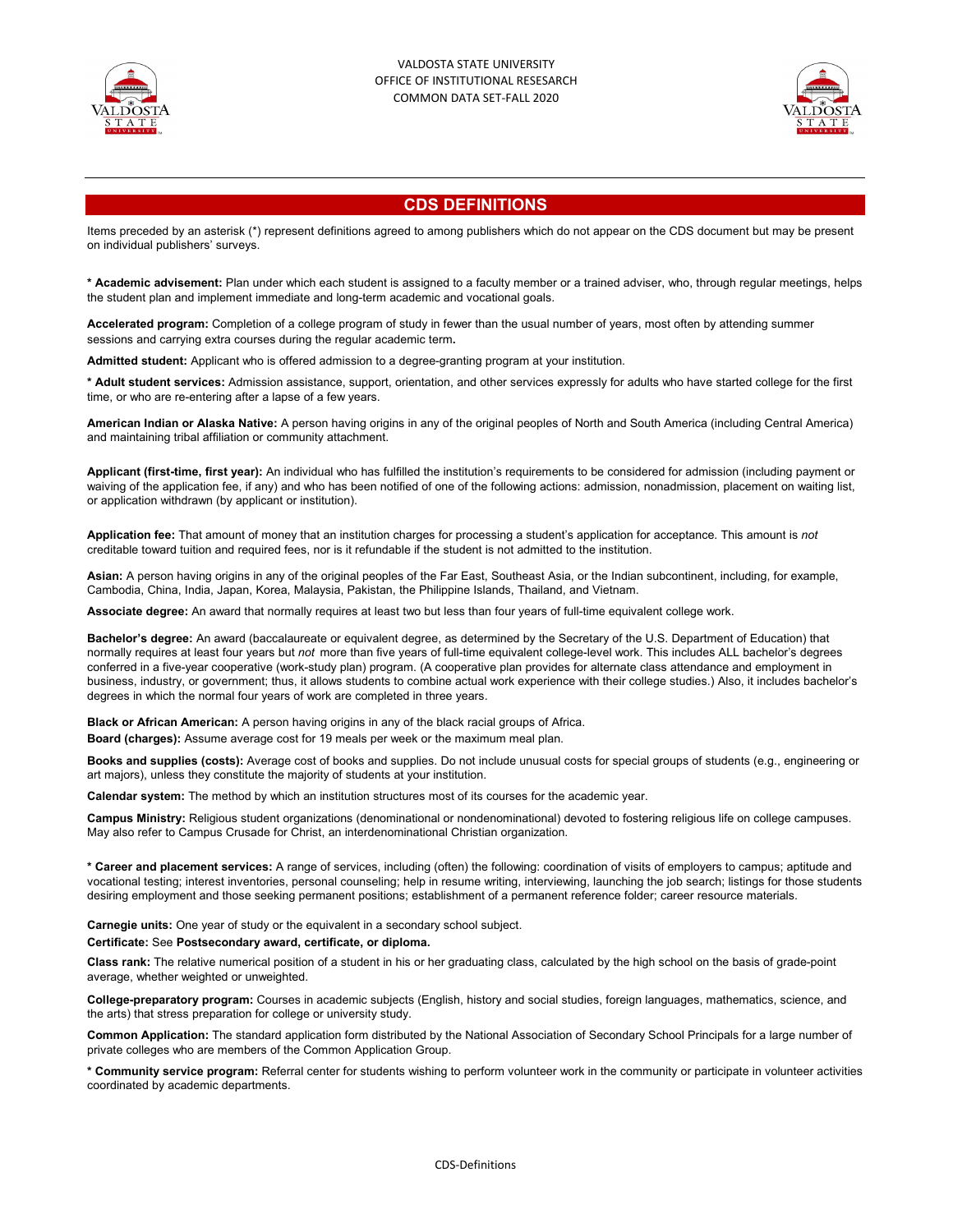



**Commuter:** A student who lives off campus in housing that is not owned by, operated by, or affiliated with the college. This category includes students who commute from home and students who have moved to the area to attend college.

**Clock hour:** A unit of measure that represents an hour of scheduled instruction given to students. Also referred to as contact hour.

**Continuous basis (for program enrollment):** A calendar system classification that is used by institutions that enroll students at any time during the academic year. For example, a cosmetology school or a word processing school might allow students to enroll and begin studies at various times, with no requirement that classes begin on a certain date.

**Cooperative education program:** A program that provides for alternate class attendance and employment in business, industry, or government.

**Cooperative housing:** College-owned, -operated, or -affiliated housing in which students share room and board expenses and participate in household chores to reduce living expenses.

**\* Counseling service:** Activities designed to assist students in making plans and decisions related to their education, career, or personal development.

**Credit:** Recognition of attendance or performance in an instructional activity (course or program) that can be applied by a recipient toward the requirements for a degree, diploma, certificate, or other recognized postsecondary credential.

**Credit course:** A course that, if successfully completed, can be applied toward the number of courses required for achieving a degree, diploma, certificate, or other recognized postsecondary credential.

**Credit hour:** A unit of measure representing an hour (50 minutes) of instruction over a 15-week period in a semester or trimester system or a 10 week period in a quarter system. It is applied toward the total number of hours needed for completing the requirements of a degree, diploma, certificate, or other recognized postsecondary credential.

**Cross-registration:** A system whereby students enrolled at one institution may take courses at another institution without having to apply to the second institution.

**Deferred admission:** The practice of permitting admitted students to postpone enrollment, usually for a period of one academic term or one year.

**Degree:** An award conferred by a college, university, or other postsecondary education institution as official recognition for the successful completion of a program of studies.

**Degree-seeking students:** Students enrolled in courses for credit who are recognized by the institution as seeking a degree or other reconginezed postsecondary credential. At the undergraduate level, this is intended to include students enrolled in vocational or occupational programs.

**Differs by program (calendar system):** A calendar system classification that is used by institutions that have occupational/vocational programs of varying length. These schools may enroll students at specific times depending on the program desired. For example, a school might offer a twomonth program in January, March, May, September, and November; and a three-month program in January, April, and October.

#### **Diploma:** See **Postsecondary award, certificate, or diploma.**

**Distance learning:** An option for earning course credit at off-campus locations via cable television, internet, satellite classes, videotapes, correspondence courses, or other means.

**Doctor's degree-research/scholarship:** A Ph.D. or other doctor's degree that requires advanced work beyond the master's level, including the preparation and defense of a dissertation based on original research, or the planning and execution of an original project demonstrating substantial artistic or scholarly achievement. Some examples of this type of degree may include Ed.D., D.M.A., D.B.A., D.Sc., D.A., or D.M, and others, as designated by the awarding institution.

**Doctor's degree-professional practice:** A doctor's degree that is conferred upon completion of a program providing the knowledge and skills for the recognition, credential, or license required for professional practice. The degree is awarded after a period of study such that the total time to the degree, including both pre-professional and professional preparation, equals at least six full-time equivalent academic years. Some of these degrees were formerly classified as "first-professional" and may include: Chiropractic (D.C. or D.C.M.); Dentistry (D.D.S. or D.M.D.); Law (L.L.B. or J.D.); Medicine (M.D.); Optometry (O.D.); Osteopathic Medicine (D.O); Pharmacy (Pharm.D.); Podiatry (D.P.M., Pod.D., D.P.); or, Veterinary Medicine (D.V.M.), and others, as designated by the awarding institution.

**Doctor's degree-other:** A doctor's degree that does not meet the definition of a doctor's degree - research/scholarship or a doctor's degree professional practice.

**Double major:** Program in which students may complete two undergraduate programs of study simultaneously.

**Dual enrollment:** A program through which high school students may enroll in college courses while still enrolled in high school. Students are not required to apply for admission to the college in order to participate.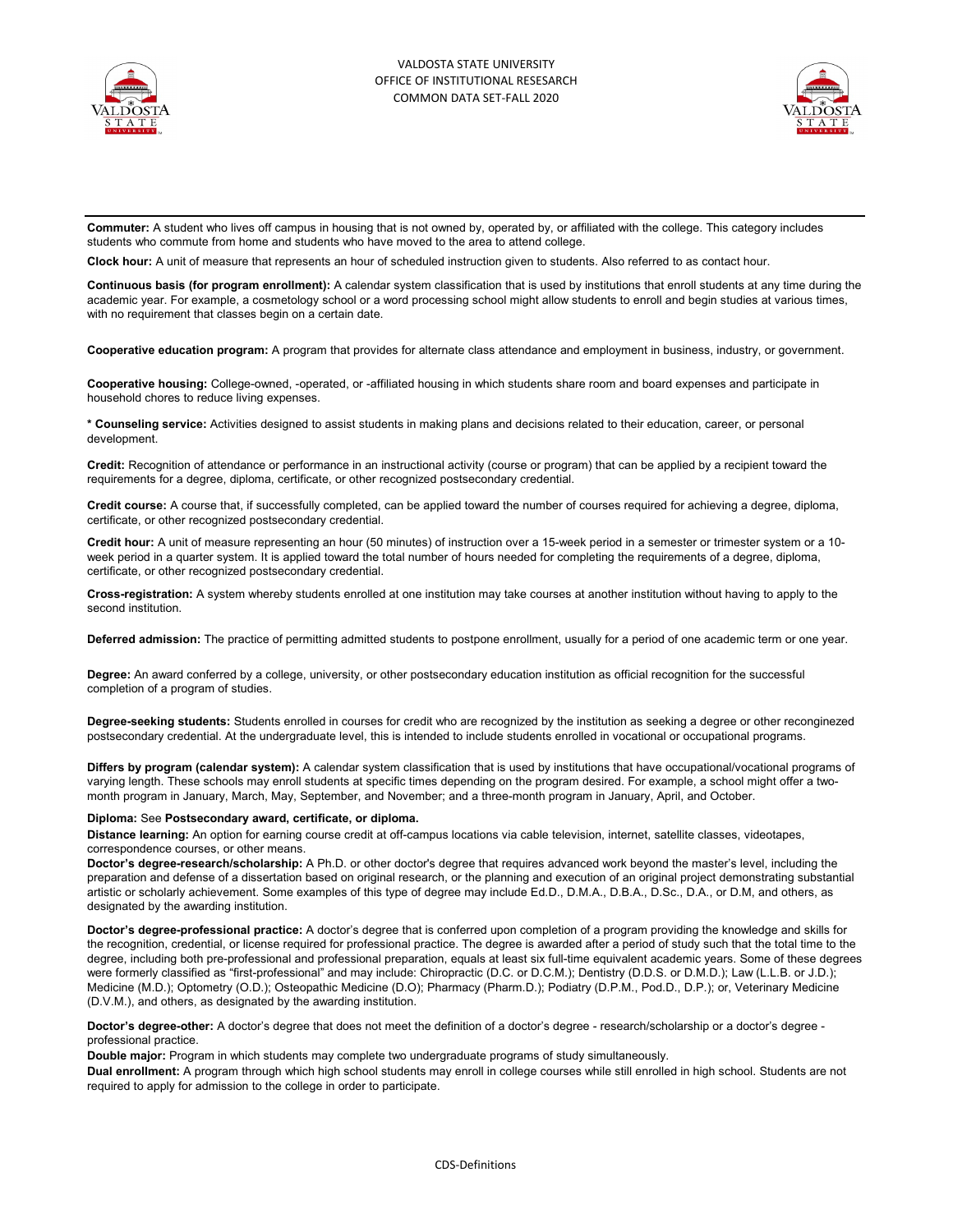



**Early action plan:** An admission plan that allows students to apply and be notified of an admission decision well in advance of the regular notification dates. If admitted, the candidate is not committed to enroll; the student may reply to the offer under the college's regular reply policy.

**Early admission:** A policy under which students who have not completed high school are admitted and enroll full time in college, usually after completion of their junior year.

**Early decision plan:** A plan that permits students to apply and be notified of an admission decision (and financial aid offer if applicable) well in advance of the regular notification date. Applicants agree to accept an offer of admission and, if admitted, to withdraw their applications from other colleges. There are three possible decisions for early decision applicants: admitted, denied, or not admitted but forwarded for consideration with the regular applicant pool, without prejudice.

**English as a Second Language (ESL):** A course of study designed specifically for students whose native language is not English.

**Exchange student program-domestic:** Any arrangement between a student and a college that permits study for a semester or more at another college **in the United States** without extending the amount of time required for a degree. **See also Study abroad**.

**External degree program:** A program of study in which students earn credits toward a degree through independent study, college courses, proficiency examinations, and personal experience. External degree programs require minimal or no classroom attendance.

**Extracurricular activities (as admission factor):** Special consideration in the admissions process given for participation in both school and nonschool-related activities of interest to the college, such as clubs, hobbies, student government, athletics, performing arts, etc.

First-time student: A student attending any institution for the first time at the level enrolled. Includes students enrolled in the fall term who attended a postsecondary institution for the first time at the same level in the prior summer term. Also includes students who entered with advanced standing (college credit earned before graduation from high school).

**First-time, first-year (freshman) student:** A student attending any institution for the first time at the undergraduate level. Includes students enrolled in the fall term who attended college for the first time in the prior summer term. Also includes students who entered with advanced standing (college credits earned before graduation from high school).

First-year student: A student who has completed less than the equivalent of 1 full year of undergraduate work; that is, less than 30 semester hours (in a 120-hour degree program) or less than 900 clock hours.

**Freshman:** A first-year undergraduate student.

**\*Freshman/new student orientation:** Orientation addressing the academic, social, emotional, and intellectual issues involved in beginning college. May be a few hours or a few days in length; at some colleges, there is a fee.

**Full-time student (undergraduate):** A student enrolled for 12 or more semester credits, 12 or more quarter credits, or 24 or more clock hours a week each term.

**Geographical residence (as admission factor):** Special consideration in the admission process given to students from a particular region, state, or country of residence.

**Grade-point average (academic high school GPA):** The sum of grade points a student has earned in secondary school divided by the number of courses taken. The most common system of assigning numbers to grades counts four points for an A, three points for a B, two points for a C, one point for a D, and no points for an E or F. Unweighted GPA's assign the same weight to each course. Weighting gives students additional points for their grades in advanced or honors courses.

**Graduate student:** A student who holds a bachelor's or equivalent, and is taking courses at the post-baccalaureate level.

**\* Health services:** Free or low cost on-campus primary and preventive health care available to students.

**High school diploma or recognized equivalent:** A document certifying the successful completion of a prescribed secondary school program of studies, or the attainment of satisfactory scores on the Tests of General Educational Development (GED), or another state-specified examination.

**Hispanic or Latino:** A person of Mexican, Puerto Rican, Cuban, South or Central American, or other Spanish culture or origin, regardless of race.

**Honors program:** Any special program for very able students offering the opportunity for educational enrichment, independent study, acceleration, or some combination of these.

**Independent study:** Academic work chosen or designed by the student with the approval of the department concerned, under an instructor's supervision, and usually undertaken outside of the regular classroom structure.

**In-state tuition:** The tuition charged by institutions to those students who meet the state's or institution's residency requirements.

#### **International student:** See **Nonresident alien.**

**International student group:** Student groups that facilitate cultural dialogue, support a diverse campus, assist international students in acclimation and creating a social network.

**Internship:** Any short-term, supervised work experience usually related to a student's major field, for which the student earns academic credit. The work can be full- or part-time, on- or off-campus, paid or unpaid.

**\* Learning center:** Center offering assistance through tutors, workshops, computer programs, or audiovisual equipment in reading, writing, math, and skills such as taking notes, managing time, taking tests.

**\* Legal services:** Free or low cost legal advice for a range of issues (personal and other).

**Liberal arts/career combination:** Program in which a student earns undergraduate degrees in two separate fields, one in a liberal arts major and the other in a professional or specialized major, whether on campus or through cross registration.

**Master's degree:** An award that requires the successful completion of a program of study of generally one or two full-time equivalent academic years of work beyond the bachelor's degree. Some of these degrees, such as those in Theology (M.Div., M.H.L./Rav) that were formerly classified as "first-professional", may require more than two full-time equivalent academic years of work.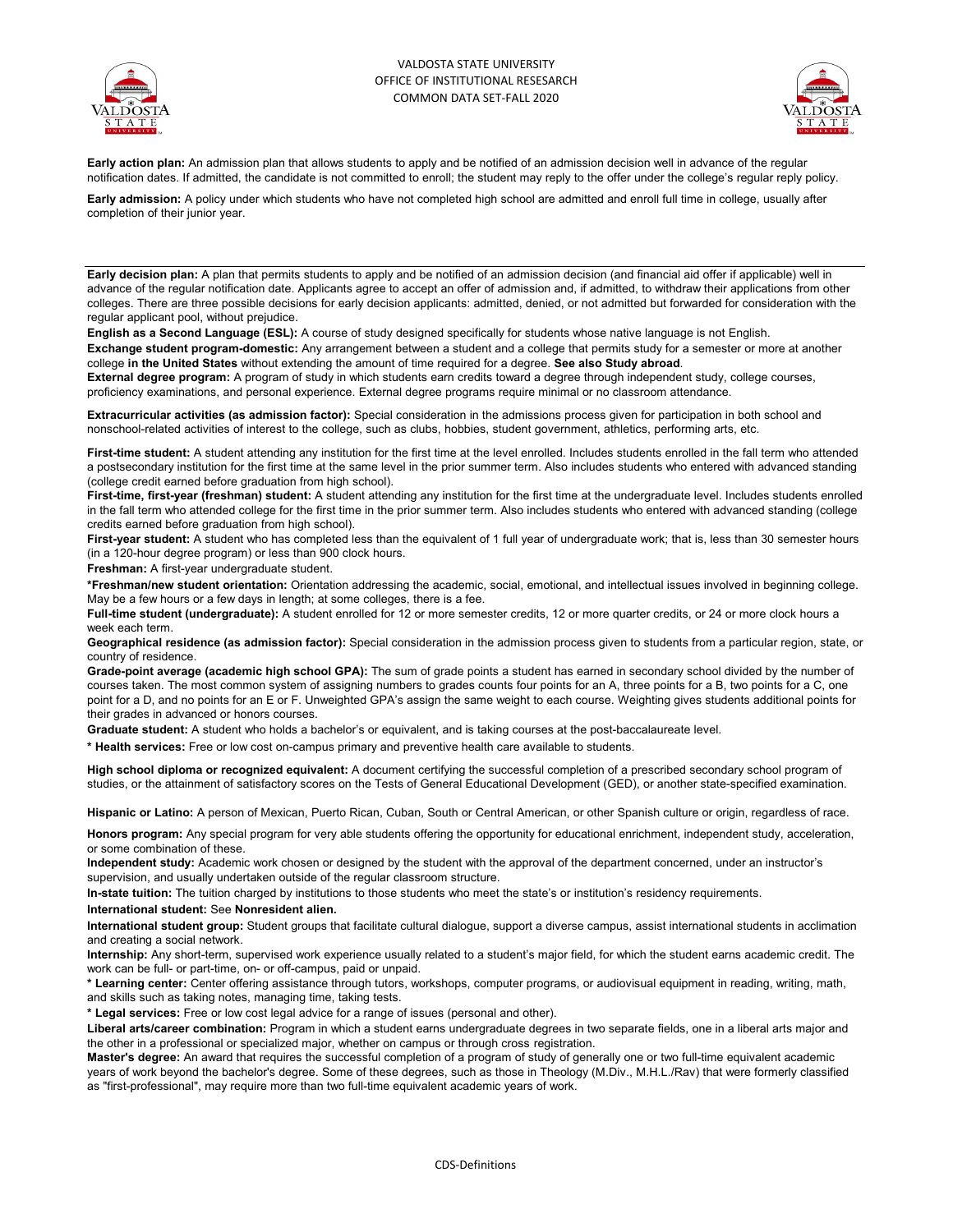



**Minority affiliation (as admission factor):** Special consideration in the admission process for members of designated racial/ethnic minority groups.

**\* Minority student center:** Center with programs, activities, and/or services intended to enhance the college experience of students of color.

**Model United Nations:** A simulation activity focusing on conflict resolution, globalization, and diplomacy. Assuming roles as foreign ambassadors and "delegates," students conduct research, engage in debate, draft resolutions, and may participate in a national Model UN conference.

**Native Hawaiian or Other Pacific Islander:** A person having origins in any of the original peoples of Hawaii, Guam, Samoa, or other Pacific Islands.

**Nonresident alien:** A person who is not a citizen or national of the United States and who is in this country on a visa or temporary basis and does not have the right to remain indefinitely.

**\* On-campus day care:** Licensed day care for students' children (usually age 3 and up); usually for a fee.

**Open admission:** Admission policy under which virtually all secondary school graduates or students with GED equivalency diplomas are admitted without regard to academic record, test scores, or other qualifications.

**Other expenses (costs):** Include average costs for clothing, laundry, entertainment, medical (if not a required fee), and furnishings.

**Out-of-state tuition:** The tuition charged by institutions to those students who do not meet the institution's or state's residency requirements.

Part-time student (undergraduate): A student enrolled for fewer than 12 credits per semester or quarter, or fewer than 24 clock hours a week each term.

**\* Personal counseling**: One-on-one or group counseling with trained professionals for students who want to explore personal, educational, or vocational issues.

**Post-baccalaureate certificate:** An award that requires completion of an organized program of study requiring 18 credit hours beyond the bachelor's; designed for persons who have completed a baccalaureate degree but do not meet the requirements of academic degrees carrying the title of master.

**Post-master's certificate:** An award that requires completion of an organized program of study of 24 credit hours beyond the master's degree but does not meet the requirements of academic degrees at the doctoral level.

**Postsecondary award, certificate, or diploma:** Includes the following three IPEDS definitions for postsecondary awards, certificates, and diplomas of varying durations and credit/clock hour requirements—

*Less Than 1 Academic Year:* Requires completion of an organized program of study at the postsecondary level (below the baccalaureate degree) in less than 1 academic year (2 semesters or 3 quarters) or in less than 900 clock hours by a student enrolled full-time.

*At Least 1 But Less Than 2 Academic Years:* Requires completion of an organized program of study at the postsecondary level (below the baccalaureate degree) in at least 1 but less than 2 full-time equivalent academic years, or designed for completion in at least 30 but less than 60 credit hours, or in at least 900 but less than 1,800 clock hours.

*At Least 2 But Less Than 4 Academic Years:* Requires completion of an organized program of study at the postsecondary level (below the baccalaureate degree) in at least 2 but less than 4 full-time equivalent academic years, or designed for completion in at least 60 but less than 120 credit hours, or in at least 1,800 but less than 3,600 clock hours.

**Private institution:** An educational institution controlled by a private individual(s) or by a nongovernmental agency, usually supported primarily by other than public funds, and operated by other than publicly elected or appointed officials.

**Private for-profit institution:** A private institution in which the individual(s) or agency in control receives compensation, other than wages, rent, or other expenses for the assumption of risk.

**Private nonprofit institution:** A private institution in which the individual(s) or agency in control receives no compensation, other than wages, rent, or other expenses for the assumption of risk. These include both independent nonprofit schools and those affiliated with a religious organization.

#### **Proprietary institution:** See **Private for-profit institution.**

Public institution: An educational institution whose programs and activities are operated by publicly elected or appointed school officials, and which is supported primarily by public funds.

**Quarter calendar system:** A calendar system in which the academic year consists of three sessions called quarters of about 12 weeks each. The range may be from 10 to 15 weeks. There may be an additional quarter in the summer.

**Race/ethnicity:** Category used to describe groups to which individuals belong, identify with, or belong in the eyes of the community. The categories do not denote scientific definitions of anthropological origins. A person may be counted in only one group.

**Race/ethnicity unknown:** Category used to classify students or employees whose race/ethnicity is not known and whom institutions are unable to place in one of the specified racial/ethnic categories.

**Recognized Postsecondary Credential:** Includes both Title IV eligible degrees, certificates, and other recognized postsecondary credentials. Any credential that is received after completion of a program that is eligible for Title IV federal student aid. Credentials that are awarded to recognize an individual's attainment of measurable technical or industry/occupational skills necessary to obtain employment or advance within an industry occupation. (Generally based on standards developed or endorsed by employers or industry associations).

**Religious affiliation/commitment (as admission factor):** Special consideration given in the admission process for affiliation with a certain church or faith/religion, commitment to a religious vocation, or observance of certain religious tenets/lifestyle.

**\* Religious counseling:** One-on-one or group counseling with trained professionals for students who want to explore religious problems or issues.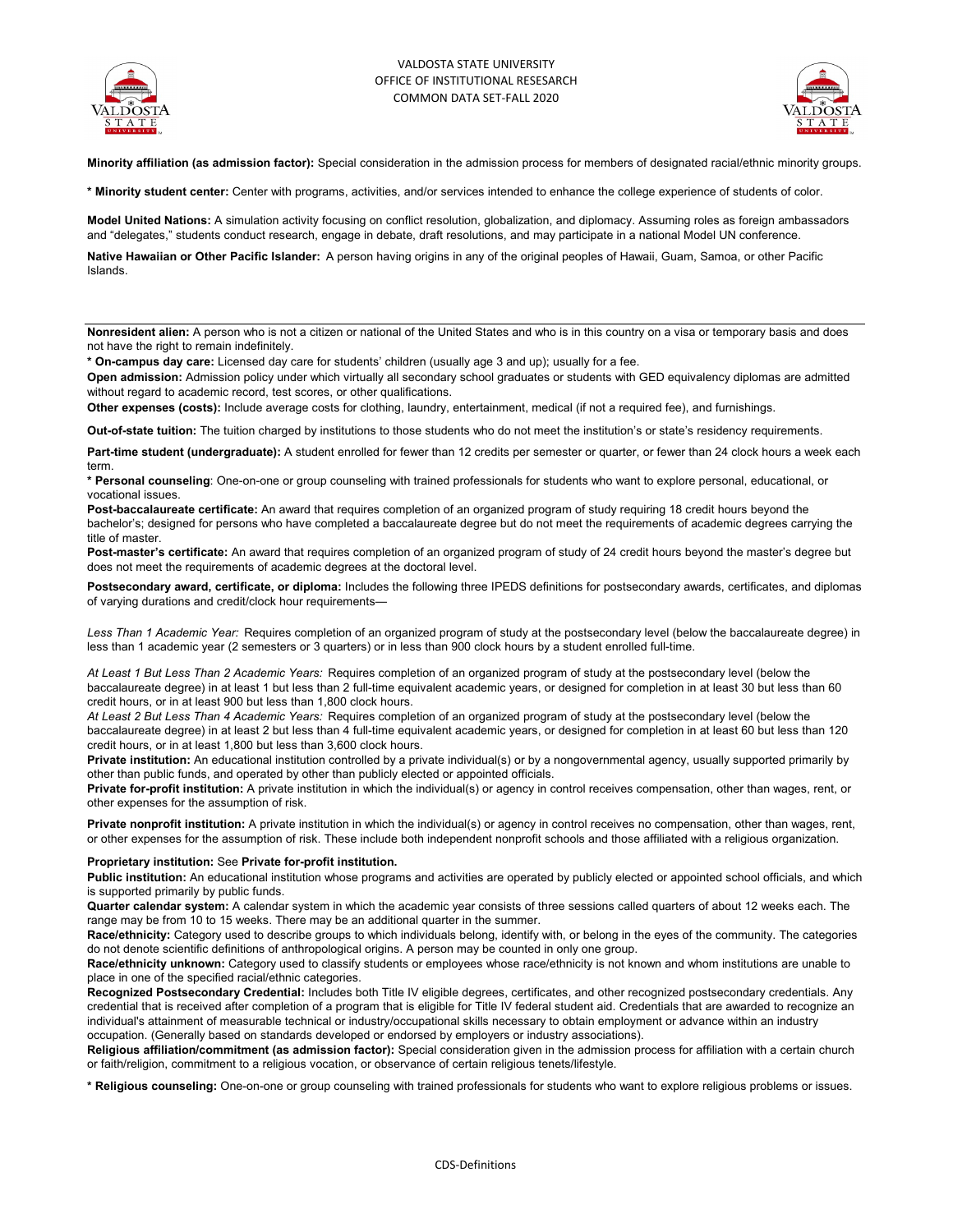



**\* Remedial services:** Instructional courses designed for students deficient in the general competencies necessary for a regular postsecondary curriculum and educational setting.

**Required fees:** Fixed sum charged to students for items not covered by tuition and required of such a large proportion of all students that the student who does NOT pay is the exception. Do not include application fees or optional fees such as lab fees or parking fees.

**Resident alien or other eligible non-citizen:** A person who is not a citizen or national of the United States and who has been admitted as a legal immigrant for the purpose of obtaining permanent resident alien status (and who holds either an alien registration card [Form I-551 or I-151], a Temporary Resident Card [Form I-688], or an Arrival-Departure Record [Form I-94] with a notation that conveys legal immigrant status, such as Section 207 Refugee, Section 208 Asylee, Conditional Entrant Parolee or Cuban-Haitian).

**Room and board (charges)—on campus:** Assume double occupancy in institutional housing and 19 meals per week (or maximum meal plan).

**Secondary school record (as admission factor):** Information maintained by the secondary school that may include such things as the student's high school transcript, class rank, GPA, and teacher and counselor recommendations.

**Semester calendar system:** A calendar system that consists of two semesters during the academic year with about 16 weeks for each semester of instruction. There may be an additional summer session.

**Student-designed major:** A program of study based on individual interests, designed with the assistance of an adviser.

**Study abroad:** Any arrangement by which a student completes part of the college program studying in another country. Can be at a campus abroad or through a cooperative agreement with some other U.S. college or an institution of another country.

**\* Summer session:** A summer session is shorter than a regular semester and not considered part of the academic year. It is not the third term of an institution operating on a trimester system or the fourth term of an institution operating on a quarter calendar system. The institution may have 2 or more sessions occurring in the summer months. Some schools, such as vocational and beauty schools, have year-round classes with no separate summer session.

**Talent/ability (as admission factor):** Special consideration given to students with demonstrated talent/abilities in areas of interest to the institution (e.g., sports, the arts, languages, etc.).

**Teacher certification program:** Program designed to prepare students to meet the requirements for certification as teachers in elementary, middle/junior high, and secondary schools.

**Transfer applicant:** An individual who has fulfilled the institution's requirements to be considered for admission (including payment or waiving of the application fee, if any) and who has previously attended another college or university and earned college-level credit.

**Transfer student:** A student entering the institution for the first time but known to have previously attended a postsecondary institution at the same level (e.g., undergraduate). The student may transfer with or without credit.

**Transportation (costs):** Assume two round trips to student's hometown per year for students in institutional housing or daily travel to and from your institution for commuter students.

**Trimester calendar system:** An academic year consisting of 3 terms of about 15 weeks each.

**Tuition:** Amount of money charged to students for instructional services. Tuition may be charged per term, per course, or per credit.

**\* Tutoring:** May range from one-on-one tutoring in specific subjects to tutoring in an area such as math, reading, or writing. Most tutors are college students; at some colleges, they are specially trained and certified.

**Unit:** a standard of measurement representing hours of academic instruction (e.g., semester credit, quarter credit, clock hours).

**Undergraduate:** A student enrolled in a four- or five-year bachelor's degree program, an associate degree program, or a vocational or technical program below the baccalaureate.

**\* Veteran's counseling:** Helps veterans and their dependents obtain benefits for their selected program and provides certifications to the Veteran's Administration. May also provide personal counseling on the transition from the military to a civilian life.

**\* Visually impaired:** Any person whose sight loss is not correctable and is sufficiently severe as to adversely affect educational performance.

**Volunteer work (as admission factor):** Special consideration given to students for activity done on a volunteer basis (e.g., tutoring, hospital care, working with the elderly or disabled) as a service to the community or the public in general.

Wait list: List of students who meet the admission requirements but will only be offered a place in the class if space becomes available.

**Weekend college:** A program that allows students to take a complete course of study and attend classes only on weekends.

**White:** A person having origins in any of the original peoples of Europe, the Middle East, or North Africa.

**\* Women's center:** Center with programs, academic activities, and/or services intended to promote an understanding of the evolving roles of women.

**Work experience (as admission factor):** Special consideration given to students who have been employed prior to application, whether for relevance to major, demonstration of employment-related skills, or as explanation of student's academic and extracurricular record.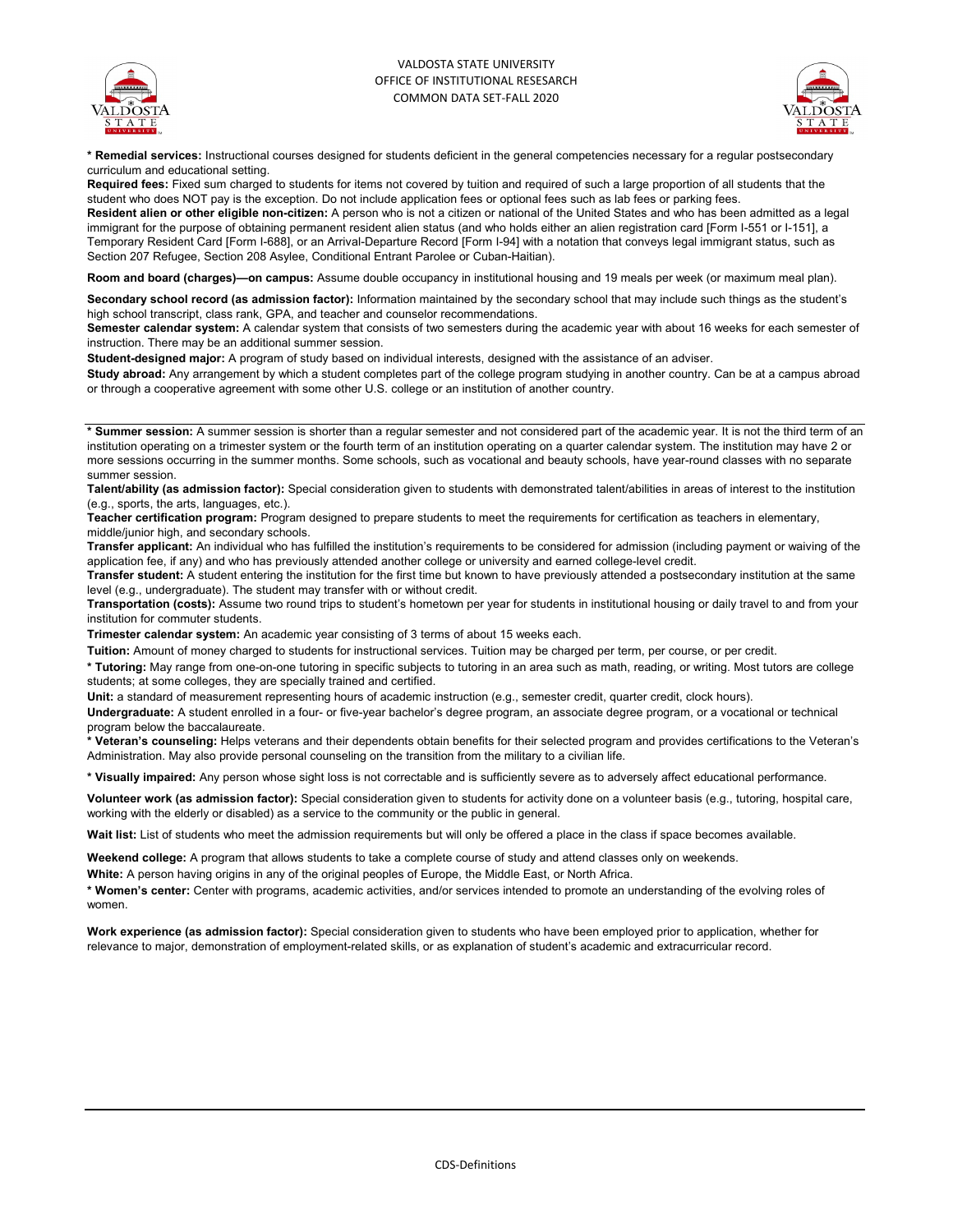



### **Financial Aid Definitions**

**Awarded aid**: The dollar amounts offered to financial aid applicants.

**External scholarships and grants:** Scholarships and grants received from outside (private) sources that students bring with them (e.g., Kiwanis, National Merit scholarships). The institution may process paperwork to receive the dollars, but it has no role in determining the recipient or the dollar amount awarded.

**Financial aid applicant**: Any applicant who submits **any one of** the institutionally required financial aid applications/forms, such as the FAFSA.

**Indebtedness**: Aggregate dollar amount borrowed through any loan program (federal, state, subsidized, unsubsidized, private, etc.; excluding parent loans) while the student was enrolled at an institution. Student loans co-signed by a parent are assumed to be the responsibility of the student and **should** be included.

**Institutional scholarships and grants**: Endowed scholarships, annual gifts and tuition funded grants for which the institution determines the recipient.

**Financial need**: As determined by your institution using the federal methodology and/or your institution's own standards.

**Need-based aid**: College-funded or college-administered award from institutional, state, federal, or other sources for which a student must have financial need to qualify. This includes both institutional and noninstitutional student aid (grants, jobs, and loans).

**Need-based scholarship or grant aid**: Scholarships and grants from institutional, state, federal, or other sources for which a student must have financial need to qualify.

**Need-based self-help aid**: Loans and jobs from institutional, state, federal, or other sources for which a student must demonstrate financial need to qualify.

**Non-need-based scholarship or grant aid**: Scholarships and grants, gifts, or merit-based aid from institutional, state, federal, or other sources (including unrestricted funds or gifts and endowment income) awarded solely on the basis of academic achievement, merit, or any other non-needbased reason. When reporting questions H1 and H2, non-need-based aid that is used to meet need should be counted as need-based aid.

#### **Note: Suggested order of precedence for counting non-need money as need-based:**

Non-need institutional grants Non-need tuition waivers

Non-need athletic awards

Non-need federal grants

Non-need state grants

Non-need outside grants

Non-need student loans

Non-need parent loans

Non-need work

**Non-need-based self-help aid**: Loans and jobs from institutional, state, or other sources for which a student need not demonstrate financial need to qualify.

**Private student loans**: A nonfederal loan made by a lender such as a bank, credit union or private lender used to pay for up to the annual cost of education, less any financial aid received.

**Work study and employment**: Federal and state work study aid, and any employment packaged by your institution in financial aid awards.